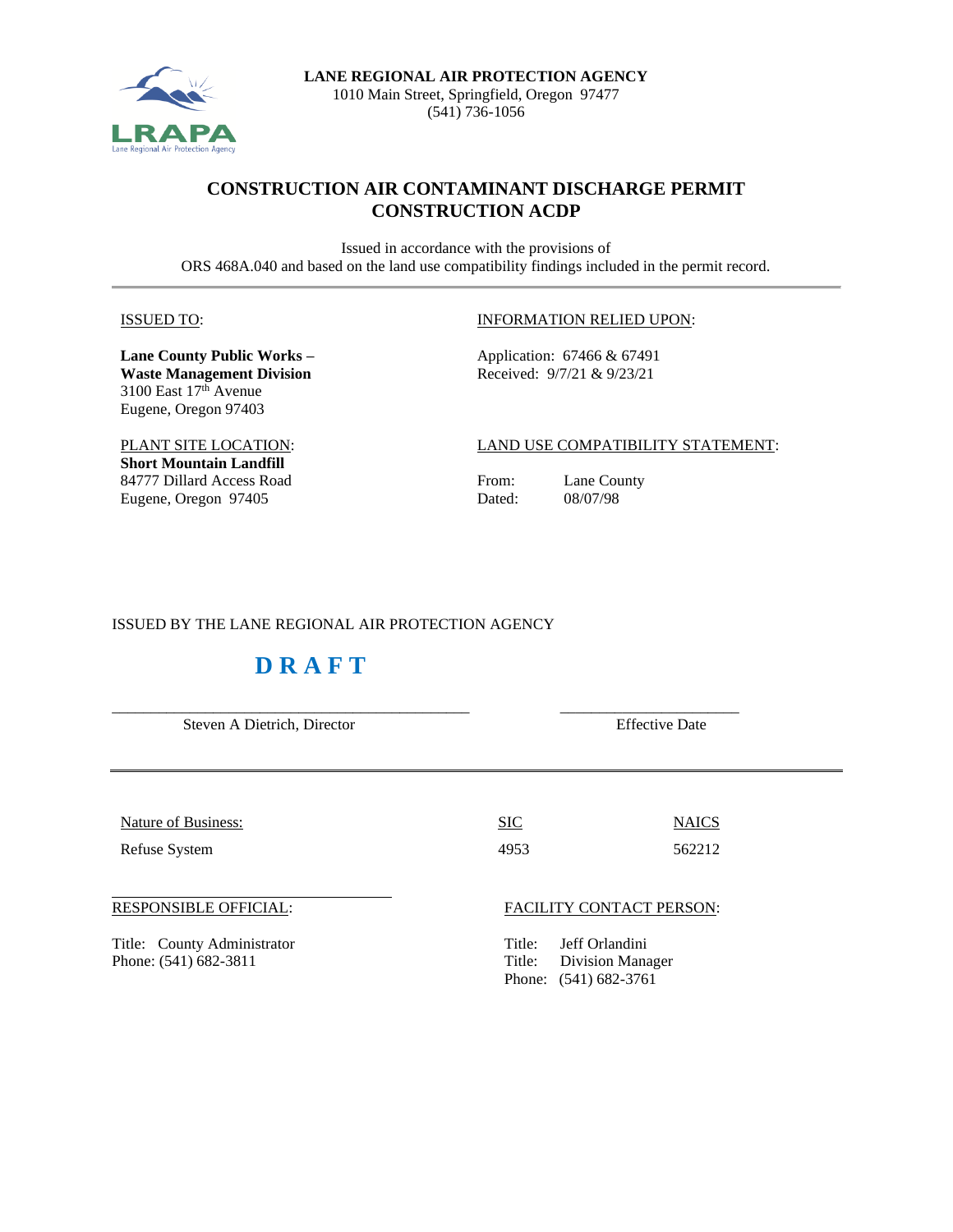## **TABLE OF CONTENTS**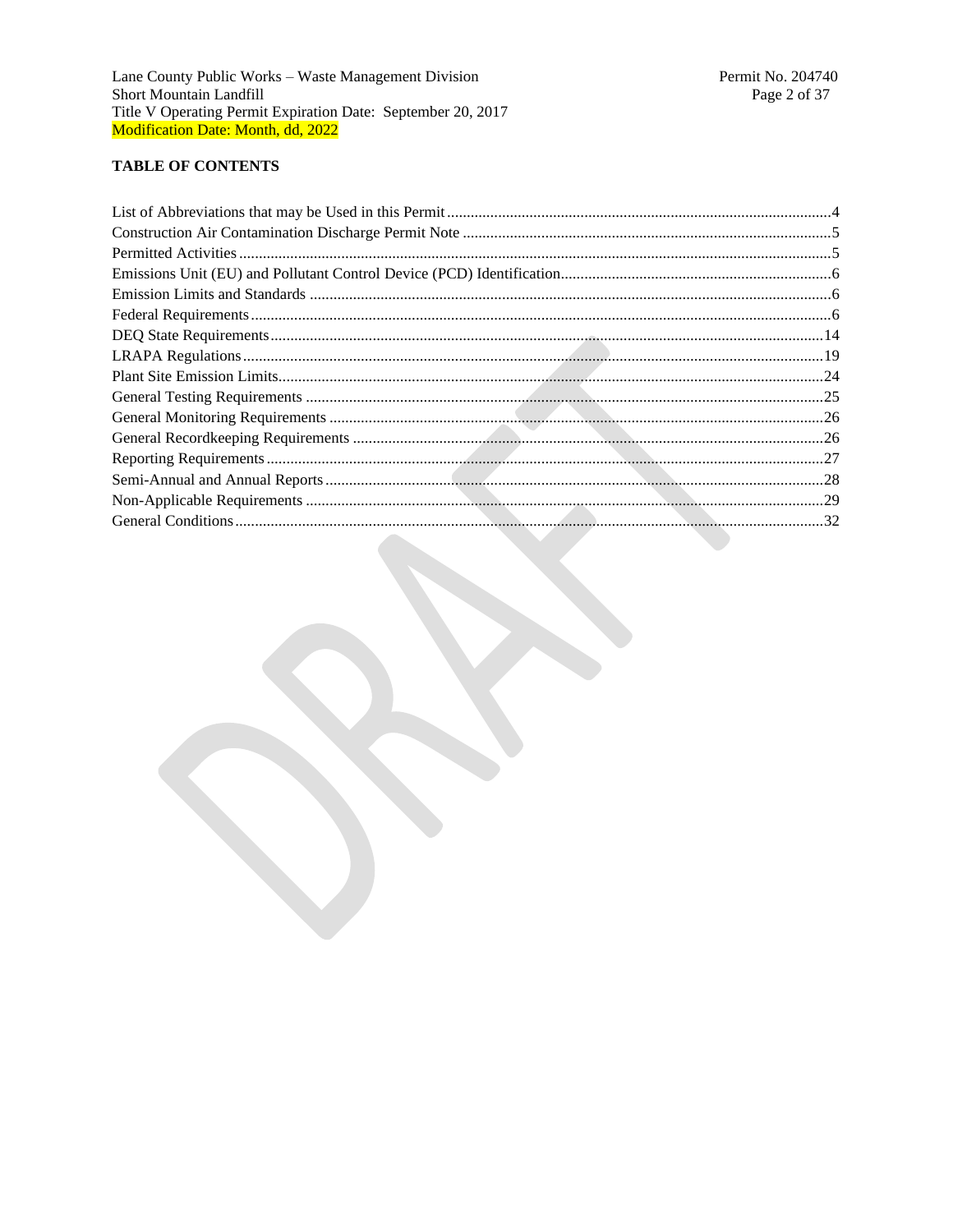## **TABLE OF TABLES**

| Table 2: 40 CFR part 60 subpart Cf – NSPS: Municipal Solid Waste Landfills and 40 CFR part 63 subpart AAAA – |  |
|--------------------------------------------------------------------------------------------------------------|--|
|                                                                                                              |  |
|                                                                                                              |  |
|                                                                                                              |  |
|                                                                                                              |  |
|                                                                                                              |  |
|                                                                                                              |  |
|                                                                                                              |  |
|                                                                                                              |  |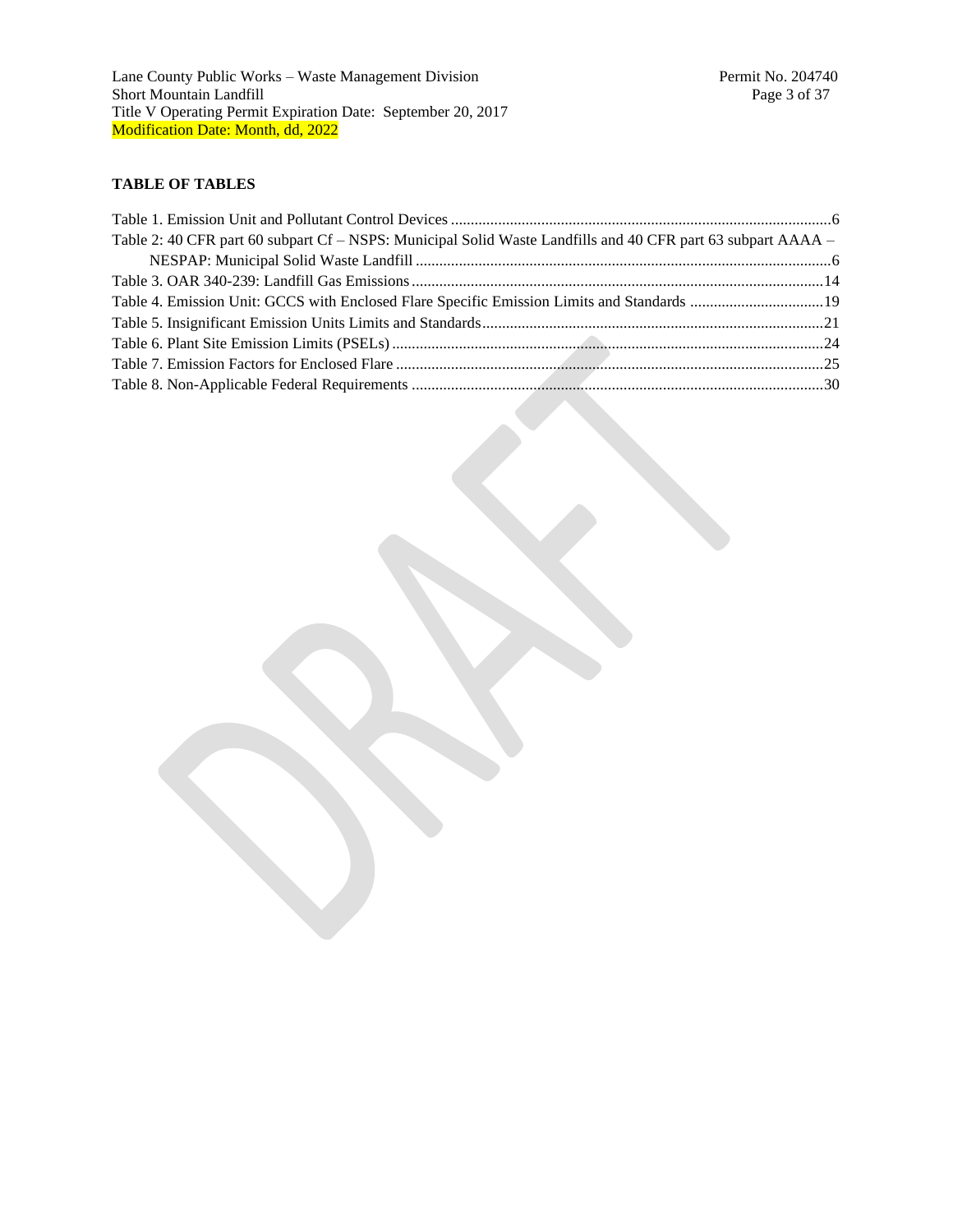Agency

## **LIST OF ABBREVIATIONS THAT MAY BE USED IN THIS PERMIT**

| <b>ACDP</b>          | Air Contaminant Discharge Permit       | M                 | Thousand                                    |
|----------------------|----------------------------------------|-------------------|---------------------------------------------|
| AIE                  | Aggregate insignificant emissions      | <b>MACT</b>       | Maximum Achievable Control Technology       |
| <b>AQMA</b>          | Air Quality Management Area            | mg/1              | Milligram per liters                        |
| <b>ASTM</b>          | American Society of Testing and        | MМ                | Million                                     |
|                      | Materials                              | <b>MMcf</b>       | Million cubic feet                          |
| $\rm ^{\circ}C$      | Celsius                                | <b>MSDS</b>       | Material safety data sheet                  |
| C-ACDP               | <b>Construction Air Contaminant</b>    | <b>MSF</b>        | 1,000 square feet                           |
|                      | Discharge Permit                       | <b>MSWL</b>       | Municipal Solid Waste Landfill              |
| <b>CAM</b>           | <b>Compliance Assurance Monitoring</b> | NA                | Not applicable                              |
| <b>CBI</b>           | Confidential business information      | <b>NESHAP</b>     | National Emission Standards for             |
| <b>CDX</b>           | Central Data Exchange                  |                   | Hazardous Air Pollutants                    |
| <b>CEMS</b>          | <b>Continuous Emission Monitoring</b>  | <b>NMOC</b>       | Non-Methane Organic Compounds               |
|                      | <b>Systems</b>                         | $\rm NO_X$        | Nitrogen oxides                             |
| <b>CEDRI</b>         | Compliance and Emission Data           | <b>NSPS</b>       | <b>New Source Performance Standards</b>     |
|                      | Reporting Interface                    | O <sub>2</sub>    | Oxygen                                      |
| <b>CFR</b>           | Code of Federal Regulations            | <b>OAR</b>        | Oregon Administrative Rules                 |
| CH <sub>4</sub>      | Methane                                | <b>ORS</b>        | <b>Oregon Revised Statutes</b>              |
| <b>CIA</b>           | Categorical insignificant activity     | O&M               | <b>Operation and Maintenance</b>            |
| <b>CI ICE</b>        | Compression ignition internal          | Pb                | Lead                                        |
|                      | combustion engine                      | <b>PCD</b>        | Pollution control device                    |
| $\rm CO$             | Carbon monoxide                        | <b>PIR</b>        | <b>Paved Industrial Roads</b>               |
| CO <sub>2</sub>      | Carbon dioxide                         | PM                | Particulate matter                          |
| CO <sub>2</sub> e    | Carbon dioxide equivalent              | $PM_{10}$         | Particulate matter less than 10 microns in  |
| <b>CPMS</b>          | <b>Continuous Parameter Monitoring</b> |                   | size                                        |
|                      | System                                 | PM <sub>2.5</sub> | Particulate matter less than 2.5 microns in |
| <b>DEQ</b>           | Oregon Department of                   |                   | size                                        |
|                      | <b>Environmental Quality</b>           | ppm               | Parts per million                           |
| dscf                 | Dry standard cubic foot                | <b>PSEL</b>       | <b>Plant Site Emission Limit</b>            |
| EF                   | <b>Emission Factors</b>                | <b>RMP</b>        | Risk management plans                       |
| <b>EPA</b>           | <b>US Environmental Protection</b>     | scf               | Standard cubic foot                         |
|                      | Agency                                 | scfm              | Standard cubic foot per minute              |
| <b>ERT</b>           | <b>Electronic Reporting Tool</b>       | <b>SIP</b>        | <b>State Implementation Plan</b>            |
| EU                   | Emissions unit                         | SO <sub>2</sub>   | Sulfur dioxide                              |
| $\mathrm{^{\circ}F}$ | Fahrenheit                             | <b>ST</b>         | Source test                                 |
| <b>FCAA</b>          | Federal Clean Air Act                  | <b>TRS</b>        | Total reduced sulfur                        |
| GCCS                 | Gas collection and control system      | <b>UPR</b>        | <b>Unpaved Roads</b>                        |
| <b>GHG</b>           | Greenhouse gas                         | VE                | Visible emissions                           |
| gr/dscf              | Grains per dry standard cubic foot     | <b>VHAP</b>       | Volatile Hazardous Air Pollutant            |
| <b>HAP</b>           | Hazardous Air Pollutant as defined     | <b>VMT</b>        | Vehicle mile traveled                       |
|                      | by LRAPA Title 37 Table 1              | <b>VOC</b>        | Volatile organic compound                   |
| $H_2S$               | Hydrogen sulfide                       | <b>XML</b>        | Extensible Markup Language                  |
| ID                   | Identification number                  |                   |                                             |
| I&M                  | <b>Inspection and Maintenance</b>      |                   |                                             |
| kW                   | kiloWatt                               |                   |                                             |
| lb/MMscf             | Pounds per Million standard cubic      |                   |                                             |
|                      | feet                                   |                   |                                             |
| <b>LFG</b>           | Landfill gas                           |                   |                                             |
| <b>LRAPA</b>         | Lane Regional Air Protection           |                   |                                             |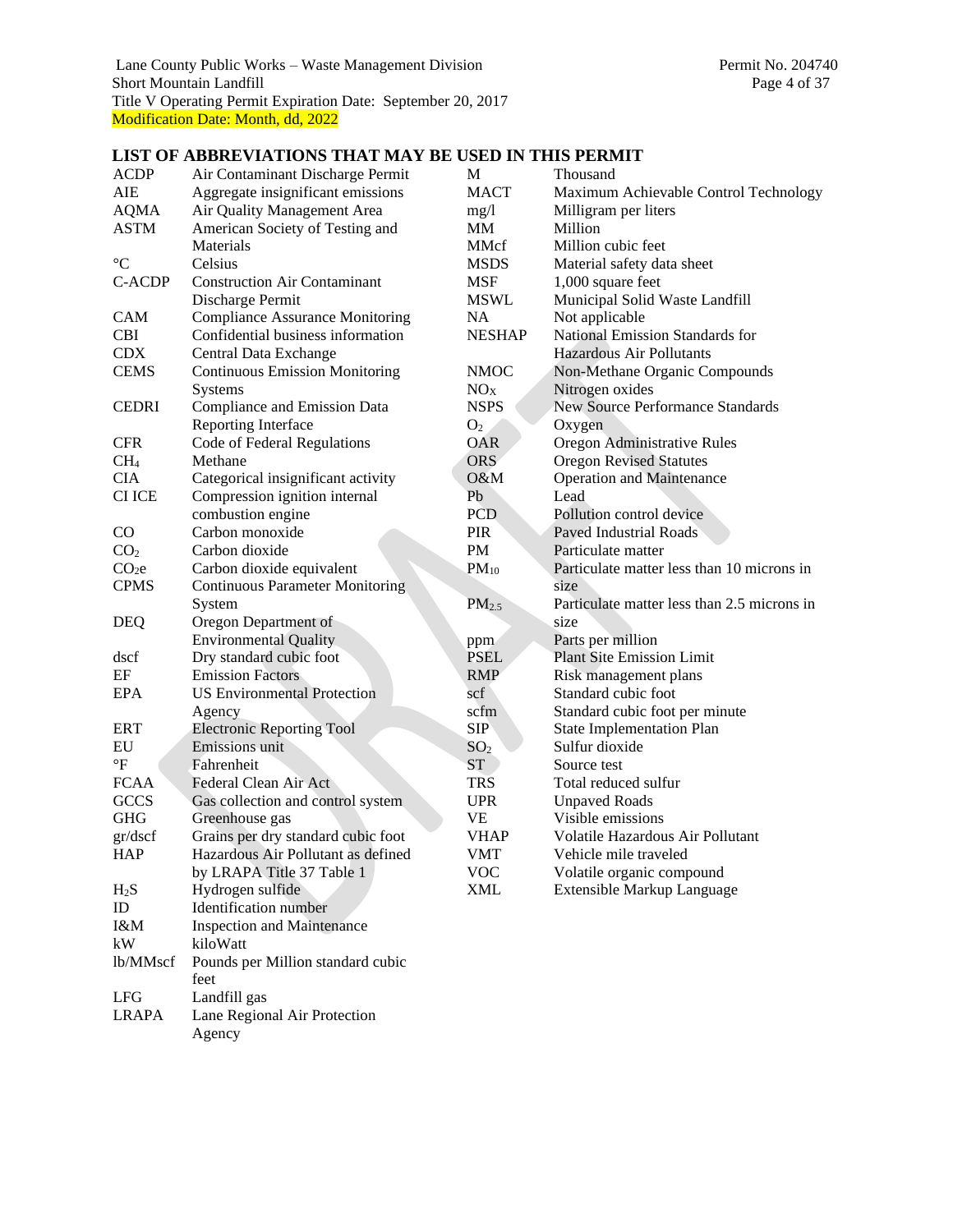## **CONSTRUCTION AIR CONTAMINANT DISCHARGE PERMIT NOTE:**

Condition numbering sequence for this Construction ACDP, is only for this permit. The conditions numbering sequence will be updated in the facility's Title V to reflect correct placement in the Title V.

#### **PERMITTED ACTIVITIES**

- 1. Until such time as this permit expires or is modified or revoked, the permittee is allowed to construct a pollution control device (Enclosed Flare) and associated equipment in accordance with the requirements, limitations, and conditions of this permit. The Construction ACDP (C-ACDP) does not authorize operation of the modified facility. The permittee must ensure that the Title V Operating Permit allows and covers operation of the modified facility prior to startup. [OAR 340-218-0010, 340-218-0120(2) LRAPA 37-0052(1) and LRAPA 34- 180]
- 2. All construction must be designed and installed in accordance with plans and specification submitted by the permittee and must be able to comply with the emission limits, monitoring, recordkeeping and reporting requirements within this permit. The permittee must obtain written approval by LRAPA to make any changes or to deviate from the approved plans and specification in this permit. [LRAPA 34-036(3), LRAPA 37- 0052(4)(b)]
- 3. The approval to construct does not relieve the permittee of complying with applicable requirement. [LRAPA 34-037(2)]
- 4. The permittee must notify LRAPA in writing that the construction or modification has been completed, within 30 days after completing the construction or modification. The Notice of Completion must include the following:  $[LRAPA 34-037(3)(a)$  and  $(b)]$ 
	- 4.a. The date of completion of construction or modification; and
	- 4.b. The date the air pollution control device was or will be put in operation.
- 5. Order Prohibiting Construction or Modification. If at any time, LRAPA determines that the proposed construction is not in accordance with applicable statutes, rules, regulations, and orders, LRAPA will issue as order prohibiting the construction or modification. The order prohibiting construction or modification will be forwarded to the permittee by certified mail. The permittee may request a contested case hearing within 20 days from the date of mailing the order. The request must be in writing, state the grounds for hearing, may be mailed to the Director of LRAPA. [LRAPA 34-037(4) and (5)]
- 6. The permittee must use the Administrative Amendment procedures in OAR 340-218-0150(1)(h) to modify LRAPA Title V Operating Permit No. 204740 prior to operating the approved projects. Once the LRAPA Title V Operating Permit has been revised, the C-ACDP will expire. [LRAPA 37-0052(5)(b)]
- 7. This C-ACDP does not prohibit Lane County Public Works Waste Management Division: Short Mountain Landfill from continuing to operate under the existing LRAPA Title V Operating Permit No. 204740 (TV 204740). The existing TV 204740 permit may be required to be modified to allow operation of the constructed and/or modified source if applicable requirements, emission limits, monitoring, recordkeeping, testing, or reporting requirements change. [OAR 340-218-0020(9)]
- 8. All conditions in this permit are federally enforceable and LRAPA enforceable except as noted below:
	- 8.a. Conditions G5 and G9 (LRAPA Title 43) are enforceable by LRAPA only.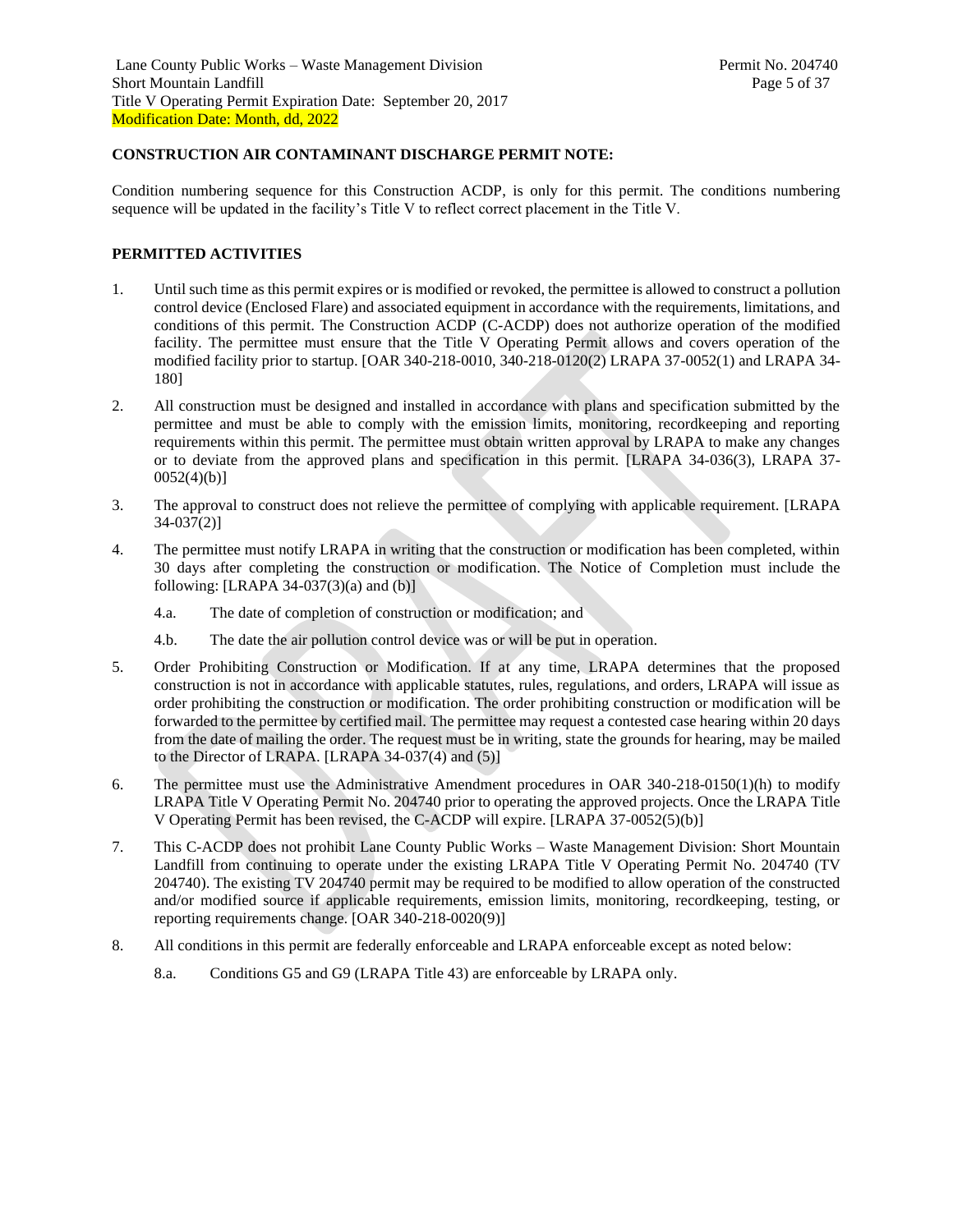## **EMISSIONS UNIT (EU) AND POLLUTION CONTROL DEVICE (PCD) IDENTIFICATION**

9. The emissions units regulated by this permit are the following [OAR 340-218-0040(3)]:

**Table 1: Emission Units and Pollution Control Devices**

| <b>Emission Unit Description</b>                                            | <b>Emission Unit</b><br><b>Identification</b> | Pollution Control Device (PCD) Description                                            |
|-----------------------------------------------------------------------------|-----------------------------------------------|---------------------------------------------------------------------------------------|
| <b>Fugitive Landfill Gas</b>                                                | F-LFG                                         | Gas Collection and Control System (GCCS)                                              |
| Landfill Gas Collection and Control<br>System (GCCS)                        | <b>GCCS</b>                                   | <b>Enclosed Flare*</b> and/or<br>4 IC Engines owed/operated by EPUD (ACDP<br>#202536  |
| Paved Industrial Roads                                                      | <b>PIR</b>                                    | Water Application, Sweeping (if applicable)                                           |
| <b>Unpaved Roads</b>                                                        | <b>UPR</b>                                    | Water Application, Chemical Suppressant (if<br>applicable), and/or Gravel Application |
| <b>Aggregate Insignificant Emissions</b><br><b>Landfill Cell Activities</b> | <b>AIE</b>                                    | Reasonable precaution to prevent particulate matter<br>from becoming airborne         |
| Categorical Insignificant Activity<br><b>Emergency Generator*</b>           | CIA                                           | <b>NA</b>                                                                             |

\*New Equipment or new control device

## **EMISSION LIMITS AND STANDARDS**

Facility-Wide Emission Limits and Standards addressed in Table 2 on the Title V Operating Permit and Conditions 4 through 12 do not require amendment in this construction permit. Refer to the current Title V Operating Permit for these conditions.

#### **FEDERAL REQUIREMENTS**

Federal Emission Standards for MSW Landfill.

**Table 2: Emission Limits and Standards for 40 CFR part 60, subpart Cf – NSPS: Municipal Solid Waste Landfills and 40 CFR part 63, subpart AAAA – NESHAP: Municipal Solid Waste Landfills**

| Applicable<br>Requirement     | Condition<br>Number | Pollutant/<br>Parameter                                                   | Limit/Standard                                                                                                | Monitoring<br>Condition(s) | Testing<br>Condition(s) | Recordkeeping<br>& Reporting<br>Condition(s) |
|-------------------------------|---------------------|---------------------------------------------------------------------------|---------------------------------------------------------------------------------------------------------------|----------------------------|-------------------------|----------------------------------------------|
| <b>40 CFR</b><br>60.33c(b)    | 10                  | Applicability<br>to 40 CFR<br>part $60$ .<br>subpart<br>WWW &<br>Standard | Commenced before<br>May 30, 1991 &<br>meeting the<br>requirements of 40<br>CFR part 60, subpart<br><b>WWW</b> | <b>NA</b>                  | <b>NA</b>               | <b>NA</b>                                    |
| <b>40 CFR</b><br>60.750(d)(1) | 11                  | Applicability<br>to 40 CFR<br>part $60$ ,<br>subpart Cf                   | Meeting the<br>requirements of 40<br>CFR part 60, subpart                                                     | <b>NA</b>                  | <b>NA</b>               | <b>NA</b>                                    |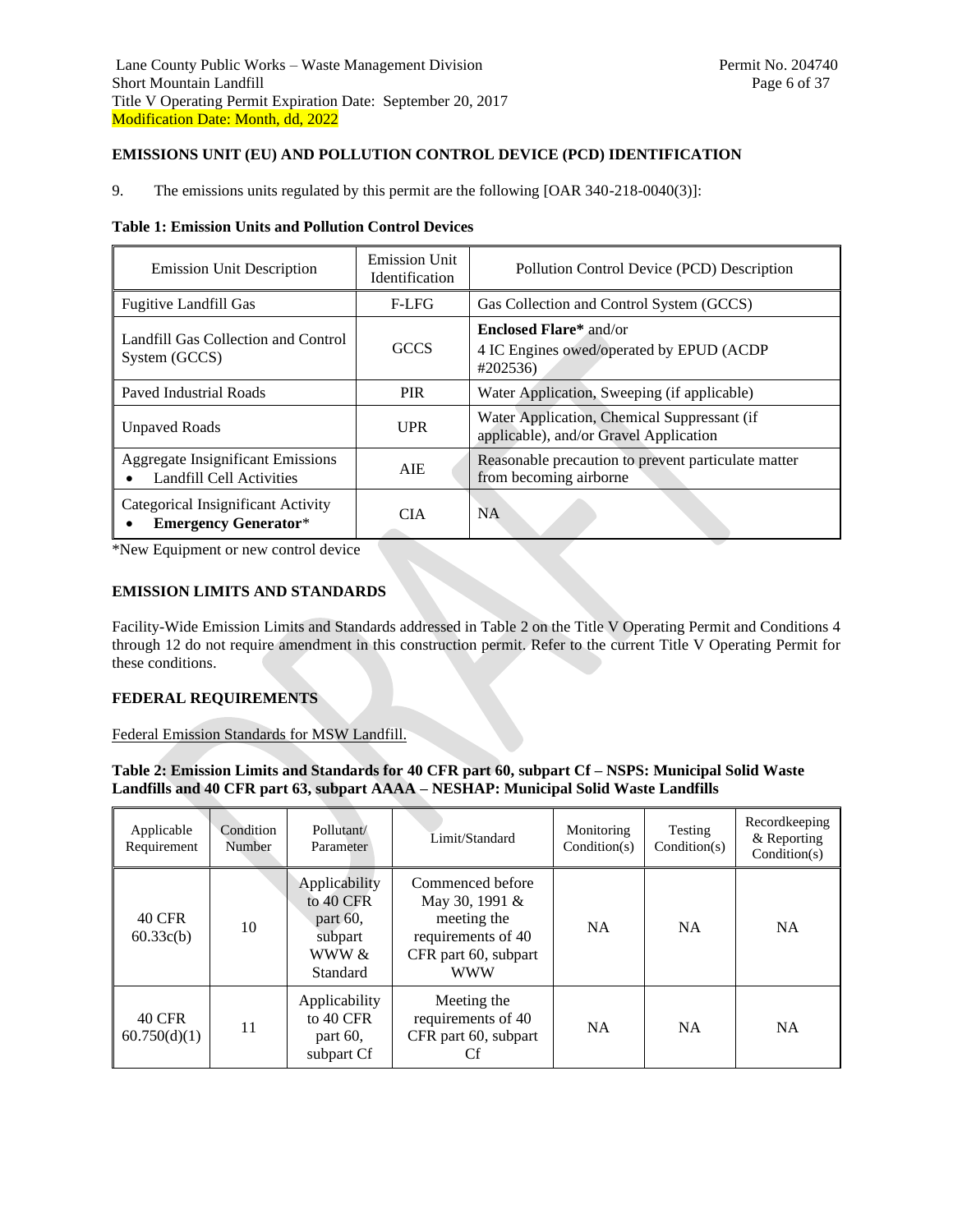Lane County Public Works – Waste Management Division Permit No. 204740 Short Mountain Landfill Page 7 of 37 Title V Operating Permit Expiration Date: September 20, 2017 Modification Date: Month, dd, 2022

| Applicable<br>Requirement                                                                          | Condition<br>Number | Pollutant/<br>Parameter                                                                       | Limit/Standard                                                                                               | Monitoring<br>Condition(s)  | Testing<br>Condition(s) | Recordkeeping<br>& Reporting<br>Condition(s) |
|----------------------------------------------------------------------------------------------------|---------------------|-----------------------------------------------------------------------------------------------|--------------------------------------------------------------------------------------------------------------|-----------------------------|-------------------------|----------------------------------------------|
| <b>40 CFR</b><br>60.33f(a)                                                                         | 12                  | Applicability                                                                                 | Design capacity $\geq 2.5$<br>million megagrams<br>and 2.5 million cubic<br>meters                           | 16.a                        | <b>NA</b>               | 23 & 26                                      |
| <b>40 CFR</b><br>60.33 $f(e)$ &<br><b>40 CFR</b><br>63.1981(c)<br>1)(ii)(A)                        | 13                  | Design<br>capacity $\geq$ 2.5<br>million<br>megagrams<br>and $2.5$<br>million cubic<br>meters | Calculate NMOC $\geq$ 34<br>megagrams                                                                        | 16.a                        | NA                      | 23 & 27                                      |
| <b>40 CFR</b><br>63.1955(c)                                                                        | 14                  | Operating the<br><b>GCCS</b>                                                                  | Good air pollution<br>control practices                                                                      | 17, 18, 19<br>& 20          | <b>NA</b>               | 23, 24, 25,<br>27, 28 & 29                   |
| <b>40 CFR</b><br>$34f(e)$ & 40<br><b>CFR</b><br>63.1958(e)                                         | 15                  | Operating the<br><b>GCCS</b>                                                                  | Route all collected<br>LFG to control device                                                                 | 15.a                        | <b>NA</b>               | $23, 24, 26 \&$<br>27                        |
| <b>40 CFR</b><br>$60.34f(f)$ , 40<br><b>CFR</b><br>63.1958(f)<br>& 40 CFR<br>63.1959(b)<br>2)(iii) | 16                  | Operating the<br><b>GCCS</b>                                                                  | Reduction of NMOC<br>by 98 weight percent<br>or reduce outlet<br>NMOC concentrations<br>to less than 20 ppmv | 16.a, 17,<br>18, 19 &<br>20 | 21 & 22                 | 23, 24, 25,<br>26, 27, 28 &<br>29            |

- <span id="page-6-0"></span>10. Applicable Requirement(s): The permittee must install a collection and control system meeting the conditions of 40 CFR Part 60, Subpart WWW at the MSW landfill meeting the conditions in 40 CFR 60.33c(a). [40 CFR 60.33c(b)]
- <span id="page-6-1"></span>11. Applicable Requirement(s): The permittee must continue to comply with 40 CFR Part 60, Subpart WWW until the permittee becomes subject to the more stringent requirements in an approved and effective state or federal plan that implements 40 CFR Part 60, Subpart Cf. [40 CFR 60.750(d)(1)]
- <span id="page-6-2"></span>12. Applicable Requirement(s): The permittee having a landfill will a design capacity greater than or equal to 2.5 million megagrams by mass and 2.5 million cubic meters by volume must comply with the requirements in CFR 60.33f(b) and Condition [16.a](#page-7-0) if meeting the following conditions: [40 CFR 60.33f(a) and OAR 340-236- 0500(7)]
	- 12.a. The landfill has accepted waste at any time since November 8, 1987, or has additional design capacity available for future waste deposition.  $[40 \text{ CFR } 60.33 \text{f(a)}(1)$  and OAR 340-236-0500(7)(a)]
	- 12.b. The landfill commenced construction, reconstruction, or modification on or before July 17, 2014.  $[60.33f(a)(2)$  and OAR 340-236-0500(7)(b)]
	- 12.c. The landfill has an NMOC emission rate greater than or equal to 34 megagrams per year or Tier 4 surface emission monitoring shows a surface emission concentration of 500 parts per million methane. [40 CFR 60.33 $f(a)(2)$  and OAR 340-236-0500(7)(c)]
- <span id="page-6-3"></span>13. Applicable Requirement(s): The permittee of an MSW landfill having a design capacity equal to or greater than 2.5 million megagrams and 2.5 million cubic meters, must either install a collection and control system as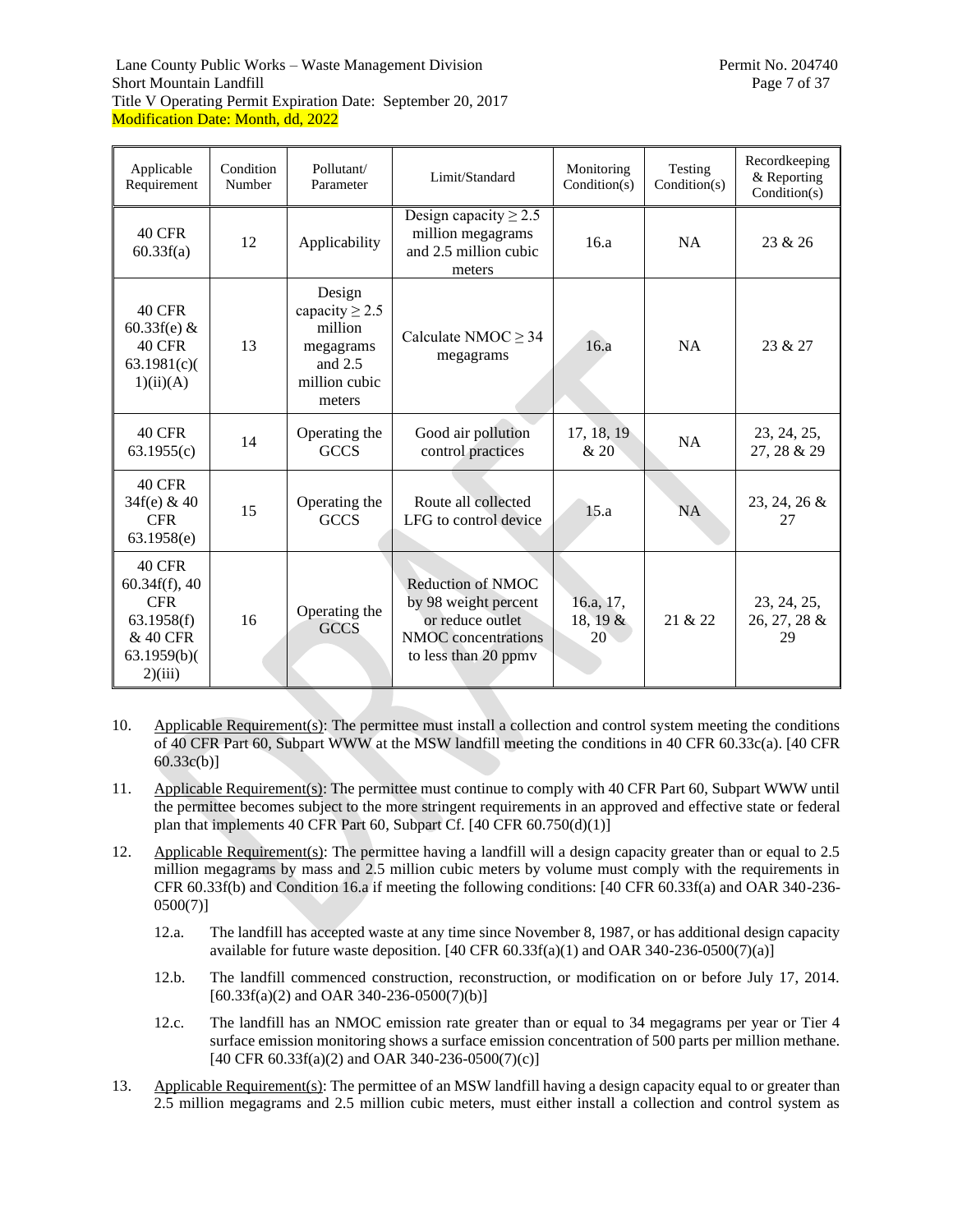provide in 40 CFR 60.33f(b) and Condition [16.a,](#page-7-0) or calculate an initial NMOC emission rate for the landfill using the procedures specified in 40 CFR 60.35f(a) and 40 CFR 63.1959(a). The NMOC emission rate shall be recalculated annually, except as provided in 40 CFR  $60.38f(c)(3)$  and 40 CFR  $63.1981(c)(1)(ii)(A)$ . [40 CFR 60.33f(e), 40 CFR 63.1959(b) and OAR 340-236-0500(5)]

- <span id="page-7-6"></span>13.a. Monitoring Requirement(s): If the calculated NMOC emission rate is equal to or greater than 34 megagrams per year using Tier 1, 2, or 3 procedures, the permittee must either: submit a collection and control system design plan prepared by a professional engineer to the Administrator and LRAPA within one (1) year, of the first NMOC emission rate report in which the NMOC emission rate equals or exceeds 34 megagrams per year, as specified in 40 CFR 60.38f(d), except for exemptions allowed in 40 CFR 60.31f(e); calculate NMOC emissions using a higher tier in 40 CFR 60.35f; or conduct a surface emission monitoring demonstration using the procedures specified in 40 CFR  $60.35f(a)(6)$ . [40 CFR 60.33f (e)(2), 40 CFR 63.1959(b)(2) and OAR 340-236-0500(5)(b)]
- <span id="page-7-1"></span>14. Applicable Requirement(s): At all times, the permittee must operate and maintain any affected source, including associated air pollution control equipment and monitoring equipment, in a manner consistent with safety and good air pollution control practices for minimizing emissions. The general duty to minimize emissions does not require the permittee to make any further efforts to reduce emissions if the requirements of 40 CFR part 63, subpart AAAA have been achieved. Determination of whether a source is operating in compliance with operation and maintenance requirements will be based on information available to the LRAPA which may include, but limited to, monitoring results, review of operation and maintenance procedures, review of operation and maintenance records, and inspection of the source. [40 CFR 63.1955(c)]
- <span id="page-7-5"></span><span id="page-7-3"></span>15. Applicable Requirement(s): The permittee must operate the system such that all collected gases are vented to a control system designed and operated in compliance with 40 CFR 60.33f(c). In the event the collection or control system in not operating, the gas mover system must be shut down and all valves in the collection and control system contributing to venting of the gas to the atmosphere must be closed within one (1) hour of the collection or control system not operating. [40 CFR 34f(e), 40 CFR 63.1958(e) and OAR 340-236-0500(8)]
	- 15.a. Monitoring Requirement(s): The permittee must operate the system in accordance with Condition [13](#page-6-3) such that all collected gases are vented to a control system designed and operated in compliance with Condition [16.a.](#page-7-0) In the event of the collection or control system in not operating: [40 CFR 60.34f(e) and 40 CFR 1958(e)(1)]
		- 15.a.i. The gas mover system must be shut down and all valves in the collection and control system contributing to venting of the gas to the atmosphere must be closed within one (1) hour of the collection or control system not operating; and  $[40 \text{ CFR } 60.34 \text{f(e)}$  and  $40 \text{ CFR } 1958 \text{ (e)}(1)(i)]$
		- 15.a.ii. Efforts to repair the collection or control system must be initiated and completed in a manner such that downtime is kept to a minimum, and collection and control system must be returned to operation.  $[40 \text{ CFR } 1958(e)(1)(ii)]$
- <span id="page-7-4"></span><span id="page-7-0"></span>16. Applicable Requirement(s): The permittee must route all the collected gas to a control system that complies with the requirements in Conditio[n 16.a.](#page-7-0) [40 CFR 60.34f(f), 40 CFR 63.1958(f) and 40 CFR 63.1959(b)(2)(iii)]
	- 16.a. Monitoring Requirement(s): A control system designed and operated to reduce NMOC by 98 weight percent; or when an enclosed combustion device is used for control, to either reduce NMOC by 98 weight percent or reduce the outlet NMOC concentration to less than 20 parts per million by volume, dry basis as hexane at 3 percent oxygen or less. The reduction efficiency or concentration in parts per million by volume must be established by an initial performance test to be completed no later than 180 days after the initial startup of the approved control system using the test methods specified in 40 CFR 60.35f(d) and 40 CFR 63.1959(e). [40 CFR 60.33f(c)(2) and 40 CFR 63.1959(b)(2)(iii)(B)]
		- 16.a.i. The control device must be operated within the parameter ranges established during the initial or most recent performance test. The operating parameters to be monitored are specified Conditio[n 17](#page-7-2) and [18.](#page-8-0) [40 CFR 60.33 $f(c)(2)(ii)$  and 40 CFR 63.1959(b)(2)(iii)(B)(2)]
- <span id="page-7-2"></span>17. Monitoring Requirement(s): Each permittee seeking to comply with Condition [16.a](#page-7-0) using an enclosed equipment. [40 CFR 60.37f(b), 40 CFR 63.1961(b) and OAR 340-236-0500(12)]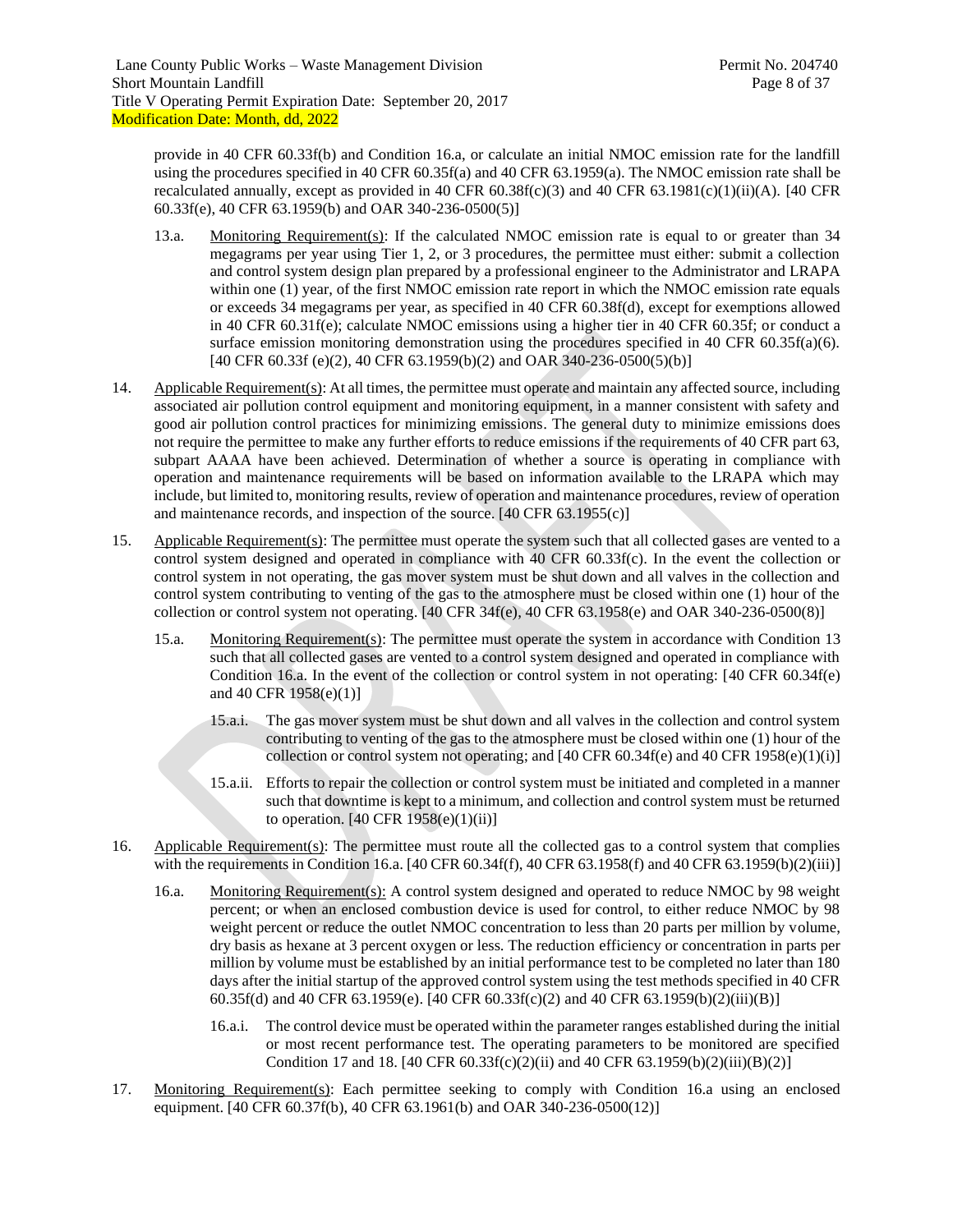- 17.a. Monitoring Requirement(s): A temperature monitoring device equipped with a continuous recorder and having a minimum accuracy of  $\pm 1$  percent of the temperature being measured expressed in degrees Celsius or  $\pm 0.5$  degrees Celsius, whichever is greater. [40 CFR 60.37f(b)(1) and 40 CFR 63.1961(b)(1)]
- <span id="page-8-8"></span>17.b. Monitoring Requirement(s): A device that records flow to or bypass of the control device (if applicable). The permittee must either:  $[40 \text{ CFR } 60.37 \text{ftb}(2)]$  and  $40 \text{ CFR } 63.1961 \text{ftb}(2)]$ 
	- 17.b.i. Install, calibrate, and maintain a gas flow rate measuring device that must record the flow to the control device at least every 15 minutes; or  $[40 \text{ CFR } 60.37 \text{ ftb})(2)(i)$  and 40 CFR 63.1961(b)(2)(i)]
	- 17.b.ii. Secure the bypass line valve in the closed position with a car-seal or a lock-and-key type configuration. A visual inspection of the seal or closure mechanism must be performed at least once every month to ensure that the valve is maintained in the closed position and that the gas flow is not diverted through the bypass line.  $[40 \text{ CFR } 60.37 \text{f(b)}(2)(ii)$  and 40 CFR  $63.1961(b)(2)(ii))$ ]
- <span id="page-8-0"></span>18. Monitoring Requirement(s): The monitoring requirements of Conditio[n 17](#page-7-2) apply at all times the affected source is operating, except for periods of monitoring system malfunctions, repairs associated with monitoring system malfunctions, and required monitoring system quality assurance or quality control activities. A monitoring system malfunction is any sudden, infrequent, not reasonable preventable failure of the monitoring system to provide valid data. Monitoring system failures that are caused in part by poor maintenance or careless operation are not malfunctions. The permittee is required to complete monitoring system repairs in response to monitoring system malfunctions and to return the monitoring system to operation as expeditiously as practicable. [40 CFR 60.37f(h), 40 CFR 63.1961(h) and OAR 340-236-0500(12)]
- <span id="page-8-4"></span><span id="page-8-1"></span>19. Monitoring Requirement: Deviations: For the purposes of landfill monitoring and startup, shutdown, and malfunction (SSM) requirements the permittee must include the items in Conditions [19.a](#page-8-4) and [19.b:](#page-8-5) [40 CFR 60.36f(e), 40 CFR 63.1965, and OAR 340-236-0500(12)]
	- 19.a. A deviation occurs when the control device operating parameter boundaries described in Condition [25.a](#page-9-4) are exceeded. [40 CFR 63.1965(a)]
	- 19.b. A deviation occurs when 1 hour or more of the hours during the 3-hour block averaging period does not constitute a valid hour of data. A valid hour of data must have measured values for at least three 15-minute monitoring periods with the hours. [40 CFR 63.1965(b)]
- <span id="page-8-6"></span><span id="page-8-5"></span><span id="page-8-2"></span>20. Monitoring Requirement(s): The permittee must calculate averages according to 40 CFR 63.1983(b)(2)(i) and Condition [24.a](#page-9-5) and the data collected during the events listed Conditions [20.a](#page-8-6) through [20.d](#page-8-7) are included in any average computed under this condition. [40 CFR 60.36f(e), 40 CFR 63.1975 and OAR 340-236-0500(12)]
	- 20.a. Monitoring system breakdowns, repairs, calibration checks, and zero (low-level) and high-level adjustments. [40 CFR 63.1975(a)]
	- 20.b. Startups. [40 CFR 63.1975(b)]
	- 20.c. Shutdowns. [40 CFR 63.1975(c)]
	- 20.d. Malfunctions. [40 CFR 63.1975(d)]
- <span id="page-8-7"></span><span id="page-8-3"></span>21. Testing Requirement(s): For the performance test requirement in Condition [16.a.](#page-7-0) the permittee must use Method 25 or 25C (Method 25C may be used at the inlet only) of 40 CFR 60 appendix A to determine compliance with the 98 weight-percent efficiency or the 20 parts per million by volume outlet NMOC concentration level, unless another method to demonstrate compliance has been approved by the Administrator and LRAPA as provided by 40 CFR  $60.38f(d)(2)$  and 40 CFR  $63.1981(d)(2)$ . Method 3, 3A, or 3C must be used to determine oxygen for correcting the NMOC concentration as hexane to 3 percent. In cases where the outlet concentration is less than 50 ppm NMOC as carbon (8 ppm NMOC as hexane), Method 25A should be used in place of Method 25. Method 18 may be used in conjunction with Method 25A on a limited basis (compound specific, *e.g*., methane) or Method 3C may be used to determine methane. The methane as carbon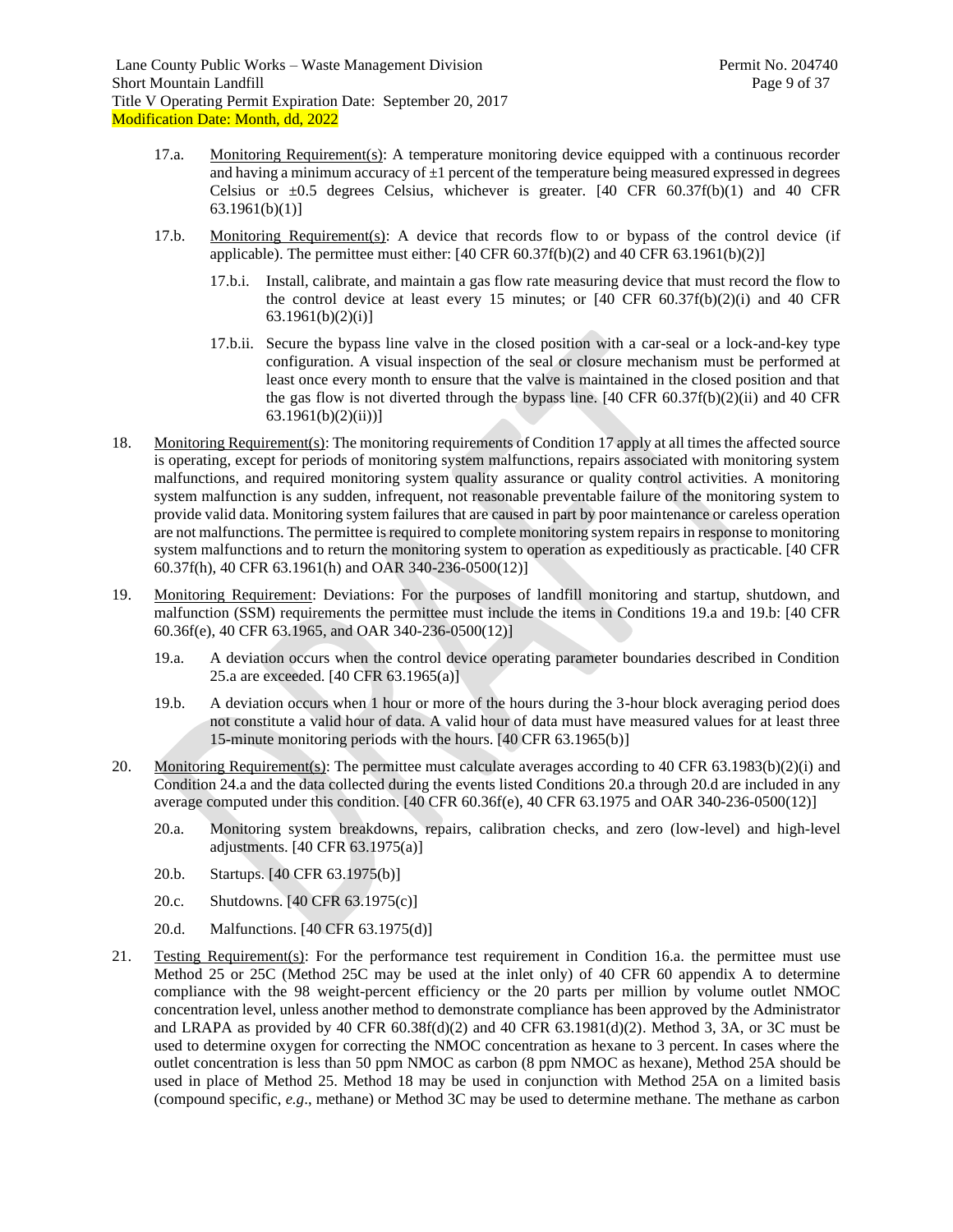Lane County Public Works – Waste Management Division Permit No. 204740 Short Mountain Landfill Page 10 of 37 Title V Operating Permit Expiration Date: September 20, 2017 Modification Date: Month, dd, 2022

should be subtracted from the Method 25A total hydrocarbon value as carbon to give NMOC concentration as carbon. The permittee must divide the NMOC concentration as carbon by 6 to convert the  $C_{NMC}$  as carbon to  $C_{NMC}$  as hexane. The equation below must be used to calculate efficiency: [40 CFR 60.35f(e), 40 CFR 63.1959(d) and OAR 340-236-0500(10)]

Control Efficiency =  $(NMOC<sub>in</sub> - NMOC<sub>out</sub>)/NMOC<sub>in</sub>$ 

Where,

 $NMOC<sub>in</sub>$  = mass of NMOC entering control device

 $NMOC<sub>out</sub>$  = mass of NMOC exiting control device

- <span id="page-9-3"></span>22. Testing Requirement(s): The performance test required in Condition [16.a,](#page-7-0) must be conducted under such conditions as the Administrator and LRAPA specifies to the permittee based on representative performance of the affected source for the period being tested. Representative conditions exclude periods of startup and shutdown unless specified by the Administrator and LRAPA. The permittee must not conduct performance tests during periods of malfunction. The permittee must record the process information that is necessary to document operating conditions during the test and include in such record and explanation to support that such conditions represent normal operation. Upon request, the permittee must make available to the Administrator and LRAPA such records as may be necessary to determine the conditions of the performance test. [40 CFR 63.1959(f)]
- <span id="page-9-0"></span>23. Recordkeeping Requirement(s): Except as provided in 40 CFR 60.38f(d)(2) and 40 CFR 63.1981(d)(2), the permittee subject to Condition [13](#page-6-3) must keep for at least 5 years up-to-date, readily accessible, on-site records of the design capacity report that triggered Condition [13,](#page-6-3) the current amount of solid waste in-place, and the year-by-year waste acceptance rate. Off-site records may be maintained if they are retrievable within four (4) hours. Either paper copy or electronic formats are acceptable. [40 CFR 60.39f(a), 40 CFR 63.1983(a) and OAR 340-236-0050(16)]
- <span id="page-9-5"></span><span id="page-9-1"></span>24. Recordkeeping Requirement(s): Except as provided in 40 CFR 60.38f(d)(2) and 40 CFR 63.1981(d)(2), the permittee of a controlled landfill must keep up-to-date, readily accessible records for the life of the control system equipment of the date listed in Condition [24.a](#page-9-5) as measured during the initial performance test or compliance determination. Records of subsequent tests or monitoring must be maintained until removal. [40 CFR 60.39f(b), 40 CFR 63.1983(b) and OAR 340-236-0050(16)]
	- 24.a. Where the permittee seeks to demonstrate compliance with Condition [13](#page-6-3) through use of an enclosed combustion device other than a boiler or process heater with a design heat input capacity equal to or greater than 44 megawatts:  $[40 \text{ CFR } 60.39f(b)(2)$  and  $40 \text{ CFR } 63.1983(b)(2)]$ 
		- 24.a.i. The average temperature measured at least every 15 minutes and averaged over the same time period of the performance test. [40 CFR 60.39f(b)(2)(i) and 40 CFR 63.1983(b)(2)(i)]
		- 24.a.ii. The percent reduction of NMOC determined as specified in Condition [16.a](#page-7-0) achieved by the control device.  $[40 \text{ CFR } 60.39f(b)(2)(ii)$  and  $40 \text{ CFR } 63.1983(b)(2)(ii)]$
- <span id="page-9-6"></span><span id="page-9-4"></span><span id="page-9-2"></span>25. Recordkeeping Requirement(s): Except as provided in 40 CFR 60.38f(d)(2) and 40 CFR 63.1981(d)(2), the permittee of a controlled landfill subject the 40 CFR part 60, subpart Cf and 40 CFR part 63, subpart AAAA must keep for 5 years up-to-date, readily accessible continuous records of the equipment operating parameters specified to be monitored in Condition [17](#page-7-2) as well as up-to-date, readily accessible records for periods of operation during which the parameter boundaries established during the most recent performance test are exceeded. [40 CFR 60.39f(c), 40 CFR 63.1983(c) and OAR 340-236-0050(16)]
	- 25.a. The following constitute exceedances that must be recorded and reported under Condition [27:](#page-10-1) [40 CFR  $60.39f(c)(1)$  and  $40$  CFR  $63.1983(c)(1)$ ]
		- 25.a.i. For enclosed combustors except for boilers and process heaters with design heat input capacity of 44 megawatts (150 million British thermal unit per hour) or greater, all 3-hour periods of operation during which the average temperature was more than 28 degrees Celsius (°C) (82 degrees Fahrenheit (°F)) below the average combustion temperature during the most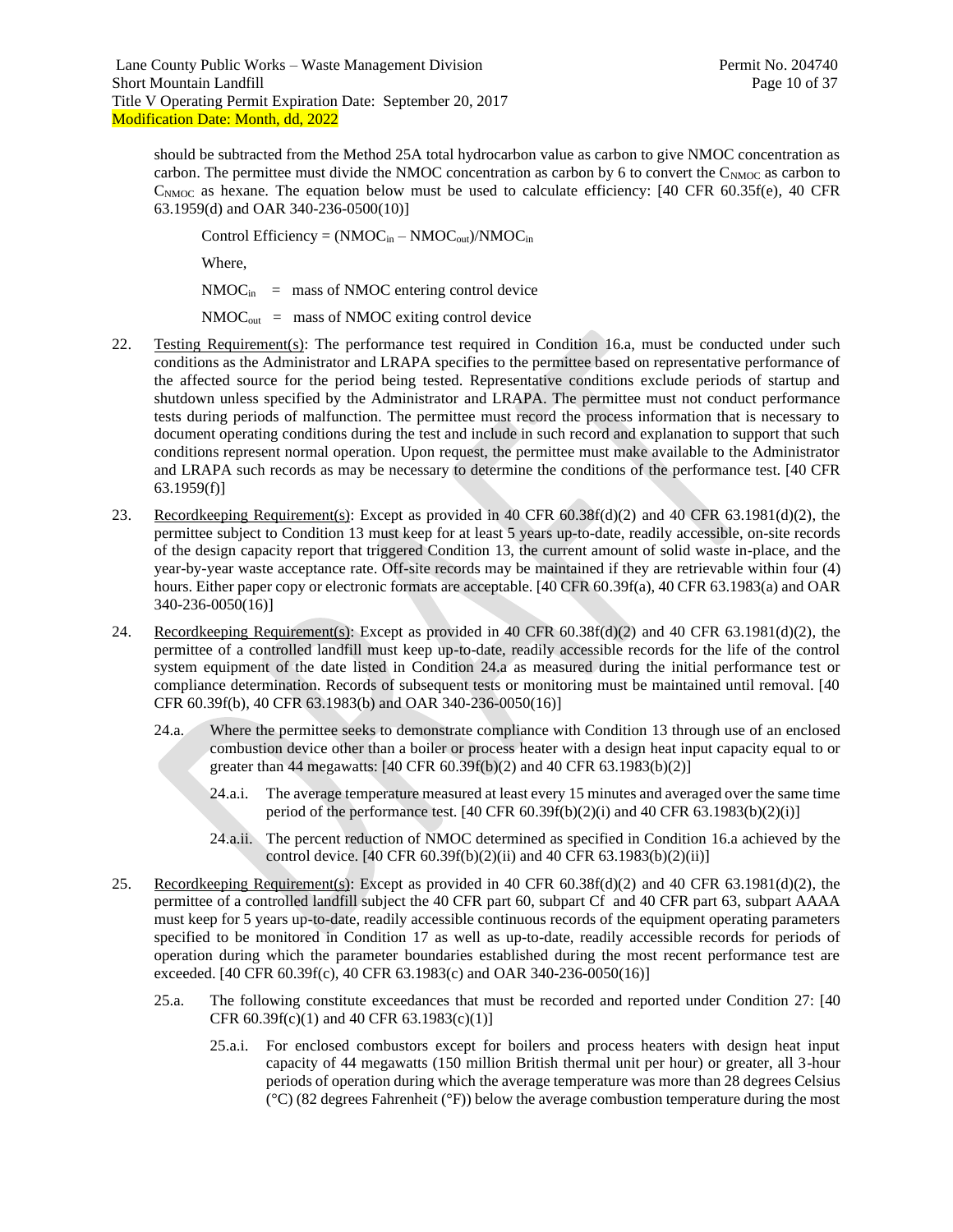recent performance test at which compliance with Condition [16.a](#page-7-0) was determined. [40 CFR 60.39f(c)(1)(i) and 40 CFR 63.1983(c)(1)(i)]

- 25.b. The permittee must keep up-to-date, readily accessible continuous records of the indication of flow to the control system and the indication of bypass flow or records of monthly inspections of car-seals or lock-and-key configurations used to seal bypass lines, specified under Condition [17.](#page-7-2) [40 CFR 60.39(c)(2) and 40 CFR 63.1983(c)(2)]
- 25.c. The permittee seeking to comply with Condition [13](#page-6-3) using an active collection system designed in accordance with 40 CFR 60.33f(b) and 40 CFR 63.1959(b)(2)(ii) must keep records of periods when the collection system or control device is not operating.  $[40 \text{ CFR } 60.39f(c)(5)$  and  $40 \text{ CFR }$ 63.1983(c)(5)]
- <span id="page-10-4"></span><span id="page-10-0"></span>26. Recordkeeping Requirement(s): Except as provided in 40 CFR 60.38f(d)(2), the permittee must keep for at least 5 years up-to-date, readily accessible records of the items in 40 CFR  $60.39f(e)(1)$  through (5). Each permittee that chooses to comply with the provisions in 40 CFR 63.1958, 40 CFR 63.1960, and 40 CFR 63.1961 as allowed in 40 CFR 60.34f, 40 CFR 60.36f and 40 CFR 60.37f must keep records in Condition [26.b](#page-10-3) and must keep records according to 40 CFR 63.1983(e)(1) through (5) in lieu of Conditions [26.a](#page-10-4) and [26.b.](#page-10-3) [40 CFR 60.39f(e), 40 CFR 63.1983(e) and OAR 340-236-0050(16)]
	- 26.a. All collection and control system exceedances of the operational standards in Condition [15](#page-7-5) and [16,](#page-7-4) the reading in the subsequent month whether or not the second reading is an exceedance, and the location of each exceedance. [40 CFR 60.39f(e)(1) and 40 CFR 63.1983(e)(1)]
	- 26.b. The permittee that chooses to comply with 40 CFR 63.1958, 40 CFR 63.1960, and 40 CFR 63.1961, as allowed in 40 CFR 60.34f, 40 CFR 60.36f and 40 CFR 60.37f, must keep records of which the permittee started complying with the provisions in 40 CFR 63.1958, 40 CFR 63.1960, and 40 CFR 63.1961. [40 CFR 60.39f(e)(6)]
- <span id="page-10-5"></span><span id="page-10-3"></span><span id="page-10-1"></span>27. Reporting Requirement(s): **Semi-Annual Reports**: The permittee complying with Condition [13.a](#page-7-6) using an active collection system designed in accordance with 40 CFR 63.1959(b)(2)(ii) must submit to the Administrator and LRAPA semi-annual reports. The permittee must submit the report, following the procedure specified in Condition [29.](#page-11-0) The initial report must be submitted within 180 days of installation and startup of the collection and control system and must include the initial performance test report required under 40 CFR 63.7 of subpart A, as applicable. In the initial report, the process unit(s) tested, the pollutants(s) tested, and the date that such performance test was conducted must be submitted in lieu of the performance test report if the report has been previously submitted to the EPA's CDX. For enclosed combustion devices and flares, reportable exceedances are defined under Condition [25.](#page-9-2) The semi-annual reports must contain the information in Conditions [27.a](#page-10-5) through [27.d.](#page-10-6) [40 CFR 60.38f(h), 40 CFR 63.1981(h) and OAR 340-236-0500(15)]
	- 27.a. Number of times that applicable parameters monitored under 40 CFR 60.37(a)(1) and (b) and 40 CFR 63.1958(b), (c), and (d) were exceeded and when the gas collection and control system was not operating under Condition [15,](#page-7-5) including periods of SSM. For each instance, report the date, time, and duration of each exceedance. [40 CFR 63.1981(h)(1)]
	- 27.b. Description and duration of all periods when the gas stream was diverted from the control device or treatment system through a bypass line or the indication of bypass flow as specified under Conditions [17](#page-7-2) an[d 18.](#page-8-0) [40 CFR 60.38f(h)(1) and 40 CFR 63.1981(h)(2)]
	- 27.c. Description and duration of all periods when the control device was not operating and length of time the control device was not operating.  $[40 \text{ CFR } 60.38 \text{ ft})(2)$  and  $40 \text{ CFR } 63.1981 \text{ ft})(3)]$
	- 27.d. All periods when the collection system was not operating. [40 CFR 60.38f(h)(3) and 40 CFR 63.1981(h)(4)]
- <span id="page-10-6"></span><span id="page-10-2"></span>28. Initial Performance Test Report Requirement(s): The permittee seeking to comply with Condition [16.a](#page-7-0) must include the following information with the initial performance test report required under 40 CFR 60.8 and 40 CFR 63.7: [40 CFR 60.38f(i), 40 CFR 63.1981(i) and OAR 340-236-0500(15)]
	- 28.a. A diagram of the collection system positioning including all wells, horizontal collectors, surface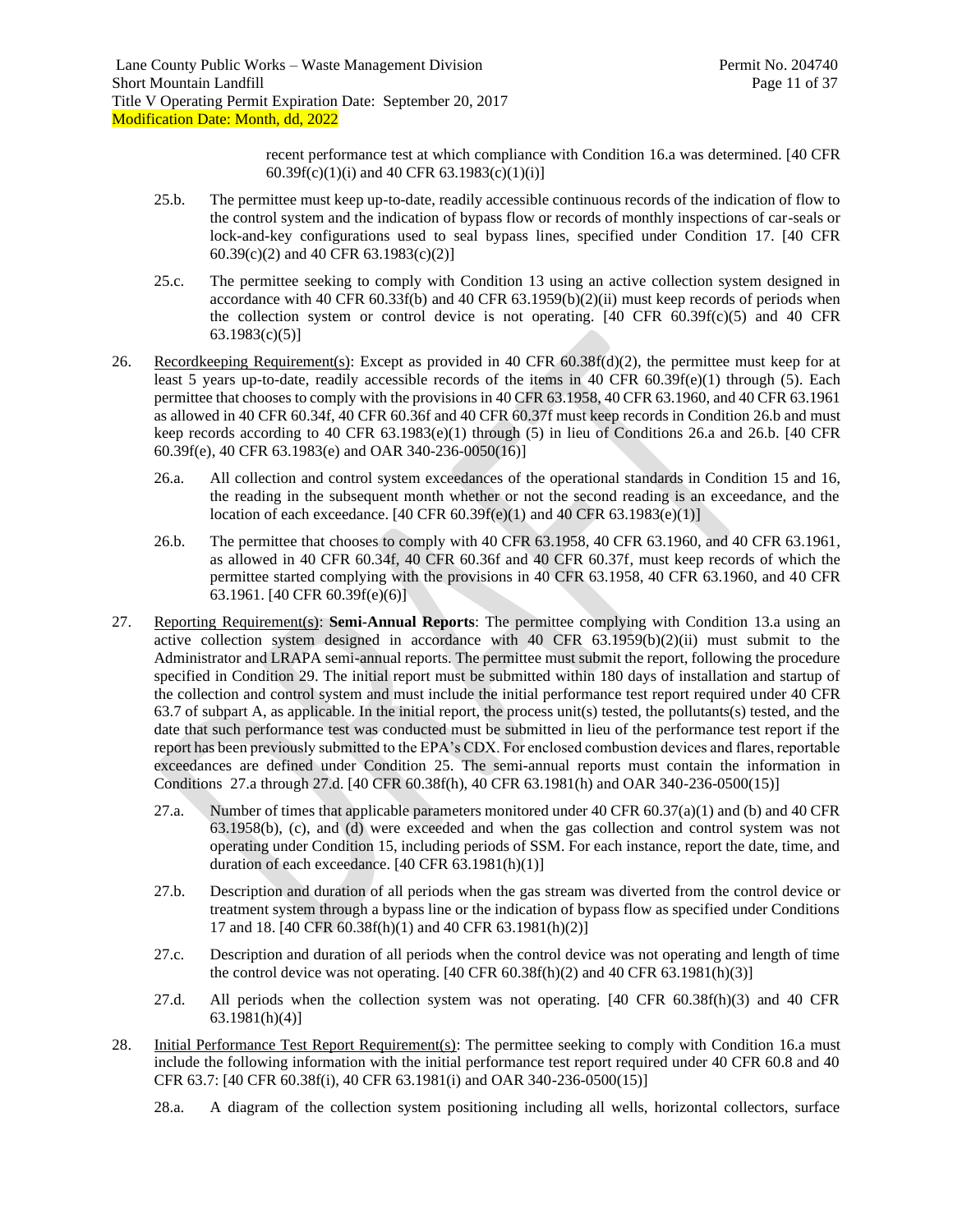collectors, or other gas extraction devices, including the locations of any areas excluded from collection and the proposed sites for the future collection system expansion;  $[40 \text{ CFR } 60.38\text{f(i)}(1)$  and 40 CFR 63.1981(i)(1)]

- 28.b. The data upon which the sufficient density of wells, horizontal collectors, surface collectors, or other gas extraction devices and the gas mover equipment sizing are based; [40 CFR 60.38f(i)(2) and 40 CFR 63.1981(i)(2)]
- 28.c. The documentation of the presence of asbestos or nondegradable material for each area from which collection wells have been excluded based on the presence of asbestos or nondegradable material; [40 CFR 60.38f(i)(3) and 40 CFR 63.1981(i)(3)]
- 28.d. The sum of the gas generation flow rates for all areas from which collection wells have been excluded based on nonproductivity and the calculations of gas generation flow rate for each excluded area; and [40 CFR 60.38f(i)(4) and 40 CFR 63.1981(i)(4)]
- 28.e. The provisions for increasing gas mover equipment capacity with increased gas generation flow rate, if the present gas mover equipment is inadequate to move the maximum flow rate expected over the life of the landfill; and  $[40 \text{ CFR } 60.38f(i)(5)$  and  $40 \text{ CFR } 63.1981(i)(5)]$
- 28.f. The provisions for the control of off-site migration. [40 CFR 60.38f(i)(6) and 40 CFR 63.1981(i)(6)]
- <span id="page-11-4"></span><span id="page-11-3"></span><span id="page-11-2"></span><span id="page-11-1"></span><span id="page-11-0"></span>29. Electronic Reporting Requirement(s): The permittee must submit reports electronically according to Conditions [29.a](#page-11-1) and [29.b.](#page-11-2) [40 CFR 60.38f(j), 40 CFR 63.1981(l) and OAR 340-236-0500(15)]
	- 29.a. Performance Test Reporting Requirement(s): Within 60 days after the date of completing each performance test by Conditions [19](#page-8-1) and [22,](#page-9-3) the permittee must submit the results of the performance tests according to Conditions [29.a.i](#page-11-3) through [29.a.iii.](#page-11-4) [40 CFR 60.35f(e)(1), 40 CFR 60.38f(j)(1), and 40 CFR 63.1981(l)(1)]
		- 29.a.i. Data collected using test methods supported by the EPA's Electronic Reporting Tool (ERT) as listed on the EPA;s ERT website (*[https://www.epa.gov/electronic-reporting-air](https://www.epa.gov/electronic-reporting-air-emissions/electronic-reporting-tool-ert))[emissions/electronic-reporting-tool-ert\)](https://www.epa.gov/electronic-reporting-air-emissions/electronic-reporting-tool-ert))* at the time of the test. Submit the results of the performance test to the EPA via the Compliance and Emission Data Reporting Interface (CEDRI), which can be accessed through the EPA's CDX (*<http://cdx.epa.gov/>*). The data must be submitted in a file format generated through the use of EPA's ERT. Alternatively, the permittee may submit an electronic file consistent with the extensible markup language (XML) schema listed on the EPA's ERT website.  $[40 \text{ CFR } 60.38\text{f}(i)(1)(i), 40 \text{ CFR }$  $60.38f(i)(1)(ii)$  and 40 CFR  $63.1981(l)(1)(i)$ ]
		- 29.a.ii. Data collected using test methods that are not supported by the EPA's ERT as listed on the EPA's ERT website at the time of the test. The results of the performance test must be included as an attachment in the ERT or an alternate electronic file consistent with the XML schema listed on the EPA's ERT website. Submit the ERT generated package or alternative file to the EPA via CEDRI.  $[40 \text{ CFR } 63.1981(l)(1)(ii)]$
		- 29.a.iii. Confidential business information (CBI). If the permittee claims some of the information submitted under 40 CFR  $60.38f(a)$  and 40 CFR  $63.1981(a)$  is CBI, the permittee must submit a complete file, including information claimed to be CBI, to the EPA. The file must be generated through the use of the EPA's ERT or an alternative electronic file consistent with the XML schema listed on the EPA's ERT website. Submit the file on a compact disc, flash drive, or other commonly used electronic storage medium and clearly mark the medium as CBI. Mail the electronic medium to U.S. EPA/OAQPS/CORE CBI Office, Attention: Group Leader, Measurement Policy Group, MD C404-02, 4930 Old Page Rd., Durham NC 27703. The same file with the CBI Omitted must be submitted to the EPA via EPA's CDX as described in Conditio[n 29.a.i.](#page-11-3) [40 CFR 63.1981(l)(1)(iii)]
	- 29.b. The permittee required to submit reports following the procedure specified in this condition must submit reports to the EPA via CEDRI. CEDRI can be accessed through the EPA's CDX. The permittee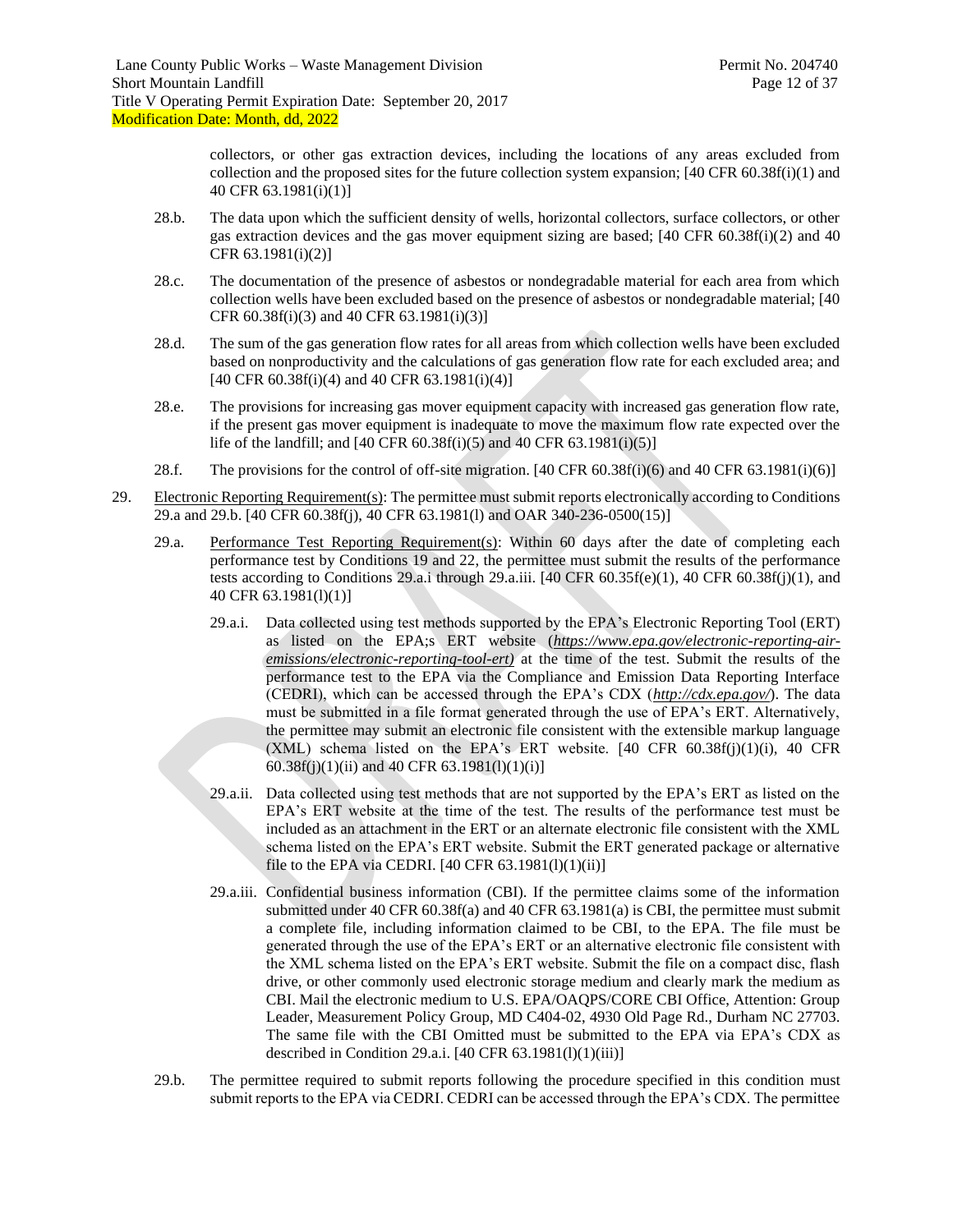must use the appropriate electronic report in CEDRI for 40 CFR part 63, subpart AAAA or an alternative electronic File format consistent with the XML schema listed on the CEDRI website (*[https://www.epa.gov/electronic-reporting-air-emissions/compliance-and-emissions-data-reporting](https://www.epa.gov/electronic-reporting-air-emissions/compliance-and-emissions-data-reporting-interface-cedri)[interface-cedri](https://www.epa.gov/electronic-reporting-air-emissions/compliance-and-emissions-data-reporting-interface-cedri)*). Once the spreadsheet template upload/forms for the reports have been available in CEDRI for 90 days, the permittee must begin submitting all subsequent reports via CEDRI. The reports must be submitted by the deadlines specified 40 CFR part 60, subpart Cf and 40 CFR part 63, subpart AAAA, regardless of the method in which the reports are submitted. The NMOC emission rate reports and semi-annual should be electronically reported as a spreadsheet template upload/form to CEDRI. If the reporting forms specific to 40 CFR part 60, subpart Cf and 40 CFR part 63, subpart AAAA are not available in CEDRI at the time that the reports are due, the permittee must submit the reports to the Administrator at the appropriate address listed in 40 CFR 60.4 of 40 CFR part 60, subpart A and 40 CFR 63.13 of 40 CFR part 63, subpart A. [40 CFR 60.38f(j)(2) and 40 CFR 63.1981(l)(2)]

- 30. Reporting Requirement(s): **Claims of EPA system outage**: If the permittee is required to electronically submit a report through CEDRI in the EPA's CDX, the permittee may assert a claim to EPA system outage for failure to comply with timely with the reporting requirements. To assert a claim of EPA system outage, the permit must meet the following requirements: [40 CFR 63.1981(m)]
	- 30.a. The permittee must have been or will be precluded from accessing CEDRI and submitting a required report within the time prescribed due to an outage of either the EPA's CEDRI or CDX systems. [40 CFR 63.1981(m)(1)]
	- 30.b. The outage must have occurred within the period of time beginning 5 business days prior to the date that the submission is due.  $[40 \text{ CFR } 63.1981 \text{ (m)}(2)]$
	- 30.c. The outage may be planned or unplanned. [40 CFR 63.1981(m)(3)]
	- 30.d. The permittee must submit notification to the Administrator in writing as soon as possible following the date the permittee first knew, or through due diligence should have known, that the event may cause or has caused a delay in reporting. [40 CFR 63.1981(m)(4)]
	- 30.e. The permittee must provide to the Administrator a written description identifying: [40 CFR 63.1981(m)(5)]
		- 30.e.i. The date(s) and time(s) when CDX or CEDRI was accessed and the system was unavailable;  $[40 \text{ CFR } 63.1981 \text{ (m)}(5)(i)]$
		- 30.e.ii. A rationale for attributing the delay in reporting beyond the regulatory deadline to EPA system outage; [40 CFR 63.1981(m)(5)(ii)]
		- 30.e.iii. Measures taken or to be taken to minimize the delay in reporting; and [40 CFR  $63.1981(m)(5)(iii)$ ]
		- 30.e.iv. The date by which you propose to report, or if the permittee has already met the reporting requirement at the time of the notification, the date the permittee reported. [40 CFR 63.1981(m)(5)(iv)]
	- 30.f. The decision to accept the claim of EPA system outage and allow an extension to the reporting deadline is solely within the discretion of the Administrator. [40 CFR 63.1981(m)(6)]
	- 30.g. In any circumstance, the report must be submitted electronically as soon as possible after the outage is resolved. [40 CFR 63.1981(m)(7)]
- <span id="page-12-0"></span>31. Reporting Requirement(s): **Claims of force majeure**: If the permittee is required to electronically submit a report through CEDRI in the EPA's CDX, the permittee may assert a claim of force majeure for failure to comply timely with the reporting requirement. To assert a claim of force majeure, the permittee must meet the following requirements: [40 CFR 63.1981(n)]
	- 31.a. The permittee may submit a claim if a force majeure event is about to occur, occurs, or has occurred or there are lingering effects from such an event within the period of time beginning 5 business days prior to the date the submission is due. For the purposes of the condition, a force majeure event is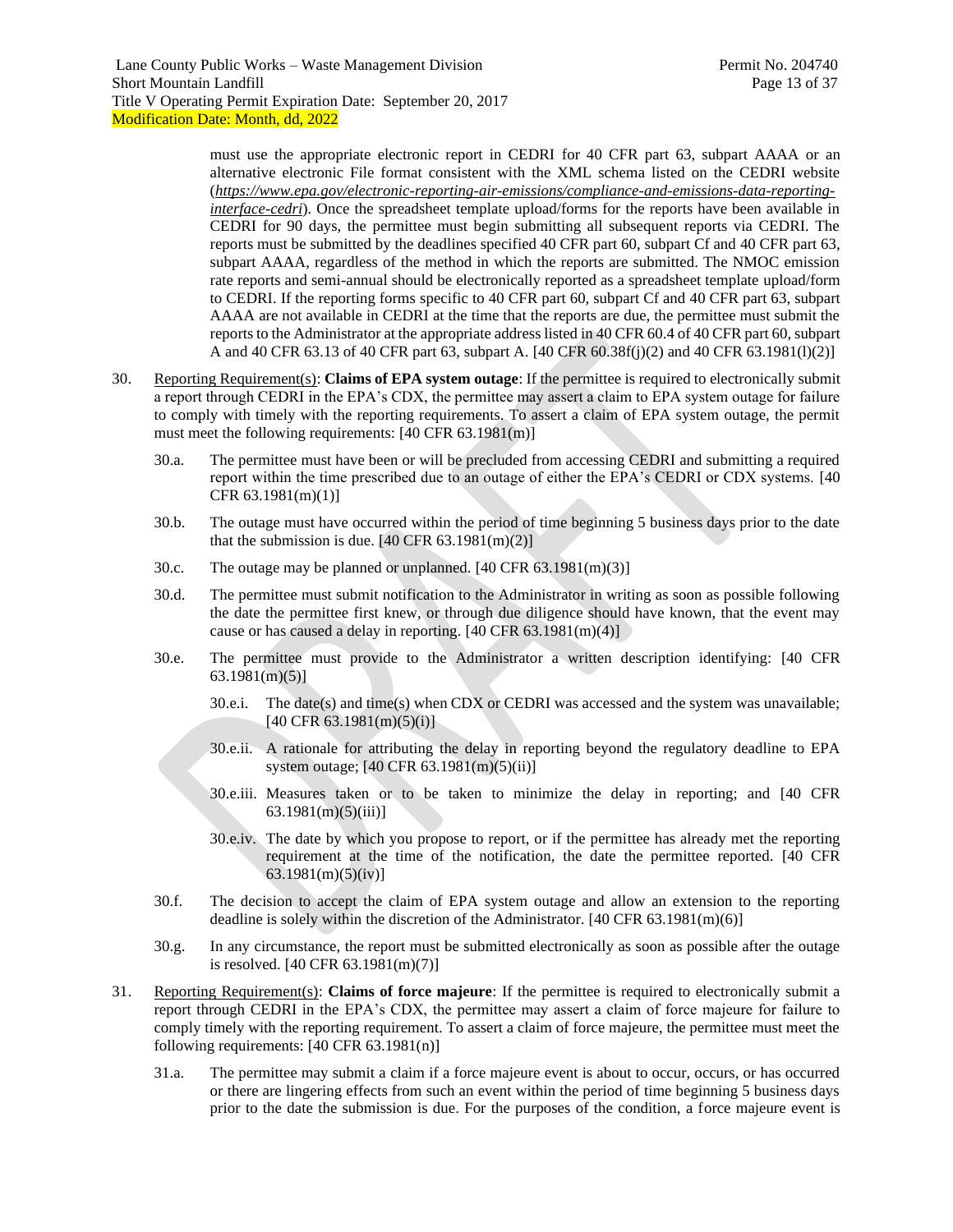defined as an event that will be or has been caused by circumstances beyond the control of the affected facility, its contractors, or any entity controlled by the affected facility that prevents the permittee from complying with the requirement to submit a report electronically within the time period prescribed. Examples of such events are acts of nature (e.g., hurricanes, earthquakes, or floods), act of war or terrorism, or equipment failure or safety hazards beyond the control of the affected facility. (e.g., large scale power outage).  $[40 \text{ CFR } 63.1981(n)(1)]$ 

- 31.b. The permittee must submit notification to the Administrator in writing as soon as possible following the date you first knew, or through due diligence should have known, that the event may cause or has caused a delay in reporting.  $[40 \text{ CFR } 63.1981(n)(2)]$
- 31.c. The permittee must provide to the Administrator: [40 CFR 63.1981(n)(3)]
	- 31.c.i. A written description of the force majeure event; [40 CFR 63.1981(n)(3)(i)]
	- 31.c.ii. A rationale for attributing the delay in reporting beyond the regulatory deadline to the force majeure event; [40 CFR 63.1981(n)(3)(ii)]
	- 31.c.iii. Measures taken or to be taken to minimize the delay in reporting; and [40 CFR  $63.1981(n)(3)(iii)$ ]
	- 31.c.iv. The date by which the permittee proposes to report; or if the permittee has already met the reporting requirement at the time of the notification, the date your reported. [40 CFR 63.1981(n)(3)(iv)]
- 31.d. The decision to accept the claim of force majeure and allow an extension to the reporting deadline is solely within the discretion of the Administrator.  $[40 \text{ CFR } 63.1981(n)(4)]$
- 31.e. In any circumstance, the reporting must occur as soon as possible after the force majeure event occurs. [40 CFR 63.1981(n)(5)]

## **DEQ STATE REQUIREMENTS**

#### **Table 3: OAR 340-239: Landfill Gas Emissions**

| Applicable<br>Requirement             | Condition<br>Number | Pollutant/<br>Parameter | Limit/Standard                                           | Monitoring<br>Condition(s) | Testing<br>Condition(s) | Recordkeeping<br>& Reporting<br>Condition(s) |
|---------------------------------------|---------------------|-------------------------|----------------------------------------------------------|----------------------------|-------------------------|----------------------------------------------|
| <b>OAR 340-</b><br>239-<br>0110(2)(b) | 32                  | Methane                 | Methane destruction<br>efficiency of at 99%<br>by weight | 33 & 34                    | 35 & 36                 | 37 & 38                                      |

- <span id="page-13-1"></span><span id="page-13-0"></span>32. Applicable Requirement(s): For Enclosed Flares. The permittee subject to the OAR 340-239 who operates an enclosed flare must route the collected gas to an enclosed flare that meets all of the following requirements:  $[OAR 340-239-0110(2)(b)]$ 
	- 32.a. Achieves a methane destruction efficiency of at least 99 percent by weight. [OAR 340-239-  $0110(2)(b)(A)$ ]
	- 32.b. Is equipped with automatic dampers, an automatic shutdown device, a flame arrester, and continuous recording temperature sensors.  $[OAR 340-239-0110(2)(b)(B)]$
	- 32.c. During restart or startup there must be a sufficient flow of propane, commercial natural gas, or other approved fuel source, to the pilot light to prevent unburned collected methane from being emitted to the atmosphere. [OAR 340-239-0110(2)(b)(C)]
	- 32.d. The gas control device must be operated within the parameter ranges established in the landfill's Title V Operating Permit. [OAR 340-239-0110(2)(b)(D)]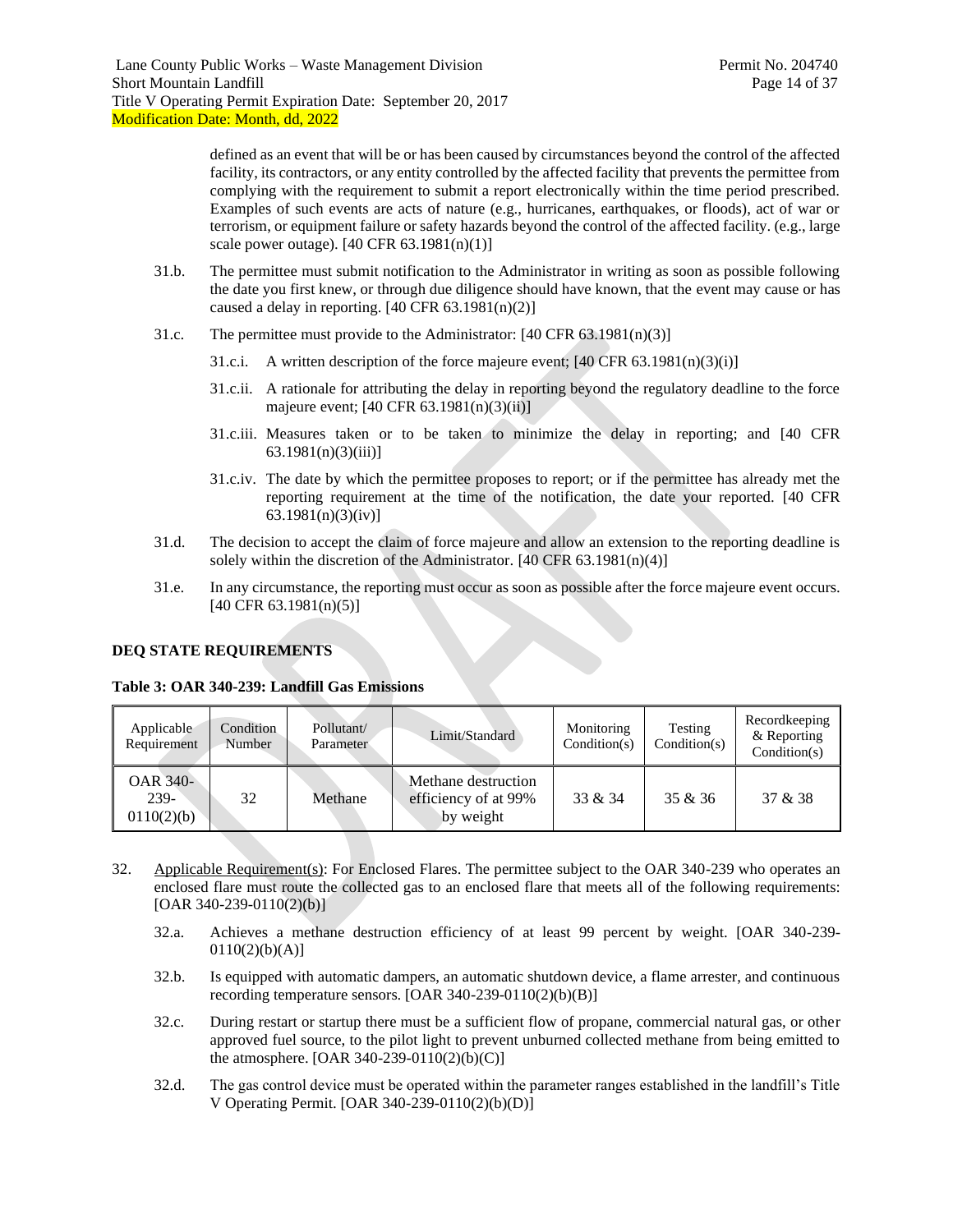- <span id="page-14-3"></span><span id="page-14-0"></span>33. Monitoring Requirement(s): Gas Control System Equipment Monitoring. The permittee must monitor the gas control system using the following procedures: [OAR 340-239-0600(2)]
	- 33.a. For enclosed flare all of the following equipment must be installed, calibrated, maintained, and operated according to the manufacturer's specifications:  $[OAR 340-239-0600(2)(a)]$ 
		- 33.a.i. A temperature monitoring device equipped with a continuous recorder that has an accuracy of plus or minus  $(\pm)$  one (1) percent of the temperature being measured expressed in degrees Celsius or Fahrenheit. A temperature monitoring device is not required for boilers or process heaters with design heat input capacity equal to or greater than 44 megawatts per hour (150 million British thermal units per hour). [OAR 340-239-0600(2)(a)(A)]
		- 33.a.ii. A device that records gas flow to the control device and bypass of the control device (if applicable). The permittee must:  $[OAR 340-239-0600(2)(a)(B)]$ 
			- 33.a.ii.1. Install, calibrate, and maintain a gas flow rate measuring device that records the flow to the control device at least every 15 minutes; and [OAR 340-239-  $0600(2)(a)(B)(i)$ ]
			- 33.a.ii.2. Secure the bypass line valve in the closed position with a car-seal or a lock-andkey type configuration. A visual inspection of the seal or closure mechanism must be performed at least once every month to ensure that the valve is maintained in the closed position and that the gas flow is not diverted through the bypass line.  $[OAR 340-239-0600(2)(a)(B)(ii)]$
- <span id="page-14-1"></span>34. Monitoring Requirement(s): The permittee must always apply the monitoring requirements of OAR 340-239, except for periods of monitoring system malfunctions, repairs associated with monitoring system malfunctions, and required monitoring system quality assurance or quality control activities. A monitoring system malfunction is any sudden, infrequent, not reasonable preventable failure of the monitoring system to provide valid data. Monitoring system failures that are caused in part by maintenance or careless operation are not malfunctions. Monitoring system repairs completed in response to monitoring system malfunctions to return the monitoring system to operation must be completed as expeditiously as practicable. [OAR 340-239-0600(5)]
- <span id="page-14-4"></span><span id="page-14-2"></span>35. Performance Test Requirement(s): The permittee must conduct annual performance tests for any gas control device(s) subject to the requirements of OAR 340-239-0110(2) using the test methods identified in OAR 340- 239-0800(6). Following an initial performance test, the permittee must conduct a complete annual performance test each calendar year, no later than 45 days after the anniversary date of the initial performance test. Performance tests must be conducted in compliance with all of the following requirements: [OAR 340-239-  $0110(2)(f)$ ]
	- 35.a. An initial performance test must be conducted within 180 days of start up of the gas collection and control system. [OAR 340-239-0110(2)(f)(A)]
	- 35.b. If a gas control device remains in compliance with standards in OAR 340-239-0110(2) after three (3) consecutive performance tests, the permittee may conduct performance tests once every three (3) years, but no later than 45 days after each third anniversary date of the initial performance test. If a subsequent performance test shows the gas collection and control system does not demonstrate compliance with the standard(s) in OAR 340-239-0110(2), the performance testing frequency must return to annual. [OAR 340-239-0110(2)(f)(C)]
	- 35.c. The performance tests must be conducted under such conditions as LRAPA specifies to the permittee based on representative performance of the affected source for the period being tested. Representative conditions exclude periods of startup and shutdown unless specified by LRAPA. The permittee may not conduct performance tests during periods of malfunction. The permittee must record the process information that is necessary to document operating conditions during the test and include in such record an explanation to support that such conditions represent normal operation. Upon request, the permittee must make available to LRAPA such records as may be necessary to determine the conditions of performance tests.  $[OAR 340-239-0110(2)(f)(D)]$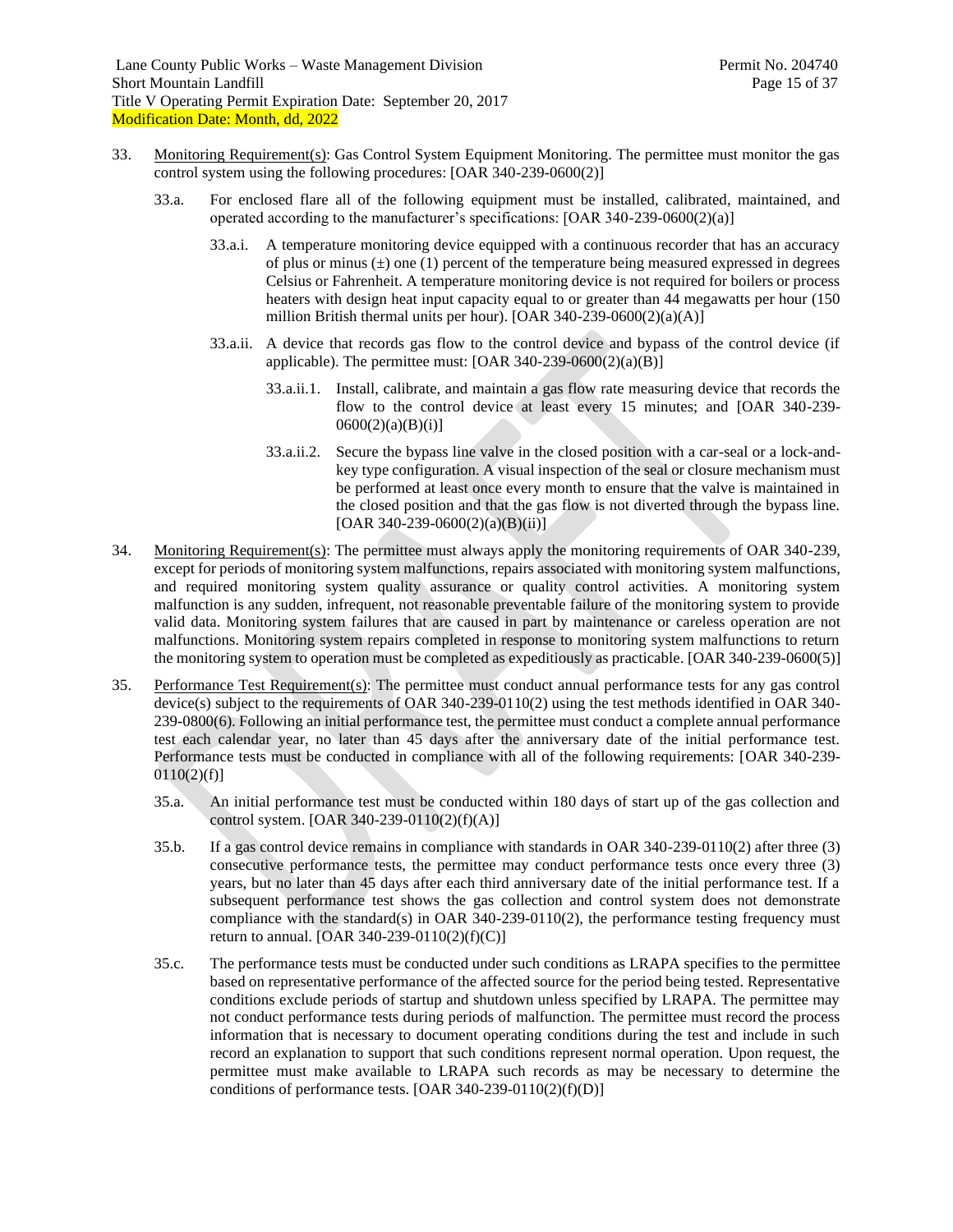- <span id="page-15-2"></span><span id="page-15-0"></span>36. Performance Test Requirement(s): *Control Device Destruction Efficiency Determination*. The permittee must use the following methods of analysis to determine the efficiency of the control device in reducing methane: [OAR 340-239-0800(6)]
	- 36.a. For Enclosed Combustors, one of the following test method, all of which are incorporated by reference herein (and all as promulgated in 40 CFR Part 60, Appendix A), must be used to determine the efficiency of the control device in reducing methane by at least 99 percent: [OAR 340-239-0800(6)(a)]
		- 36.a.i. U.S. EPA Reference Method 18, Measurement of Gaseous Organic Compound Emissions By Gas Chromatography; [OAR 340-239-0800(6)(a)(A)]
		- 36.a.ii. U.S. EPA Reference Method 25, Determination of Total Gaseous Nonmethane Organic Emissions as Carbon. EPA Reference Method 25A, Determination of Total Gaseous Organic Concentration Using a Flame Ionization Analyzer; or [OAR 340-239-0800(6)(a)(B)]
		- 36.a.iii. U.S. EPA Reference Method 25C, Determination of Nonmethane Organic Compounds in Landfill Gases. [OAR 340-239-0800(6)(a)(C)]
	- 36.b. The following equation must be used to calculate destruction efficiency: [OAR 340-239-0800(6)(b)]

*Destruction Efficiency = [1-(Mass of Methaneoutlet)/(Mass of Methaneinlet)] x 100%*

- <span id="page-15-1"></span>37. Recordkeeping Requirement(s): [OAR 340-239-0700(2)]
	- 37.a. The permittee subject to OAR 340-239 must maintain the following records for at least five (5) years:  $[OAR 340-239-0700(2)(a)]$ 
		- 37.a.i. Results of any performance tests conducted pursuant to Condition [35;](#page-14-2) [OAR 340-239-  $0700(2)(a)(I)$
		- 37.a.ii. The equipment operating parameters specified to be monitored under Condition [33](#page-14-0) as well as records for periods of operation during which the parameter boundaries established during the most recent performance test are exceeded. The records must include the following information: [OAR 340-239-0700(2)(a)(M)]
			- 37.a.ii.1. For enclosed flares, all 3-hour periods of operation during which the average temperature difference was more than 28° Celsius (or 50° Fahrenheit) below the average combustion temperature during the most recent performance test at which compliance with Conditio[n 32](#page-13-0) was determined; [OAR 340-239-0700(2)(a)(M)(i)]
			- 37.a.ii.2. The indication of flow to the control system and the indication of bypass flow or records of monthly inspections of car-seals or lock-and-key configurations used to seal bypass lines; and [OAR 340-239-0700(2)(a)(M)(iv)]
		- 37.a.iii. All collect and control system exceedances of the operational standards; the reading in the subsequent month, whether or not the second reading is an exceedance; and the location of each exceedance. [OAR 340-239-0700(2)(a)(N)]
	- 37.b. The permittee must maintain the following records for the life of the control system equipment, as measured during the initial performance test or compliance determination. Records of subsequent tests or monitoring must be maintained for a minimum of five (5) years. Records of the control device vendor specifications must be maintained until removal: [OAR 340-239-0700(2)(b)]
		- 37.b.i. A density of wells, horizontal collectors, surface collectors, or other gas extraction devices determined using the procedures specified in OAR 340-239-0110(1)(a); [OAR 340-239- $0700(2)(b)(A)$ ]
		- 37.b.ii. The expected gas generation flow rate as calculated pursuant to OAR 340-239-0800(5); [OAR 340-239-0700(2)(b)(B)]
		- 37.b.iii. The percent reduction of methane achieved by the control device determined pursuant to OAR 340-239-0800(6); [OAR 340-239-0700(2)(b)(C)]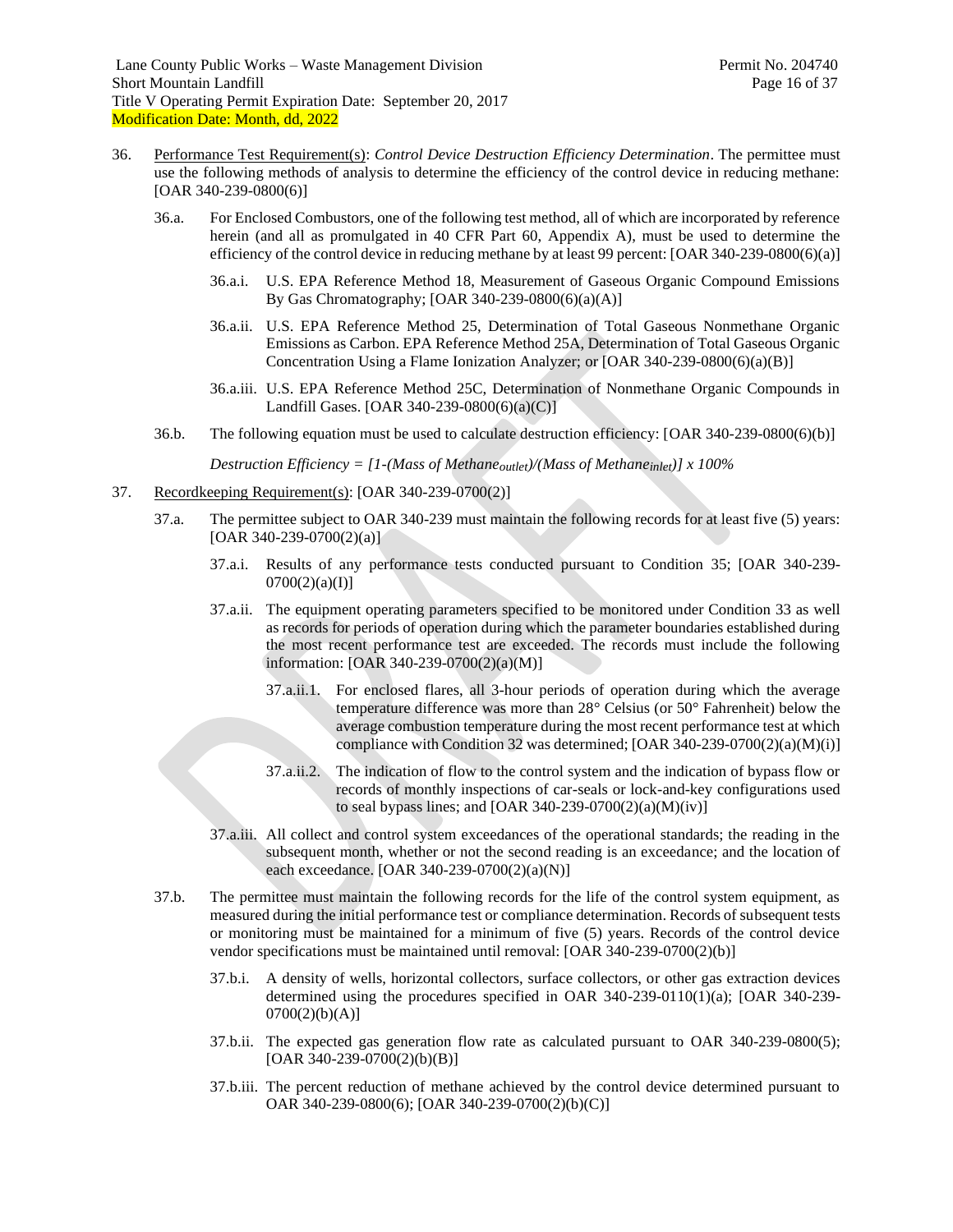- 37.b.iv. When the permittee subject to the provisions of OAR 340-239 is demonstrating compliance with Condition [32](#page-13-0) through use of an enclosed combustion device other than a boiler or process heater with a design heat input capacity equal to or greater than 44 megawatts per hour (150 million British thermal units per hour):  $[OAR 340-239-0700(2)(b)(E)]$ 
	- 37.b.iv.1. The average temperature measured at least every 15 minutes and averaged over the same time period of the performance test; and [OAR 340-239-  $0700(2)(b)(E)(i)$ ]
	- 37.b.iv.2. The percent reduction of methane determines as specified in OAR 340-239- 0800(6) achieved by the control device. [OAR 340-239-0700(2)(b)(E)(ii)]
- 37.b.v. An up-to-date map showing each existing and planned gas collector in the system; [OAR 340-239-0700(2)(b)(G)]
- 37.c. Record Retention: The permittee must maintain copies of the records and reports required by OAR 340-239 and provide them to LRAPA within five (5) business days upon request. [OAR 340-239-  $0700(2)(d)$ ]
- <span id="page-16-6"></span><span id="page-16-5"></span><span id="page-16-4"></span><span id="page-16-3"></span><span id="page-16-2"></span><span id="page-16-1"></span><span id="page-16-0"></span>38. Reporting Requirement(s): [OAR 340-239-0700(3)]
	- 38.a. Equipment Removal Report. The permittee must submit a gas collection and control system Equipment Removal Report to LRAPA 30 days prior to well capping, removal or cessation of operation of the gas collection, treatment, or control system equipment. The report must contain the following information: [OAR 340-239-0700(3)(b)]
		- 38.a.i. A copy of a Closure Notification submitted pursuant to OAR 340-239-0700(3)(a); [OAR  $340-239-0700(3)(b)(A)$
		- 38.a.ii. A copy of the Initial Performance Test Report or other documentation demonstrating that the gas collection and control system has been installed and operated for a minimum of 15 years, unless the permittee can demonstrate to the satisfaction of LRAPA that due to declining methane rates the landfill is unable to operate the gas collection and control system for a 15 year period; and [OAR 340-239-0700(3)(b)(B)]
		- 38.a.iii. Surface emission monitoring results needed to verify that landfill surface methane concentration measurements do not exceed the limits specified in OAR 340-239-0200. [OAR 340-239-0700(3)(b)(C)]
	- 38.b. Semi-Annual Report. The permittee subject to OAR 340-239, must prepare semi-annual reports for the periods of January 1 through June 30 of each year, unless otherwise approved in writing by LRAPA. The Semi-Annual Report will be *due on July 30*, unless otherwise approved in writing by LRAPA. The Semi-Annual Report must contain the following information: [OAR 340-239-  $0700(3)(c)$ ]
		- 38.b.i. Description and duration of all periods when the control device or treatment system was not operating and length of time the control device or treatment system was not operating; [OAR 340-239-0700(3)(c)(F)]
		- 38.b.ii. For enclosed combustors except for boilers and process heaters with design heat input capacity of 44 megawatts per hour (150 million British thermal units per hour) or greater, all three-hour periods of operation during which the average temperature was more than 28° Celsius (82° Fahrenheit) below the average combustion temperature during the most recent performance test. [OAR 340-239-0700(3)(c)(J)]
	- 38.c. Annual Report. The permittee subject to the requirements of OAR 340-239 must prepare an Annual Report for the period of January 1 through December 31 of each year. Each Annual Report must be submitted to LRAPA *by March 1* of the following year, unless otherwise specified by LRAPA. The Annual Report must consist of the semi-annual and the following annual reporting requirements:  $[OAR 340-239-0700(3)(d)]$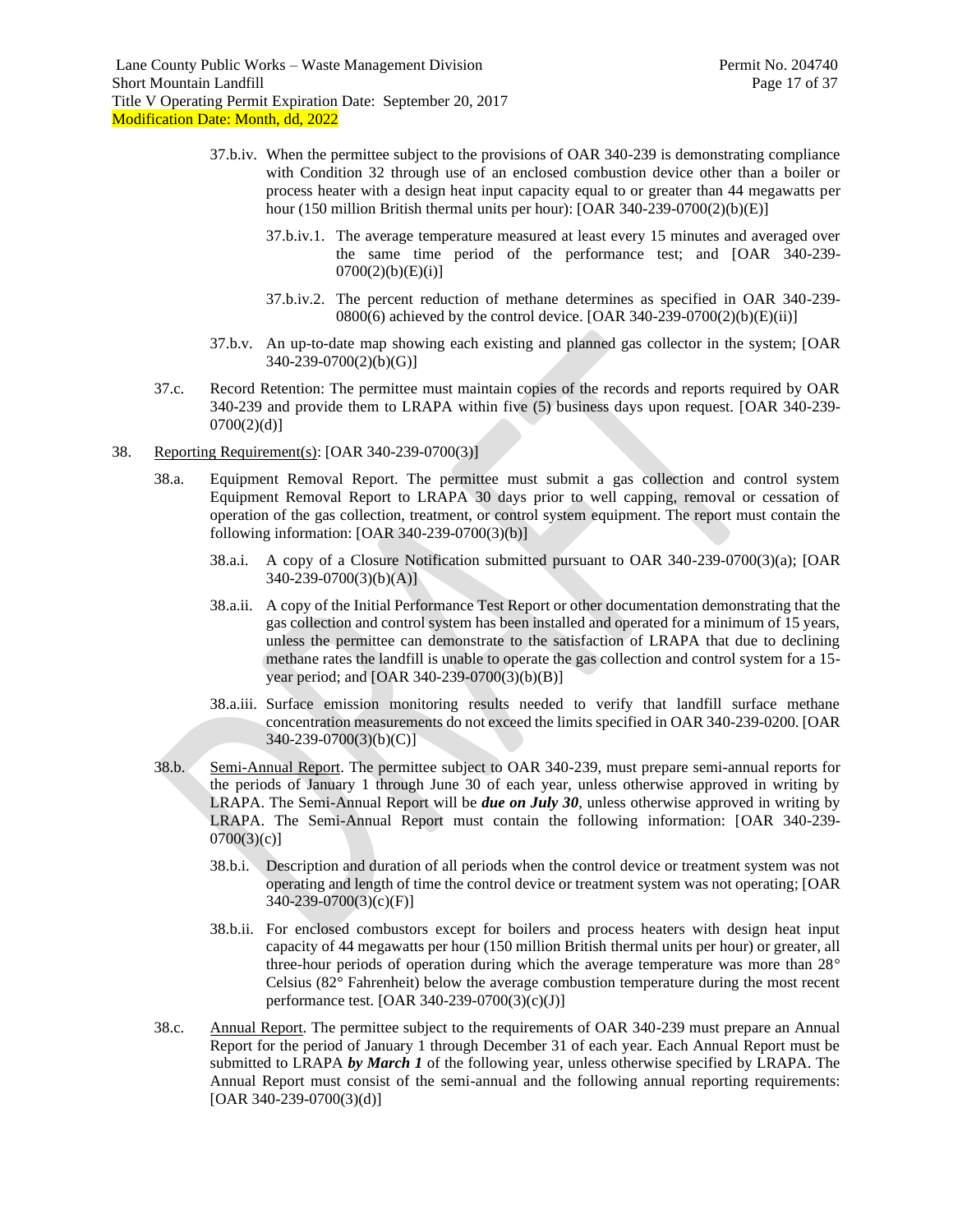- 38.c.i. Gas control device type, year of installation, rating, fuel type, and total amount of landfill gas combusted in each control device; [OAR 340-239-0700(3)(d)(D)]
- 38.c.ii. The percent methane destruction efficiency of each gas control device(s); and [OAR 340- 239-0700(3)(d)(F)]
- 38.c.iii. Type and amount of supplemental fuels burned with the landfill gas in each device, if applicable; [OAR 340-239-0700(3)(d)(G)]
- 38.d. Performance Test Report. For a control system designed and operated to meet the requirements of OAR 340-239, the permittee must submit a Performance Test Report that establishes the reduction efficiency or parts per million by volume no later than 180 days after the initial startup of the approved control system using EPA Method 25 or 25C, 40 CFR Part 60, Appendix A, which is incorporated by reference herein. The permittee must submit any additional Performance Test Reports within 30 days after the date of completing each performance test, including any associated fuel analyses. The Performance Test Report must meet the following requirement: [OAR 340-239-0700(3)(h)]
	- 38.d.i. The Performance Test Report must include the following information: [OAR 340-239-  $0700(3)(h)(A)$ ]
		- 38.d.i.1. A diagram of the collection system showing collection system positioning including all wells, horizontal collectors, surface collectors, or other gas extraction devices, including the locations of any areas excluded from collection and the proposed sites for the future collection system expansion; [OAR 340-239-  $0700(3)(h)(A)(i)$ ]
		- 38.d.i.2. The data upon which the sufficient density of wells, horizontal collectors, surface collectors, or other gas extraction devices and the gas mover equipment sizing are based; [OAR 340-239-0700(3)(h)(A)(ii)]
		- 38.d.i.3. The documentation of the presence of asbestos or nondecomposable material for each area from which collection wells have been excluded based on the presence of asbestos or nondecomposable material; [OAR 340-239-0700(3)(h)(A)(iii)]
		- 38.d.i.4. The sum of the gas generation flow rates for all areas from which collection wells have been excluded based on nonproductivity and the calculations of gas generation flow rate for each excluded area; [OAR 340-239-0700(3)(h)(A)(iv)]
		- 38.d.i.5. The provisions for increasing gas mover equipment capacity with increased gas generation flow rate, if the present gas mover equipment is inadequate to move the maximum flow rate expected over the life of the landfill; [OAR 340-239-  $0700(3)(h)(A)(v)$ ]and
		- 38.d.i.6. The provisions for the control of off-site migration. [OAR 340-239-  $0700(3)(h)(A)(vi)$ ]
	- 38.d.ii. The control device must be operated within the parameter ranges established during the initial or most recent performance test, the most recent permit, or manufacturer written specifications. The operating parameters to be monitoring are specified in Condition [33.](#page-14-0)  $[OAR 340-239-0700(3)(h)(B)]$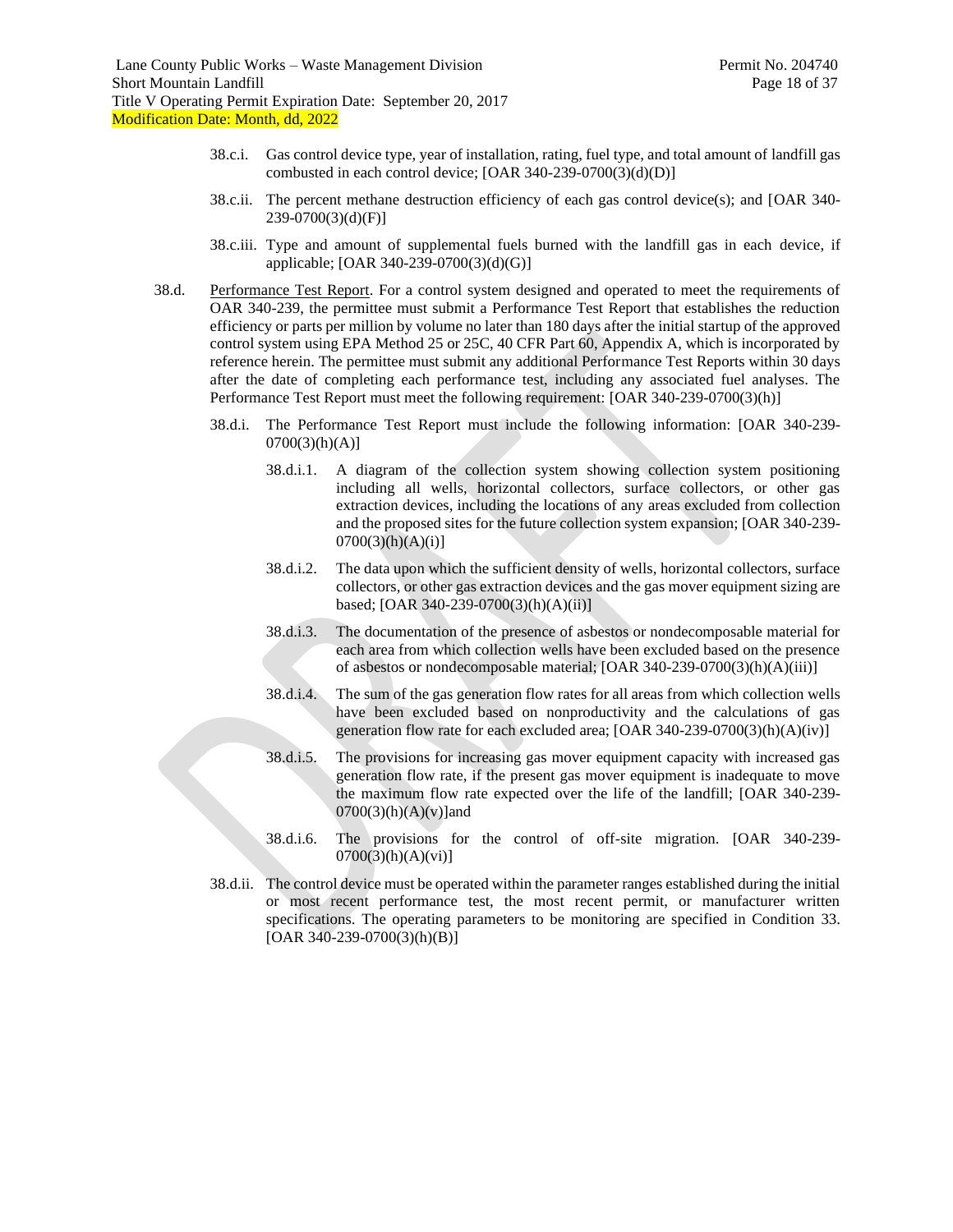## **LRAPA REGULATIONS:**

| Applicable<br>Requirement                        | Condition<br>Number | Pollutant/<br>Parameter | Limit/Standard                                                                                               | Monitoring<br>Condition(s) | Testing<br>Condition(s) | Recordkeeping<br>& Reporting<br>Condition(s) |
|--------------------------------------------------|---------------------|-------------------------|--------------------------------------------------------------------------------------------------------------|----------------------------|-------------------------|----------------------------------------------|
| LRAPA 32-<br>010(3)<br>& LRAPA<br>$32-015(2)(c)$ | 39 & 40             | <b>PM</b>               | 20 % Opacity/0.10<br>gr/dscf                                                                                 | 41                         | <b>NA</b>               | 50                                           |
| LRAPA 32-<br>007                                 | 42                  | Enclosed<br>Flare       | Reduction of NMOC<br>by 98% by weight<br>percent and methane<br>by 99%                                       | 14, 16.a,<br>17, & 32.a    | $45 - 48$               | 49 & 50                                      |
| LRAPA 32-<br>007(b)                              | 43                  | Enclosed<br>Flare       | At all times the GCCS<br>is in operation the<br>enclosed flare and/or<br>EPUD generators must<br>be utilized | 15.a                       | <b>NA</b>               | 49 & 50                                      |

## **Table 4: Emission Unit: GCCS with Enclosed Flare Specific Emission Limits and Standards**

- <span id="page-18-0"></span>39. Applicable Requirement: The permittee must not allow visible emission to equal or exceed 20 percent opacity for a period or periods aggregating more than three (3) minutes in any one (1) hour. [LRAPA 32-010(3)]
- <span id="page-18-1"></span>40. Applicable Requirement: The permittee must not cause, suffer, allow, or permit particulate matter emissions from the enclosed flare in the excess of the following limits of 0.10 grains per day standard cubic foot. [LRAPA  $32-015(2)(c)$ ]
- <span id="page-18-2"></span>41. Monitoring Requirement: At least quarterly, for a period of six (6) minutes, the permittee must visually survey the enclosed flare using EPA Method 22. For the purpose of the survey, visible emissions requiring action are considered to be any visible emission that leave the general location of the enclosed flare. The person conducting the EPA Method 22 does not have to be EPA Method 9 certified. If the permittee determines that an EPA Method 9 is required, that test must be conducted by a certified visible emission reader. However, the individual conducting the EPA Method 22 should be familiar with the procedures of EPA Method 9, including using the proper location to observe visible emissions. If the enclosed flare has identifiable visible emissions, the permittee must either immediately take corrective action to eliminate visible emissions or conduct an EPA Method 203B test within 24 hours or both. [OAR 340-218-0050(3) and LRAPA 32-010(2)]
	- 41.a. Recordkeeping: The permittee must maintain records of the visible emissions surveys, corrective actions (if necessary), and/or the results of any EPA Method 203B tests. [OAR 340-218-0050(3) and LRAPA 32-010(2)]
	- 41.b. Reporting: The permittee must submit the records of Condition [41.a](#page-18-5) in the semi-annual and annual reports submitted in accordance with Conditions [66.](#page-27-0) [OAR 340-218-0050(3) and LRAPA 32-010(2)]
- <span id="page-18-5"></span><span id="page-18-3"></span>42. Applicable Requirement: The permittee must use the manufacturer's specifications of operating at minimum of 760° Celsius (1,400° Fahrenheit) at the inlet based on a 3-hour block average, until initial performance testing is completed, and a new minimum inlet temperature is established. The permittee must comply with this standard at all times except during periods of startup, shutdown, and malfunction. The permittee must keep records with the amount of time the enclosed flare is below the established inlet temperature and the reasons for the deviation from the permitted temperature and any corrective actions taken. [OAR 340-218-0050(3)(a) and LRAPA 32-007(b)]
- <span id="page-18-4"></span>43. Applicable Requirement: The permittee must not operate the gas collection and control system (EU: GCCS) without the enclosed flare online and functioning properly. If the enclosed flare is offline or not functioning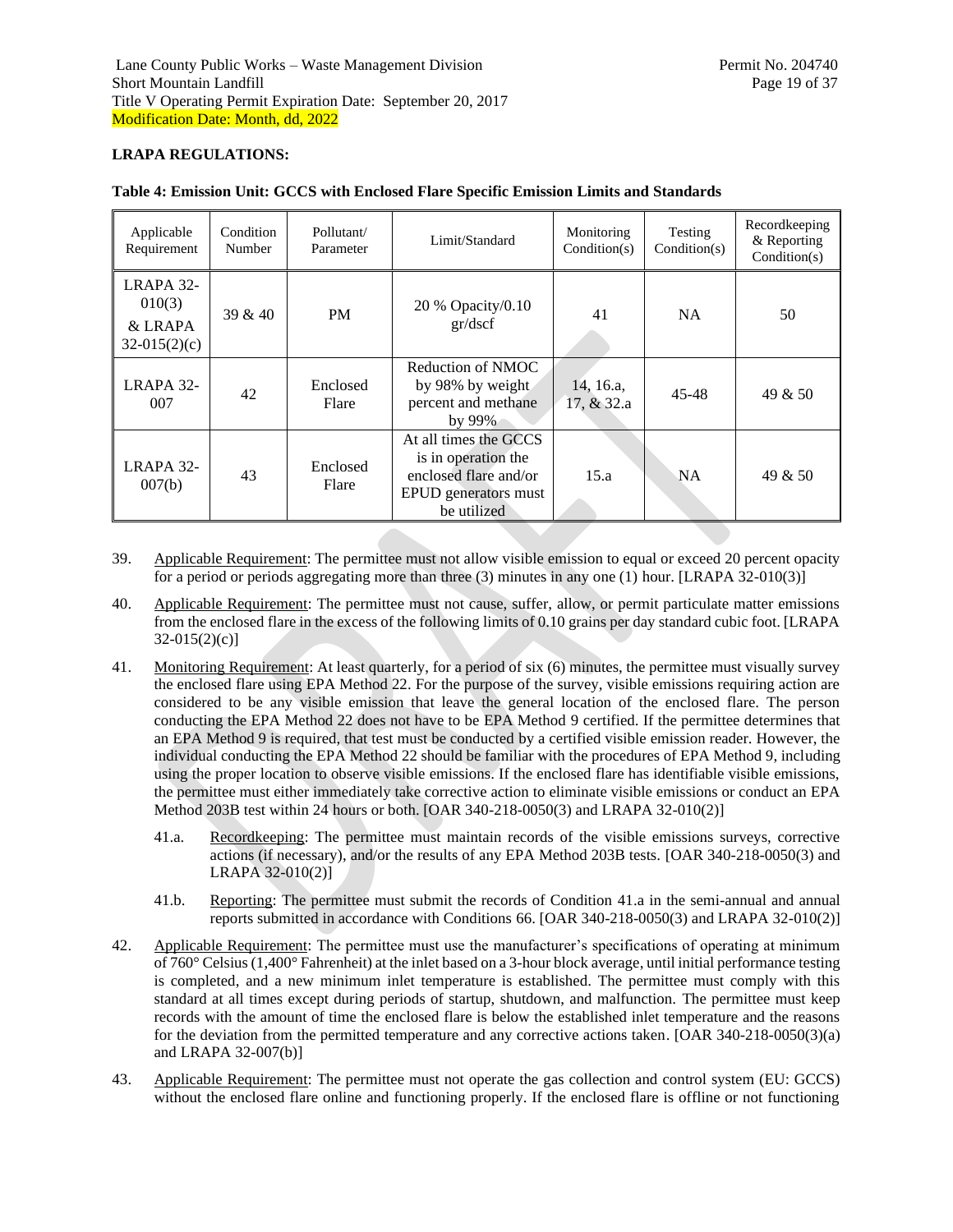properly, the permittee must either divert the LFG to EPUD or ensure that within one (1) hour the gas mover system is shut down and all valves to EU: GCCS are closed. The permittee must operate the enclosed flare at least within the minimum control efficiencies stated in Conditions [16.a](#page-7-0) an[d 36.a.](#page-15-2) The permittee must perform routine maintenance of the enclosed flare and keep records as required by Condition[s 14,](#page-7-1) [17](#page-7-2) an[d 33.a.](#page-14-3) [LRAPA 32-007]

- <span id="page-19-1"></span>44. Monitoring Requirement: The permittee must prepare and maintain a written Operation and Maintenance Plan (O&M Plan) for the enclosed flare used for the EU: GCCS. The O&M Plan must be reviewed annually by the permittee and revised as necessary based on the operation of the enclosed flare. The initial copy must be submitted to LRAPA prior to startup of the enclosed flare. The O&M Plan must contain detailed, complete, step-by-step written procedures of the operation of the enclosed flare. The O&M must be made available to LRAPA personnel for inspection upon request. [LRAPA 32-007]
- <span id="page-19-0"></span>45. Testing Requirements: The permittee must verify the emission factors for PM, NO<sub>X</sub>, CO, VOC, TRS and the inlet LFG gas heat content in Conditio[n 54](#page-23-0) and demonstrate compliance with the reduction of NMOC by 98% weight percent and methane by 99% by weight of Condition [16.a](#page-7-0) and [32.a](#page-13-1) by testing the enclosed flare within 60 days after achieving the maximum production rate at which the enclosed flare will operate, but not later than 180 days after initial startup of the enclosed flare by following the test methods and procedures in Condition [21](#page-8-3) an[d 36.](#page-15-0) [LRAPA 35-0120 and 35-0140]
	- 45.a. Methane Only: If the enclosed flare remains in compliance with the 99% destruction efficiency for three (3) consecutive years of performance tests, then the permittee may conduct performance test once every three (3) years, but no later than 45 days after each third anniversary date of the last performance test per Condition [35.a.](#page-14-4)
	- 45.b. NMOC, PM, NO<sub>X</sub>, CO, and VOC Only: If the results of the emission factor verification testing on the enclosed flare are less than the emissions factors in the permit and the enclosed flare is achieving the 98% reduction rate for NMOC after the initial performance test, then the permittee must conduct a performance test every five (5) years no later than 45 days after the fifth anniversary date of the last performance test. If the results of the results of the emission factor verification testing on the enclosed flare are greater than the emission factors in the permit and is less than the 98% reduction rate for NMOC after the initial performance test, then the permittee must apply to revise the emission factors and retest to show compliance with the 98% reduction rate for NMOC within one year of the previous test until compliance is demonstrated.

| <b>Measured Pollutant</b>       | Method                                  | Standard                            |
|---------------------------------|-----------------------------------------|-------------------------------------|
| PM                              | EPA or DEQ Method 5                     | <b>Emission Factor Verification</b> |
| NO <sub>X</sub>                 | EPA Method 7E                           | <b>Emission Factor Verification</b> |
| CO                              | EPA Method 10                           | <b>Emission Factor Verification</b> |
| <b>VOC</b>                      | EPA Method 18 or 25                     | <b>Emission Factor Verification</b> |
| <b>Total Reduced Sulfur</b>     | EPA Method 16, 16A, or $16C$            | <b>Emission Factor Verification</b> |
| NMOC                            | EPA Method 18 with 25A, 25 or<br>25C    | 98% Reduction Efficiency            |
| Methane Outlet<br>Concentration | EPA Method 25 or 25C                    | 99% Destruction Efficiency          |
| LFG gas heat value              | EPA Method 2E and Method 25<br>or $25C$ | Gas heat value verification         |
| Opacity                         | EPA Method 203B                         | $\leq$ 20 percent                   |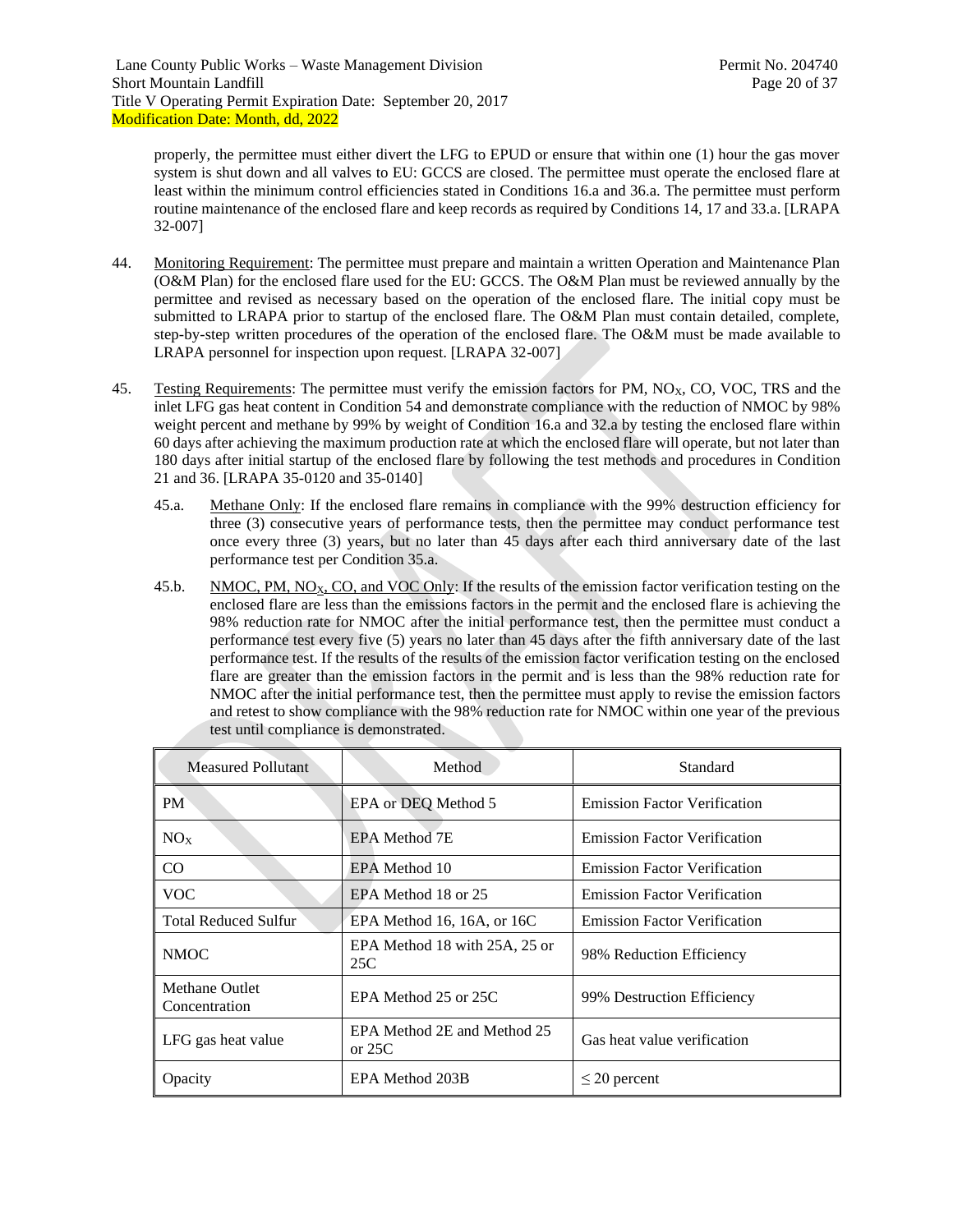- 46. Testing Requirements: The permittee must submit a source test plan at least 60 days prior to the test date and be approved by LRAPA Source Test Coordinator. All tests must be conducted in accordance with the DEQ's Source Sampling Manual and the approved source test plan. Test data and results must be submitted for review to the Source Test Coordinator within 60 days of the test date unless otherwise approved in the pretest plan. [LRAPA 35-0120(1)]
- <span id="page-20-3"></span>47. Testing Requirements: The permittee may request an extension from LRAPA for the testing deadline stated in Conditio[n 45](#page-19-0) if the permittee provides adequate justification for the extension; [LRAPA 35-0120(3)]
- <span id="page-20-1"></span>48. Testing Requirements: Any required performance test that is declared invalid by LRAPA of fails to demonstrate compliance with the applicable limits in Conditions [16.a,](#page-7-0) [32.a,](#page-13-1) and [54.b](#page-24-0) when following procedures in Conditions [45](#page-19-0) through [47,](#page-20-3) the testing must be repeated. The permittee or its agent must submit a new source test plan to LRAPA for approval within 30 calendar days from the date LRAPA declares a source test invalid or the permittee receives source test results that fail to demonstrate compliance with the applicable limits. [LRAPA 32-0140]
- <span id="page-20-2"></span>49. Recordkeeping Requirement: For the enclosed flare, the permittee must collect and keep records of the data and information required below: [LRAPA 32-007(1)(b)]
	- 49.a. All visible emission surveys of the enclosed flare;
	- 49.b. Operating temperatures specified in Condition [24.a.i](#page-9-6) an[d 42;](#page-18-3)
	- 49.c. Total LFG flow to the enclosed flare;
	- 49.d. Any inspection of the enclosed flare; and
	- 49.e. Any maintenance performed.
- <span id="page-20-0"></span>50. Recordkeeping Requirement: The permittee must report each instance in which the enclosed flare did not meet the requirements of Conditions [39](#page-18-0) through [43](#page-18-4) including periods of startup, shutdown, and malfunction and periods of the enclosed maintenance. These instances are deviations and must be reported in accordance with Conditio[n 65.](#page-26-0) [LRAPA 32-007(3)]

| Applicable<br>Requirement                        | Condition<br>Number | Pollutant/<br>Parameter | Limit/Standard                               | Monitoring<br>Condition(s) | Testing<br>Condition(s) | Recordkeeping<br>& Reporting<br>Condition(s) |
|--------------------------------------------------|---------------------|-------------------------|----------------------------------------------|----------------------------|-------------------------|----------------------------------------------|
| LRAPA 32-<br>010(3)<br>& LRAPA<br>$32-015(2)(c)$ | 51                  | <b>PM</b>               | 20 % Opacity/0.10<br>gr/dscf                 | 52                         | 52                      | 52                                           |
| <b>40 CFR</b><br>60.4205(b)                      | 53                  | PM, $NOX$ , $\&$<br>CO  | EPA Tier 3 standards<br>for emergency CI ICE | 53.a                       | <b>NA</b>               | 53.a.i                                       |

#### **Table 5: Insignificant Emission Units Limits and Standards**

- <span id="page-20-4"></span>51. Applicable Requirement: LRAPA acknowledges that aggregate insignificant emission units (EUs: AIE) identified by rule as either categorically insignificant activities or aggregate insignificant emission [LRAPA Title 12 and OAR 340-200-0020] exist at facilities required to obtain a LRAPA Title V Operating Permit. Emission Units: AIE must comply with all applicable requirements. In general, the requirements that could apply to EUs: AIE are as follows:
	- 51.a. LRAPA 32-010(3) (20% opacity)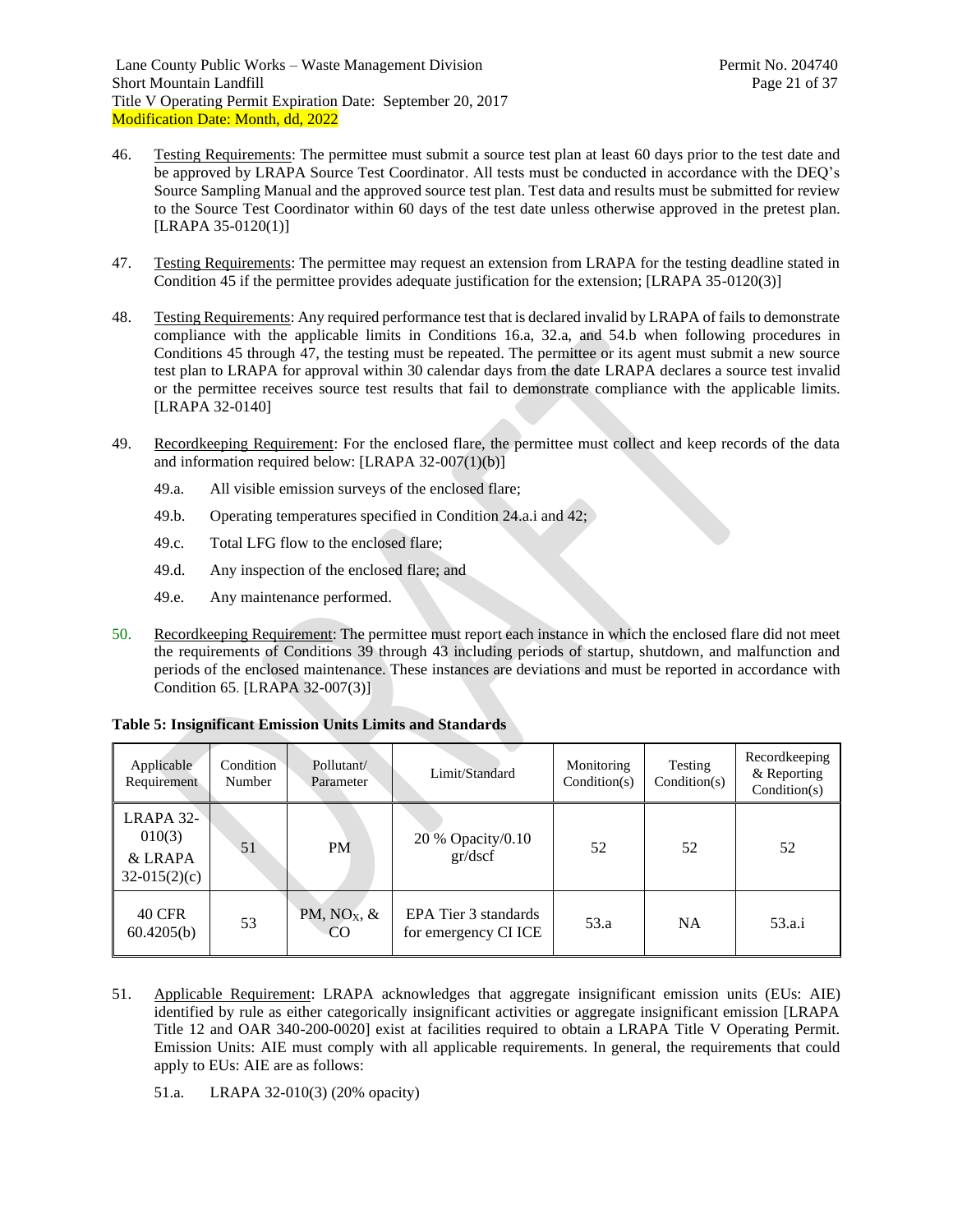- 51.b. LRAPA 32-015(2)(c) (0.10 gr/dscf for non-fugitive, non-fuel burning process equipment)
- 51.c. LRAPA 32-045 (process weight limit for non-fugitive, non-fuel burning process equipment)
- <span id="page-21-0"></span>52. Testing, Monitoring, and Recordkeeping Requirement: Unless otherwise specified in this permit or an applicable requirement LRAPA is not requiring any testing, monitoring, recordkeeping, or reporting for the applicable emissions limits and standards that apply to the EUs: AIE. However, if testing were performed for compliance purposes, the permittee would be required to use the test methods identified in the definitions of "opacity" and "particulate matter" in LRAPA Title 12 and perform the testing in accordance with the DEQ's *Source Sampling Manual*.

#### CI Internal Combustion Engine NSPS

- <span id="page-21-3"></span><span id="page-21-2"></span><span id="page-21-1"></span>53. Applicable Requirement: The permittee of a 2007 model year and later emergency stationary CI ICE with a displacement of less than 30 liters per cylinder that are not fire pump engines must comply with the emission standards for new nonroad CI engines in Condition [53.a,](#page-21-2) for all pollutants, for the same mode year and maximum engine power for their 2007 model year and later emergency stationary CI ICE. [40 CFR 60.4205(b) and LRAPA 46-535(3)(cccc)]
	- 53.a. Stationary CI internal combustion engine manufacturers must certify their 2007 model year and later emergency stationary CI ICE with a maximum engine power less than or equal to 2,237 kW (3,000 hp) and a displacement of less than 10 liters per cylinder that are not fire pump engines to the emission standards specified in Conditio[n 53.a.i.](#page-21-3)  $[40 \text{ CFR } 60.4202(a)$  and LRAPA  $46-535(3)(\text{cccc})]$ 
		- 53.a.i. For engines with a rated power greater than or equal to 37 kW (50 hp), the Tier 2 or Tier 3 emission standards for new nonroad CI engines for the same rated power as described in 40 CFR part 1039, appendix I, for all pollutants and the smoke standards as specified in 40 CFR 1039.105 beginning in model year 2007. [40 CFR 60.4202(a)(2) and LRAPA 46- 535(3)(cccc)]
			- 53.a.i.1. The permittee must comply with the Tier 3 standards as summarized in the following table: [40 CFR 1039, Appendix I, Table 3 – Tier 3 Emission Standards and LRAPA 46-535(3)(cccc)]]

| Rated Power              | Starting   | $NOx+NMHC$  | CO          | PM          |
|--------------------------|------------|-------------|-------------|-------------|
| (kW)                     | Model Year | $(g/kW-hr)$ | $(g/kW-hr)$ | $(g/kW-hr)$ |
| $130 \leq$ kW $\leq 560$ | 2006       | 4.0         | 3.5         | 0.20        |

- 53.a.i.2. The permittee must not exceed the following smoke standards: [40 CFR 1039.105(b) and LRAPA 46-535(3)(cccc)]
	- 53.a.i.2.A. 20 percent during the acceleration mode. [40 CFR 1039.105(b)(1) and LRAPA 46-535(3)(cccc)]
	- 53.a.i.2.B. 15 percent during the lugging mode. [40 CFR 1039.105(b)(2) and LRAPA 46-535(3)(cccc)]
	- 53.a.i.2.C. 50 percent during the peaks in either the acceleration or lugging modes. [40 CFR 1039.105(b)(3) and LRAPA 46-535(3)(cccc)]
- <span id="page-21-5"></span><span id="page-21-4"></span>53.a.ii. The permittee of a stationary CI ICE with a displacement of less than 30 liters per cylinder must use diesel fuel that meets the requirements of Condition[s 53.a.ii.1](#page-21-4) an[d 53.a.ii.2:](#page-21-5) [40 CFR 60.4207(b) and LRAPA 46-535(3)(cccc)]
	- 53.a.ii.1. A maximum sulfur content of 15 ppm per gallon. [40 CFR 1090.305(b) and LRAPA 46-535(3)(cccc)]
	- 53.a.ii.2. Cetane index or aromatic content, as follows: [40 CFR 1090.305(c) and LRAPA 46-535(3)(cccc)]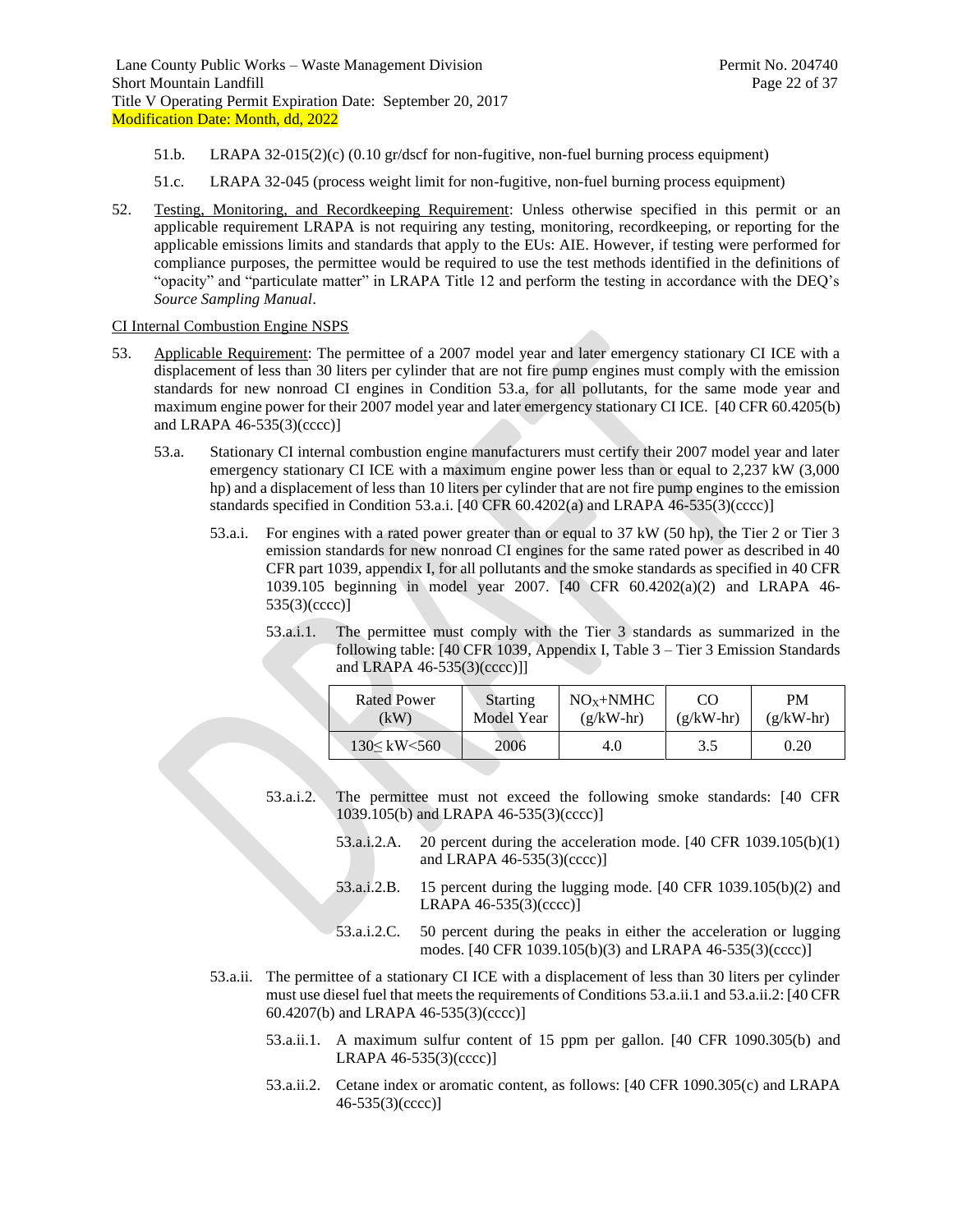- 53.a.ii.2.A. Minimum cetane index of 40; [40 CFR 1090.305(c)(1) and LRAPA 46-535(3)(cccc)] or
- 53.a.ii.2.B. Maximum aromatic content of 35 volume percent. [40 CFR 1090.305(c)(2) and LRAPA 46-535(3)(cccc)]
- 53.b. The permittee complying with the emissions standards specified in 40 CFR part 60 subpart IIII must do all the following except as permitted under Condition [53.e.](#page-22-0) [40 CFR 60.4211(a) and LRAPA 46- 535(3)(cccc)]
	- 53.b.i. Operate and maintain the stationary CI internal combustion engine and control device according to the manufacturer's emission-related written instructions; [40 CFR 60.4211(a)(1) and LRAPA 46-535(3)(cccc)]
	- 53.b.ii. Change only those emission-related settings that are permitted by the manufacturer; and [40 CFR  $60.4211(a)(2)$  and LRAPA  $46-535(3)(cccc)$ ]
	- 53.b.iii. Meet the requirements of 40 CFR part 1068, as applicable.  $[40 \text{ CFR } 60.4211(a)(3)$  and LRAPA 46-535(3)(cccc)]
- 53.c. A permittee that owns or operates a 2007 model year and later stationary CI internal combustion engine must comply with the emission standards specified in Condition [53,](#page-21-1) the permittee must comply by purchasing an engine certified to the emission standards in Conditio[n 53,](#page-21-1) for the same model year and maximum (or in the case of fire pumps, NFPA nameplate) engine power. The engine must be installed and configured according to the manufacturer's emission-related specifications, except as permitted in under Condition [53.e.](#page-22-0) [40 CFR 60.4211(c) and LRAPA 46-535(3)(cccc)]
- <span id="page-22-2"></span><span id="page-22-1"></span>53.d. If the permittee owns or operates an emergency stationary ICE, the permittee must operate the emergency stationary ICE according to the requirements in Conditions [53.d.i.](#page-22-1) an[d 53.d.ii.](#page-22-2) In order for the engine to be considered an emergency stationary ICE under 40 CFR part 60 subpart IIII, any operation other than emergency operation and maintenance and testing, as described in Conditions [53.d.i.](#page-22-1) and [53.d.ii.](#page-22-2), is prohibited. If the permittee does not operate the engine according to the requirements in Condition[s 53.d.i.](#page-22-1) an[d 53.d.ii.](#page-22-2), the engine will not be considered an emergency engine under this subpart and must meet all requirements for non-emergency engines. [40 CFR 60.4211(f) and LRAPA 46-535(3)(cccc)]
	- 53.d.i. There is no time limit on the use of emergency stationary ICE in emergency situations. [40 CFR 60.4211(f)(1) and LRAPA 46-535(3)(cccc)]
	- 53.d.ii. The permittee may operate the emergency stationary ICE for any combination of the purposes specified in Condition [53.d.ii.1.](#page-22-3) for a maximum of 100 hours per calendar year. [40 CFR 60.4211(f)(2) and LRAPA 46-535(3)(cccc)]
		- 53.d.ii.1. Emergency stationary ICE may be operated for maintenance checks and readiness testing, provided that the tests are recommended by federal, state or local government, the manufacturer, the vendor, the regional transmission organization or equivalent balancing authority and transmission operator, or the insurance company associated with the engine. The permittee may petition LRAPA for approval of additional hours to be used for maintenance checks and readiness testing, but a petition is not required if the permittee maintains records indicating that federal, state, or local standards require maintenance and testing of emergency ICE beyond 100 hours per calendar year. [40 CFR 60.4211(f)(2)(i) and LRAPA 46-535(3)(cccc)]
- <span id="page-22-3"></span><span id="page-22-0"></span>53.e. If the permittee does not install, configure, operate, and maintain the engine and control device according to the manufacturer's emission-related written instructions, or the permittee changes emission-related settings in a way that is not permitted by the manufacturer, the permittee must demonstrate compliance as follows: [40 CFR 60.4211(g) and LRAPA 46-535(3)(cccc)]

53.e.i. If the permittee owns or operates of a stationary CI internal combustion engine greater than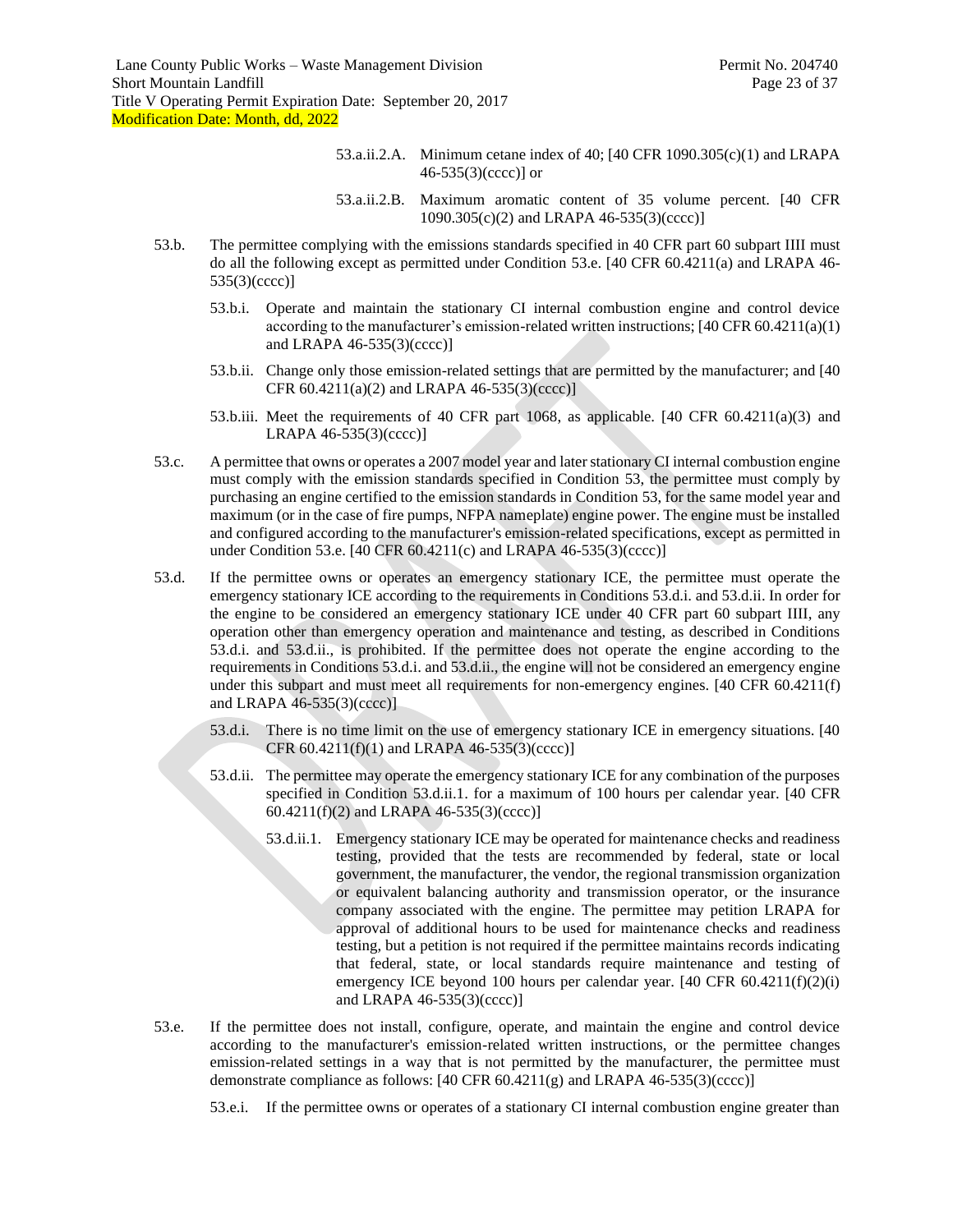or equal to 100 HP and less than or equal to 500 HP, the permittee must keep a maintenance plan and records of conducted maintenance and must, to the extent practicable, maintain and operate the engine in a manner consistent with good air pollution control practice for minimizing emissions. In addition, the permittee must conduct an initial performance test to demonstrate compliance with the applicable emission standards within 1 year of startup, or within 1 year after an engine and control device in not longer installed, configured, operated, and maintained in accordance with the manufacturer's emission-related written instructions or within 1 year after the permittee change emission-related setting in a way that is not permitted by the manufacturer.  $[40 \text{ CFR } 60.4211(g)(3)$  and LRAPA 46-535(3)(cccc)]

## **PLANT SITE EMISSION LIMITS**

<span id="page-23-0"></span>54. Applicable Requirement: The plant site emissions must not exceed the following limits for any 12 consecutive calendar month period: [LRAPA 42-0040 and 42-0041]

| Pollutant         | <b>Plant Site</b><br><b>Emissions Limits</b><br>(tons/yr) | Unassigned<br>Emissions<br>(tons/yr) |
|-------------------|-----------------------------------------------------------|--------------------------------------|
| PM                | 24                                                        | 0                                    |
| $PM_{10}$         | 14                                                        | $\boldsymbol{0}$                     |
| PM <sub>2.5</sub> | 9                                                         | $\theta$                             |
| NO <sub>X</sub>   | 39                                                        | $\boldsymbol{0}$                     |
| CO                | 99                                                        | $\boldsymbol{0}$                     |
| SO <sub>2</sub>   | 39                                                        | $\overline{0}$                       |
| <b>VOC</b>        | 39                                                        | $\theta$                             |
| $H_2S$            | 9                                                         | $\boldsymbol{0}$                     |
| <b>TRS</b>        | 9                                                         | $\boldsymbol{0}$                     |
| <b>NMOC</b>       | 49                                                        | $\theta$                             |
| <b>GHGs</b>       | 293,678                                                   | $\overline{0}$                       |

**Table 6. Plant Site Emission Limits (PSELs)**

54.a. *By the 15th working day of each month*, the permittee must demonstrate compliance with PSELs in Condition [54](#page-23-0) for the previous 12 consecutive calendar month period for each pollutant, except GHG, in accordance with the following procedures. [LRAPA 42-0080(4)(c)]

$$
E=\sum_{i=1}^{12}\ \frac{EF\cdot P_i}{K}
$$

| Where: | Н. | $=$ | Emissions in tons per year;                                      |
|--------|----|-----|------------------------------------------------------------------|
|        |    | $=$ | Symbol representing "summation of";                              |
|        |    | $=$ | Month, beginning with the most recent, summing for 12 preceding, |
|        |    |     | consecutive calendar months;                                     |
|        | ЕF | $=$ | Pollutant emission factors (see Table 7 in Condition 54.b)       |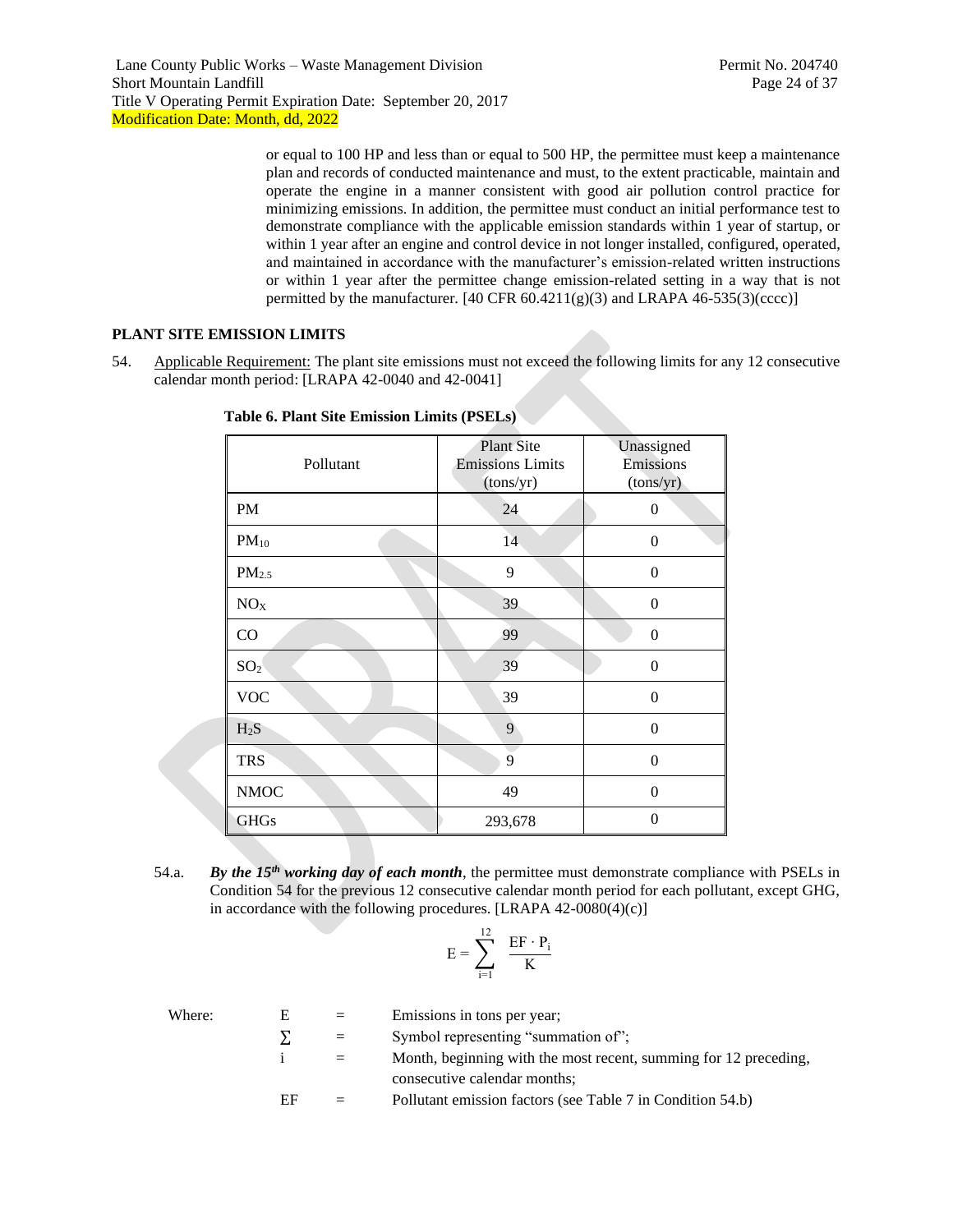- P = Monthly LFG flow to the flare (MMscf or MMBtu) [Conversion Factor:  $MMBtu/1,026 = MMscf$
- K = Conversion Factor Constant: 2,000 pounds per 1 ton
- <span id="page-24-0"></span>54.b. The permittee must use the following emission factors for calculating the pollutants emission, unless alternative emission factors as approved by LRAPA for the enclosed flare (EU: GCCS). The permittee may request or LRAPA may require using alternative emission factors provided the alternative emission factors are based on actual test data or other documentation. (e.g., AP-42 compilation of emission factors) that has been reviewed and approved by LRAPA by way of a modified permit. The emission factors are not enforceable limits unless otherwise specified in this permit. [LRAPA 34-016 and LRAPA 42-0080(4)(c)]

| EU: GCCS for Enclosed Flare              |                      |                          |  |
|------------------------------------------|----------------------|--------------------------|--|
| Pollutant                                | Emission Factor (EF) | <b>EF</b> Unit           |  |
| PM, PM <sub>10</sub> , PM <sub>2.5</sub> | $17^{(1)}$           | 1b/MMscf CH <sub>4</sub> |  |
| NO <sub>x</sub>                          | 0.06(2)              | lb/MMBtu                 |  |
| CO                                       | 0.20(2)              | lb/MMBtu                 |  |
| SO <sub>2</sub>                          | $16.64^{(3)}$        | lb/MMscf LFG             |  |
| <b>VOC</b>                               | $1.07^{(4)}$         | lb/MMscf LFG             |  |
| HAPs                                     | 3.52E-01 $(4)$       | <b>lb/MMscf LFG</b>      |  |
| H <sub>2</sub> S                         | 6.20E-02 $(5)$       | lb/MMscf LFG             |  |
| <b>TRS</b>                               | 6.20E-02 $(5)$       | lb/MMscf LFG             |  |
| <b>NMOC</b>                              | $2.66^{(5)}$         | lb/MMscf LFG             |  |

#### **Table 7. Emission Factors for Enclosed Flare**

- (1) EPA AP-42 Table 2.4-5 Emission Factors.
- (2) Manufacturer's Emission Factors.
- (3) Utilizing the molecular weight of  $SO_2$  and assuming all  $H_2S$  converts to  $SO_2$ without a destruction efficiency.
- (4) EPA AP-42 Chapter 2.4 Table 2.4-1 for total VOC and HAPs and incorporating the control factor of 99% and 98%, respectively, into the emission factor.
- (5) Using the 2012 emission factor and incorporating the destruction efficiency of 98% for the enclosed flare.
- 55. For GHGs, the permittee must register and report emission in accordance with OAR 340-215. [OAR 340-215 and LRAPA 34-016]

## **GENERAL TESTING REQUIREMENTS**

- 56. Unless otherwise specified in this permit, the permittee must conduct all testing in accordance with the DEQ's *Source Sampling Manual*. [LRAPA 35-0120(3)]
	- 56.a. Unless otherwise specified by a state or federal regulation, the permittee must submit a source test plan to LRAPA at least 30 days prior to the date of the test. The test plan must be prepared in accordance with DEQ's *Source Sampling Manual* and address any planned variations or alternatives to prescribed test methods. The permittee should be aware that if significant variations are requested, it may require more than 15 days for LRAPA to grant approval and may require EPA approval in addition to approval by LRAPA.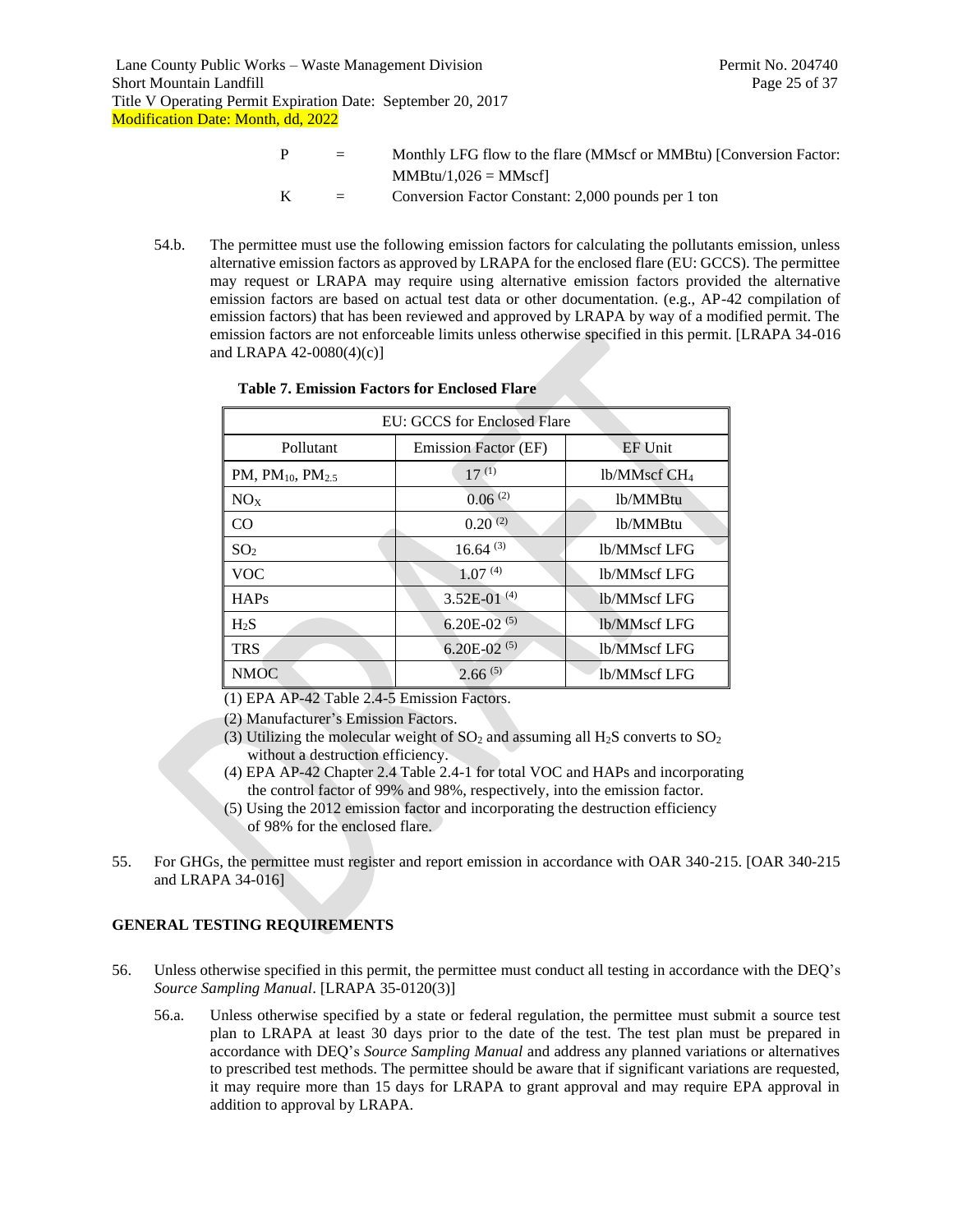- 56.b. Only regular operating staff may adjust the processes or emission control device parameters during a compliance source test and within two (2) hours prior to the tests. Any operating adjustments made during a compliance source test, which are a result of consultation during the tests with source testing personnel, equipment vendors, or consultants, may render the source test invalid.
- 56.c. Unless otherwise specified by permit condition or LRAPA approved source test plan, all compliance source test must be performed as follows:
	- 56.c.i. At least 90% of the design capacity for on new or modified equipment; or
	- 56.c.ii. For purposes of this permit, the normal maximum operating rate is defined as the 90th percentile of the average hourly operating rates during a 12-month period immediately preceding the source test. Data supporting the normal maximum operating rate must be included with the source test report.
- 56.d. Each source test must consist of at least three (3) test runs and the emissions results must be reported as the arithmetic average all valid test runs. If for reasons beyond the control of the permittee a test run is invalid, LRAPA may accept two (2) test runs for demonstrating compliance with the emission limit or standard.
- 56.e. Source testing reports prepared in accordance with DEQ's *Source Sampling Manual* must be submitted to LRAPA within 45 days of completing any required source test, unless a different time period is approved in the source test submitted prior to the source test.

## **GENERAL MONITORING REQUIREMENTS** [OAR 340-218-0050(3)(A)]

- 57. The permittee must not knowingly render inaccurate any required monitoring device or methods. [OAR 340- 218-0050(3)(a)(E)]
- 58. The permittee must use the same methods used to determine compliance as those used to determine actual emission for fee purposes and can be no less rigorous than the requirements of OAR 340-218-0080. [OAR 340-  $218-0050(3)(a)(F)$ ]
- 59. Monitoring requirements must commence on the date of permit issuance unless otherwise specified in the permit or an applicable requirement. [OAR 340-218-0050(3)(a)(G)]

## **GENERAL RECORDKEEPING REQUIREMENTS**

- 60. The permittee must maintain the following general records of testing and monitoring required by this permit:  $[OAR 340-218-0050(3)(b)(A)]$ 
	- 60.a. The date, place as defined in the permit, and time of sampling or measurements;
	- 60.b. The date(s) analyses were performed;
	- 60.c. The company or entity that performed the analyses;
	- 60.d. The analytical techniques or methods used;
	- 60.e. The results of such analyses;
	- 60.f. The operating conditions as existing at the time of sampling or measurement; and
	- 60.g. The records of quality assurance for continuous monitoring systems (including but not limited to quality control activities, audits, calibration drift checks).
- 61. Unless otherwise specified by permit condition, the permittee must make every effort to maintain 100 percent of the records required by the permit. If information is not obtained or recorded for legitimate reasons (e.g., the monitor or data acquisition system malfunctions due to a power outage), The missing record(s) must not be considered a permit deviation provided the amount of data lost does not exceed 10% of the averaging periods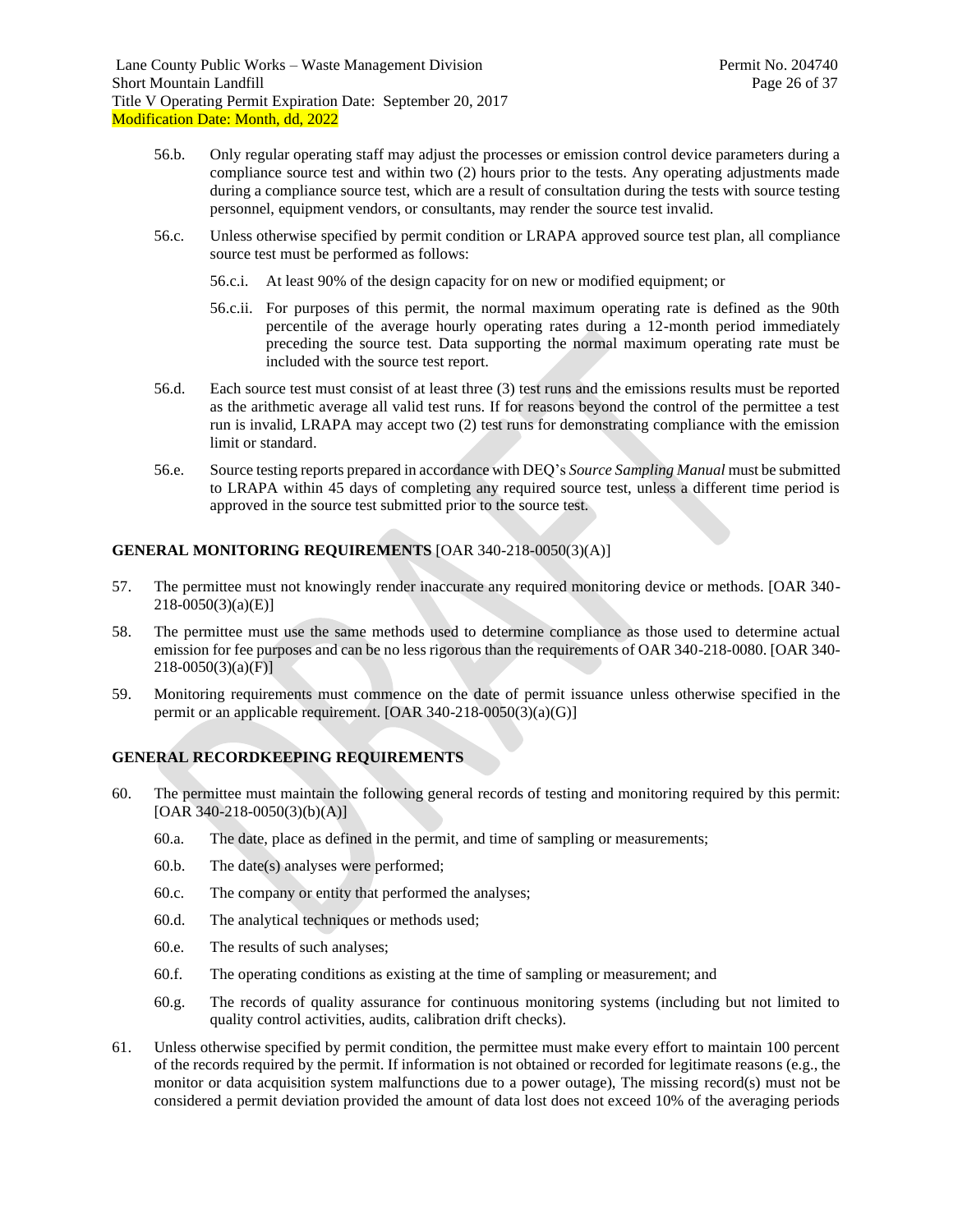in a reporting period or 10% of the total operating hours in a reporting period, if no averaging time in specified. Upon discovering that a required record is mission, the permittee must document the reason for this missing record. In addition, any missing record that can be recovered from other available information must not be considered a mission record. [LRAPA 35-0160, OAR 340-214-0114, and 340-218-0050(3)(b)]

- 62. Recordkeeping requirements must commence on the date of permit issuance unless otherwise specified in the permit or an applicable requirement. [OAR 340-218-0050(3)(b)(C)]
- 63. Unless otherwise specified, the permittee must retain records of all required monitoring data and support information for a period of at least five (5) years for the date of the monitoring sample, measurement, report, or application. Support information includes all calibration and maintenance records and all original strip-charts recordings for continuous monitoring instrumentation, and copies of all reports required by the permit. All existing records required by the previous Air Contamination Discharge Permit or LRAPA Title V Operating Permit must also be retained for five (5) years from the date of the monitoring sample measurement, report or application. [OAR 340-218-0050(3)(b)(B)]

## **REPORTING REQUIREMENTS** [OAR 340-218-0050(3)(c)]

- 64. Excess Emissions Reporting: The permittee must report all excess emissions in accordance with LRAPA 36- 001 through 36-030. In summary, the permittee must immediately (i.e., as soon as possible but in no case more than one hour after the beginning of the excess emission period) notify LRAPA by telephone or in person of to the extent reasonably ascertainable at the time of notification, include the source name, nature of the emissions problem, name of the person making the report, name and telephone number of the contact person for further information, date and time of the onset of the upset condition, whether or not the incident was planned, the cause of the excess emission (e.g., startup, shutdown, maintenance, breakdown, or other), equipment involved in the upset, estimated type and quantity of excess emissions, estimated time of return to normal operations, efforts made to minimize emissions, and a description of remedial actions to be taken. Follow-up reporting must be made in accordance with LRAPA direction and LRAPA 36-020 and LRAPA 36-025. [LRAPA 36-001 through 36-030]
	- 64.a. Notification must be made to LRAPA. The current LRAPA telephone number is **541-736-1056**.
	- 64.b. In the event of any excess emissions which are of a nature that could endanger public health and occur during non-business hours, weekends, or holidays, the permittee must immediately notify LRAPA by calling the Oregon Emergency Response System (OERS). The current number is **1-800-452-0311**.
	- 64.c. If startups, shutdowns, or scheduled maintenance may result in excess emissions, the permittee must submit startup, shutdown, or scheduled maintenance procedures used to minimize excess emissions to LRAPA for prior authorization, as required in LRAPA 36-010 and 36-015. New or modified procedures must be received by LRAPA in writing at least 72 hours prior to the first occurrence of the excess emission event. The permittee must abide by the approved procedures and have a copy available at all times.
	- 64.d. The permittee must notify LRAPA of planned startup/shutdown or scheduled maintenance events only if required by permit condition or if the source is located in a nonattainment area for a pollutant which may be emitted in excess of applicable standards.
	- 64.e. The permittee must maintain and submit to LRAPA a log of planned and unplanned excess emissions, on LRAPA approved forms, in accordance with LRAPA 36-025. However, the permittee in not required to submit the detailed log with the semi-annual and annual monitoring reports. The permittee is only required to submit a brief summary listing the date, time, and the affected emissions units for each excess emission that occurred during the reporting period. [OAR 340-218-0050(3)(c)]
- <span id="page-26-0"></span>65. Permit Deviation Reporting: The permittee must promptly report deviations from permit requirements that do not cause excess emissions, including those attributable to upset conditions, as defined in the permit, the probable cause of such deviations, and any corrective actions or preventive measures taken. "Prompt" is defined in OAR 340-218-0050(3)(c)(B) as 15 days. Deviations that cause excess emissions, as specified in LRAPA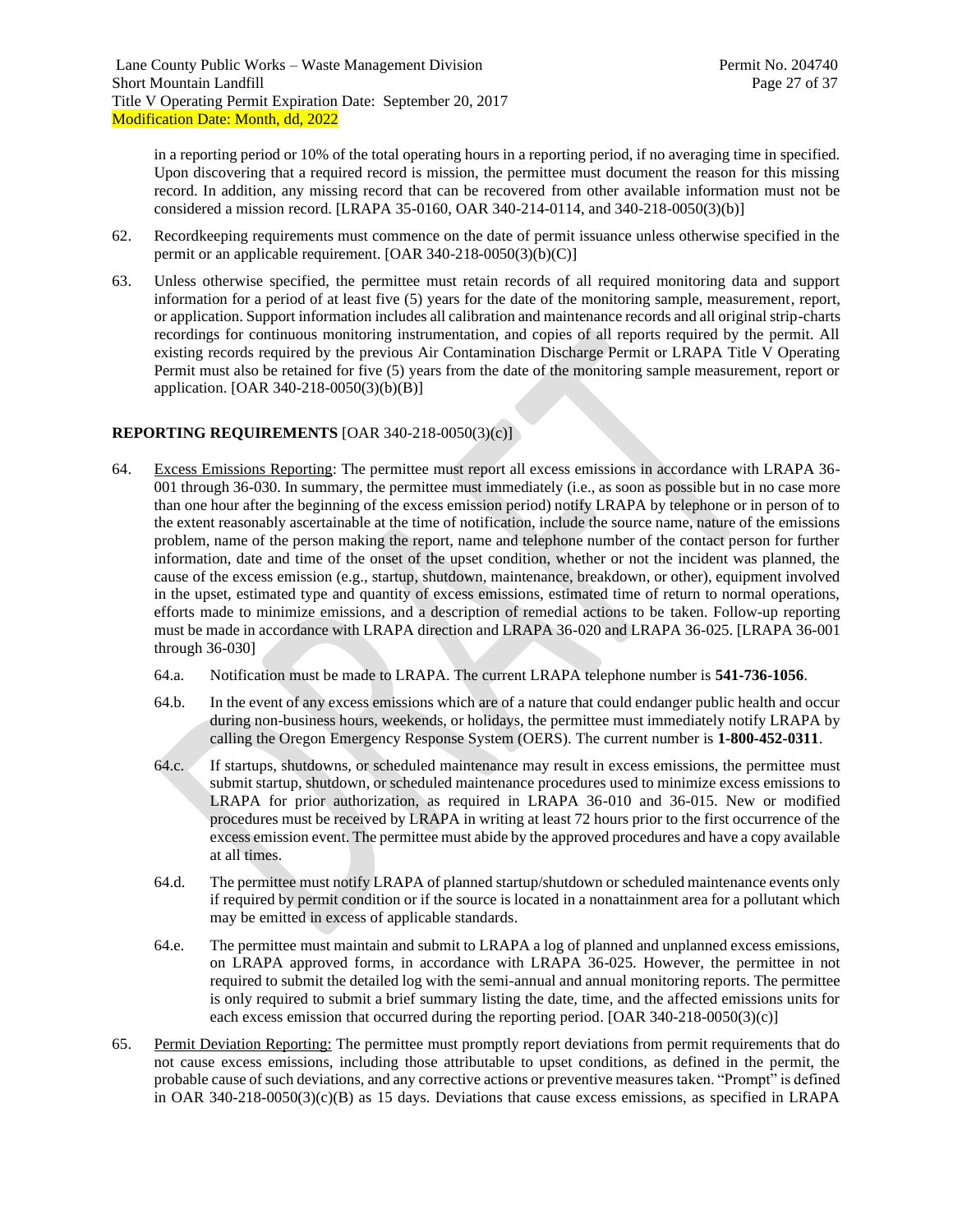Title 36 must be reported in accordance with LRAPA 36-025. [OAR 340-218-0050(3)(c)(B)]

- <span id="page-27-0"></span>66. All required reports must be certified by a responsible official consistent with OAR 340-218-0040(5). [OAR 340-218-0050(3)(c)(D)]
- 67. **Greenhouse Gas Registration and Reporting:** If the calendar year emission rate of greenhouse gases (CO2e) is greater than or equal to 2,756 tons (2,500 metric tons including both biogenic and anthropogenic), the permittee must register and report its greenhouse gas emissions with LRAPA in accordance with OAR 340- 215. The greenhouse gas report must be certified by the responsible official consistent with OAR 340-218- 0040(5). [OAR 340-215-0040]

Addresses of regulatory agencies are the following, unless otherwise instructed:

| Lane Regional Air Protection Agency | <b>Enforcement and Compliance Assurance Division</b> |
|-------------------------------------|------------------------------------------------------|
| 1010 Main Street                    | Region $10(20-C40)$                                  |
| Springfield, OR 97477               | U.S. Environmental Protection Agency                 |
| $(541)$ 736-1056                    | 1200 Sixth Avenue, Suite 155                         |
|                                     | Seattle, WA 98101                                    |
|                                     |                                                      |

## **SEMI-ANNUAL AND ANNUAL REPORTS**

- 68. The permittee must submit three (3) copies of the semi-annual monitoring report, using LRAPA-approved forms, covering the period January 1 to June 30 *by July 30*, and covering the period July 1 to December 31 *by March 1*, unless otherwise approved in writing by LRAPA. Two (2) copies of the report must be submitted to LRAPA and one (1) copy to EPA Region 10. The semi-annual monitoring report must include the semi-annual compliance certification:  $[OAR 340-218-0050(3)(c)(A)$  and  $340-218-0080(6)(d)]$ 
	- 68.a. The semi-annual report is *due on July 30* and must include the semi-annual compliance certification, OAR 340-218-0080 and information required by Condition [54.](#page-23-0)
	- 68.b. The annual report is *due on March 1* and must consist of the following:
		- 68.b.i. The emission fee report; [OAR 340-220-0100]
		- 68.b.ii. The excess emissions upset log; [OAR 340-214-0340]
		- 68.b.iii. The second semi-annual compliance certification; and [OAR 340-218-0080]
		- 68.b.iv. The annual report must include annual greenhouse gas (GHG) emissions in accordance with OAR 340 Division 215. [OAR 340-215-0010(2) and 340-215-0040]
- 69. The permittee must electronically submit all federal reporting requirements per Condition[s 29](#page-11-0) throug[h 31.](#page-12-0) OAR 340-236-0500(15)]
- 70. Initial report must be submitted within 180 days of installation and startup of the enclosed flare and must include the initial performance test report per Conditions [21](#page-8-3) and [22](#page-9-3) and submitted per Conditions [28,](#page-10-2) [29.a](#page-11-1) and Conditio[n 29.b.](#page-11-2) The initial report must include: [40 CFR 60.38f(i) and (j), 40 CFR 63.1981(i) and (l) and OAR 340-236-0500(15)]
	- 70.a. Pollutants tested;
	- 70.b. Date the performance test was conducted;
	- 70.c. Any exceedance(s) per Conditions [25](#page-9-2) and [26.a;](#page-10-4) [40 CFR 60.39f(c) and (e)(1), 40 CFR 63.1983(c) and (e)(1) and OAR 340-236-0050(16)]
		- 70.c.i. Number of times the parameters monitored were exceeded or not operating, including periods of SSM per Condition [27.a:](#page-10-5) [40 CFR 63.1981(h)(1)]
			- 70.c.i.1. Date of occurrence;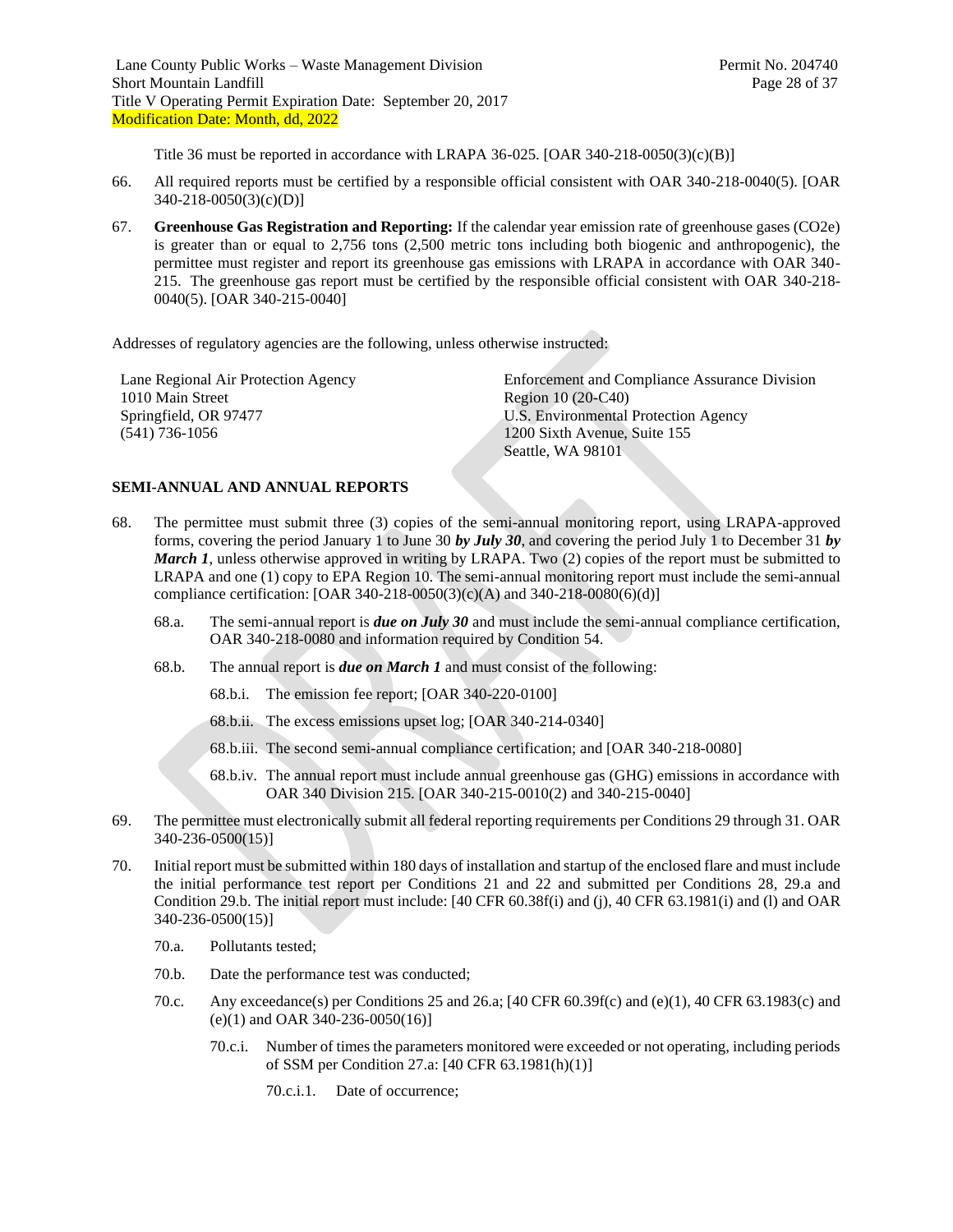- 70.c.i.2. Time of occurrence; and
- 70.c.i.3. Duration of occurrence.
- 70.d. Description and duration of all periods when the gas stream was diverted from the enclosed flare through a bypass line or the indication of bypass flow as specified under Condition [17.b](#page-8-8) and [18;](#page-8-0) [40 CFR 60.37f(b)(2) and (h), 40 CFR 63.1961(b)(2) and (h) and OAR 340-236-0500(12)]]
- 70.e. All periods when the collection system was not operating per Condition [27;](#page-10-1) [40 CFR 60.38f(h), 40 CFR 63.1981(h) and OAR 340-236-0500(15)]
- 70.f. Description and duration of all periods when the control device or treatment system was not operating and length of time the control device or treatment system was not operating per Condition [38.b.i;](#page-16-1) and  $[OAR 340-239-0700(3)(c)(F)]$
- 70.g. All 3-hour periods of operation during when the average temperature was more than 28°C below the average combustion temperature during the most recent performance test per Condition [38.b.ii.](#page-16-2) [OAR 340-239-0700(3)(c)(J)]
- 71. Initial performance test reporting requirements must contain all the information per Condition [28.](#page-10-2) [40 CFR 60.38f(i), 40 CFR 63.1981(i) and OAR 340-236-0500(15)]
- 72. The permittee must submit an equipment removal report of gas collection and control system equipment removal 30 days prior to well capping, removal or cessation of operation of the gas collection, treatment, and control system equipment per Conditio[n 38.](#page-16-0) The permit must supply: [OAR 340-239-0700(3)]
	- 72.a. Copy of Closure Notification per Condition [38.a.i;](#page-16-3)
	- 72.b. Copy of Initial Performance Test Report and other documentation per Condition [38.a.ii;](#page-16-4) and
	- 72.c. Surface emission monitoring per Condition [38.a.iii.](#page-16-5)
- 73. The permittee must submit the following requirements per Condition [38.c:](#page-16-6) [OAR 340-239-0700(3)(d)]
	- 73.a. Gas control device type, year of installation, rating, fuel type, and total amount of landfill gas combusted in the enclosed flare;
	- 73.b. The percent methane destruction efficiency of the enclosed flare; and
	- 73.c. Type and amount of supplemental fuels burned with the landfill gas in the enclosed flare.
- 74. The permittee must submit: [LRAPA 32-007(1)(b)]
	- 74.a. All visible emission surveys of the enclosed flare;
	- 74.b. Operating temperatures per Conditions [24.a.i](#page-9-6) and [42;](#page-18-3)
	- 74.c. Total LFG flow to the enclosed flare;
	- 74.d. Any inspections of the enclosed flare; and
	- 74.e. Any maintenance performed on the enclosed flare.
- 75. The permittee must submit a prepared and must maintain a written Operation and Maintenance Plan (O&M Plan) per Condition [44.](#page-19-1) [LRAPA 32-007]

#### **NON-APPLICABLE REQUIREMENTS**

76. The following Federal air quality requirements are not applicable to this facility for the reasons stated. [OAR 340-218-0110]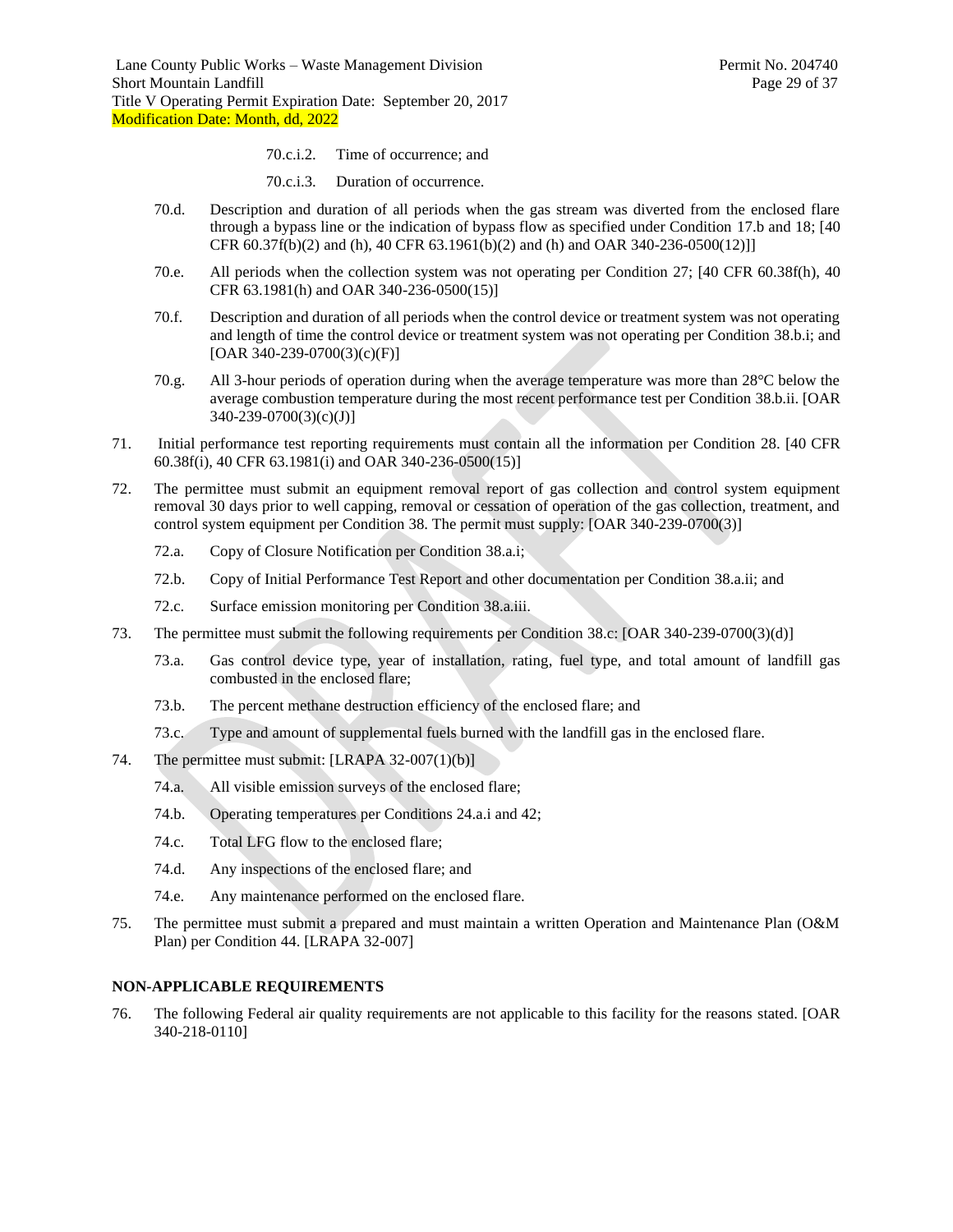## **Table 8. Non-Applicable Federal Requirements**

| <b>Rule Citation</b>         | Summary                                                                                                                                                                                                                                           | Reason for Not Being Applicable                                                                                      |
|------------------------------|---------------------------------------------------------------------------------------------------------------------------------------------------------------------------------------------------------------------------------------------------|----------------------------------------------------------------------------------------------------------------------|
| 40 CFR part 60, subpart Cb   | Emission Guidelines and<br><b>Compliance Times for Municipal</b><br>Waste Combustor that are<br>Constructed on or before<br>September 20, 1994                                                                                                    | The facility is not subject to this<br>NSPS because the facility does not<br>operate a municipal waste<br>combustor. |
| 40 CFR part 60, subpart Ea   | Standards of Performance for<br>Municipal Waste Combustors for<br>which Construction is Commenced<br>after September 20, 1994 or for<br>which Modification or<br><b>Reconstruction is Commenced</b><br>After 19, 1996                             | The facility is not subject to this<br>NSPS because the facility does not<br>operate a municipal waste<br>combustor. |
| 40 CFR part 60, subpart Eb   | Standards of Performance for Large<br>Municipal Waste Combustors for<br><b>Which Construction is Commenced</b><br>After September 20, 1994 or for<br>Which Modification or<br><b>Reconstruction is Commenced</b><br>After June 19, 1996           | The facility is not subject to this<br>NSPS because the facility does not<br>operate a municipal waste<br>combustor. |
| 40 CFR part 60, subpart XXX  | Standards of Performance for<br>Municipal Solid Waste Landfills<br><b>That Commenced Construction,</b><br>Reconstruction, or Modification<br>After July 17, 2014                                                                                  | The facility commenced<br>construction, reconstruction, or<br>modification prior to July 14, 2014.                   |
| 40 CFR part 60, subpart AAAA | <b>Standards of Performance for Small</b><br><b>Municipal Waste Combustion Units</b><br>for Which Construction is<br>Commenced After August 30, 1999<br>or for Which Modifications or<br><b>Reconstruction is Commenced</b><br>After June 6, 2001 | The facility is not subject to this<br>NSPS because the facility does not<br>operate a municipal waste<br>combustor. |
| 40 CFR part 60, subpart BBBB | <b>Emission Guidelines and</b><br><b>Compliance Times for Small</b><br>Municipal Waste Combustion Units<br>Constructed on or Before August<br>30, 1999                                                                                            | The facility is not subject to this<br>NSPS because the facility does not<br>operate a municipal waste<br>combustor. |
| 40 CFR part 60, subpart CCCC | Standards of Performance for<br>Commercial and Industrial Solid<br><b>Waste Incineration Units</b>                                                                                                                                                | The facility is not subject to this<br>NSPS because the facility is a<br>municipal solid waste landfill.             |
| 40 CFR part 60, subpart DDDD | Emission Guidelines and<br><b>Compliance Times for Commercial</b><br>and Industrial Solid Waste<br><b>Incineration Units</b>                                                                                                                      | The facility is not subject to this<br>NSPS because the facility is a<br>municipal solid waste landfill.             |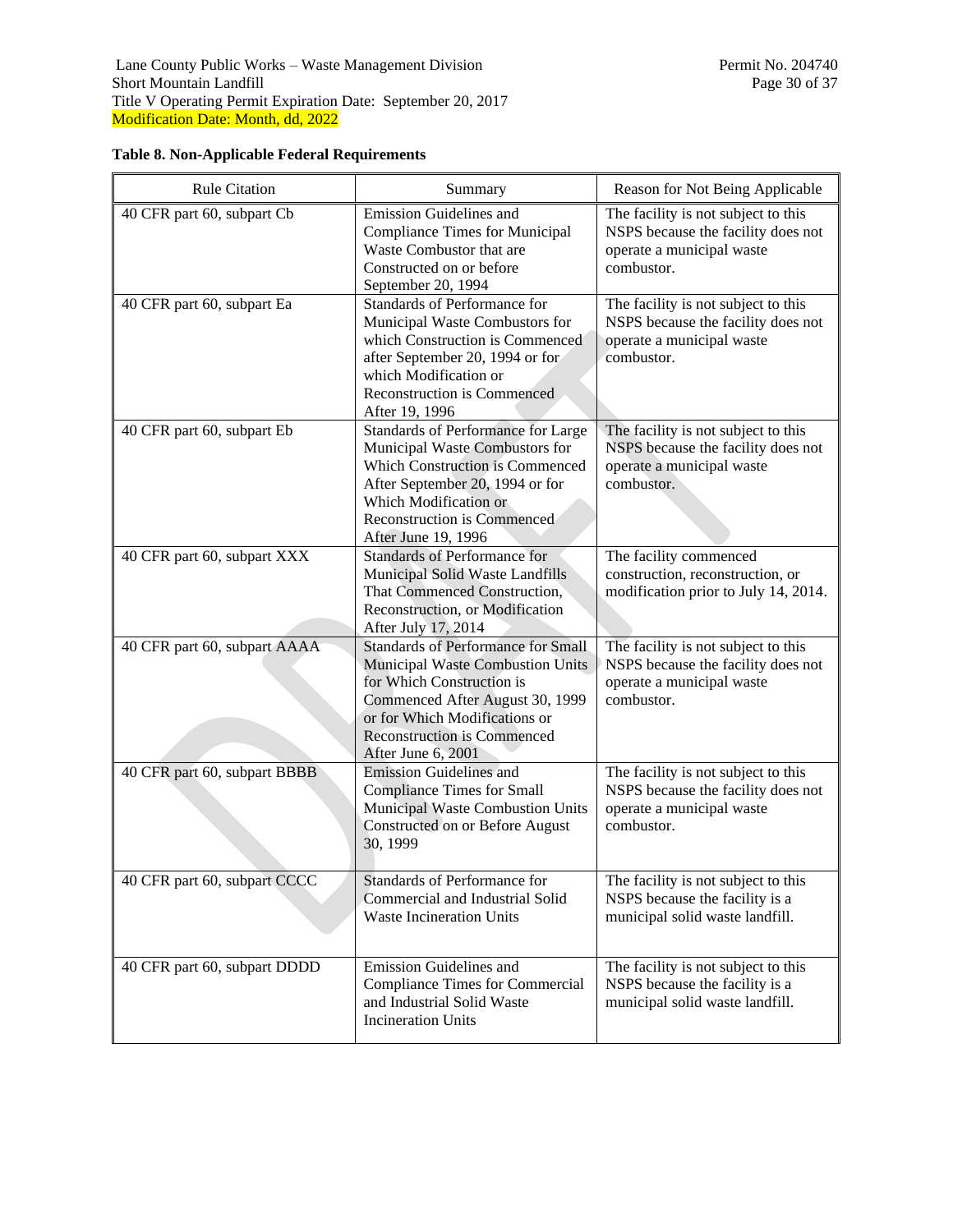Lane County Public Works – Waste Management Division Permit No. 204740<br>Short Mountain Landfill Page 31 of 37 Short Mountain Landfill **Page 31** of 37 Title V Operating Permit Expiration Date: September 20, 2017 Modification Date: Month, dd, 2022

| <b>Rule Citation</b>         | Summary                                                                                                                                                                                                                              | Reason for Not Being Applicable                                                                          |
|------------------------------|--------------------------------------------------------------------------------------------------------------------------------------------------------------------------------------------------------------------------------------|----------------------------------------------------------------------------------------------------------|
| 40 CFR part 60, subpart EEEE | Standards of Performance for Other<br>Solid Waste Incineration Units for<br>Which Construction is Commenced<br>After December 9, 2004, or for<br>Which Modification or<br>Reconstruction is Commenced on<br>or After June $16, 2006$ | The facility is not subject to this<br>NSPS because the facility is a<br>municipal solid waste landfill. |
| 40 CFR part 60, subpart FFFF | Emission Guidelines and<br>Compliance Times for Other Solid<br>Waste Incineration Units That<br>Commenced Construction On or<br>Before December 9, 2004                                                                              | The facility is not subject to this<br>NSPS because the facility is a<br>municipal solid waste landfill. |

BAE/CMW 4/21/2022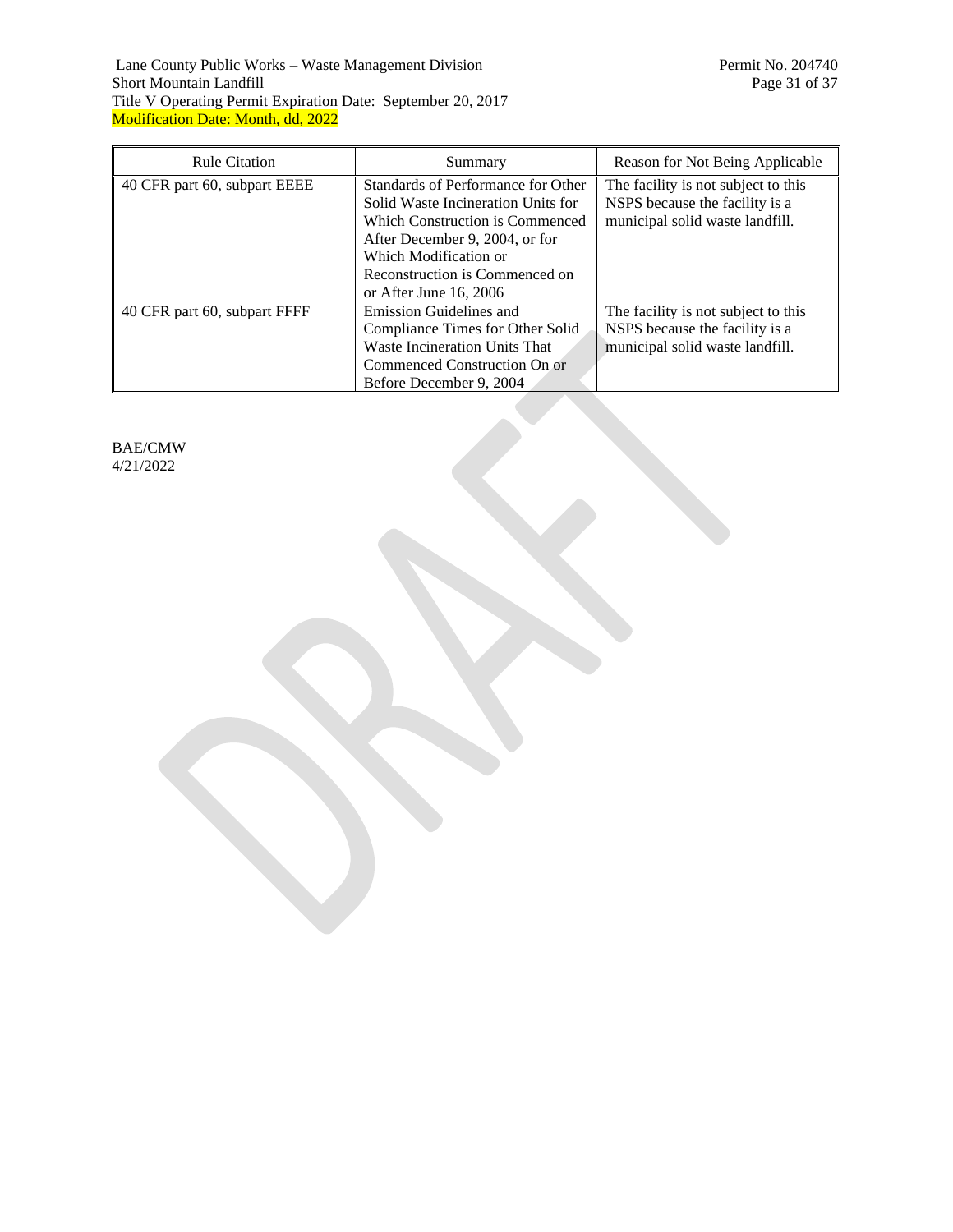#### **GENERAL CONDITIONS**

#### G1. General Provision

Terms not otherwise defined in the permit must have the meaning assigned to such terms in the referenced regulation.

#### G2. Reference Materials

Where referenced in this permit, the version of the following materials are effective as of the dates noted unless otherwise specified in the permit:

- a. Source Sampling Manual; November 2018 State Implementation Plan Volume 4, Appendix A4;
- b. Continuous Monitoring Manual; April 16, 2015 State Implementation Plan Volume 3, Appendix A6; and
- c. All state and federal regulations as in effect on the date of issuance of this permit.
- G3. Applicable Requirements [OAR 340-218-0010(3)(b)]

Oregon Title V Operating Permits do not replace requirements in Air Contaminant Discharge Permits (ACDP) issued to the source even if the ACDP(s) have expired. For a source operating under a Title V permit, requirements established in an earlier ACDP remain in effect notwithstanding expiration of the ACDP or Title V permit, unless a provision expires by its terms or unless a provision is modified or terminated following the procedures used to establish the requirement initially. Source specific requirements, including, but not limited to TACT, RACT, BACT, and LAER requirements, established in an ACDP must be incorporated into the LRAPA Title V Operating Permit and any revisions to those requirements must follow the procedures used to establish the requirement initially.

- G4. Compliance [OAR 340-218-0040(3)(n)(C), 340-218-0050(6), and 340-218-0080(4)]
	- a. The permittee must comply with all conditions of the federal operating permit. Any permit condition noncompliance constitutes a violation of the Federal Clean Air Act and/or state rules and is grounds for enforcement action; for permit termination, revocation and re-issuance, or modification; or for denial of a permit renewal application. Any noncompliance with a permit condition specifically designated as enforceable only by the state constitutes a violation of state rules only and is grounds for enforcement action; for permit termination, revocation and re-issuance, or modification; or for denial of a permit renewal application.
	- b. Any schedule of compliance for applicable requirements with which the source is not in compliance at the time of permit issuance must be supplemental to, and must not sanction noncompliance with the applicable requirements on which it is based.
	- c. For applicable requirements that will become effective during the permit term, the source must meet such requirements on a timely basis unless a more detailed schedule is expressly required by the applicable requirement.
- G5. Masking Emissions:

The permittee must not install or use any device or other means designed to mask the emission of an air contaminant that causes or is likely to cause detriment to health, safety, or welfare of any person or otherwise violate any other regulation or requirement. [LRAPA 32-050(2)] This condition is enforceable only by LRAPA.

G6. Credible Evidence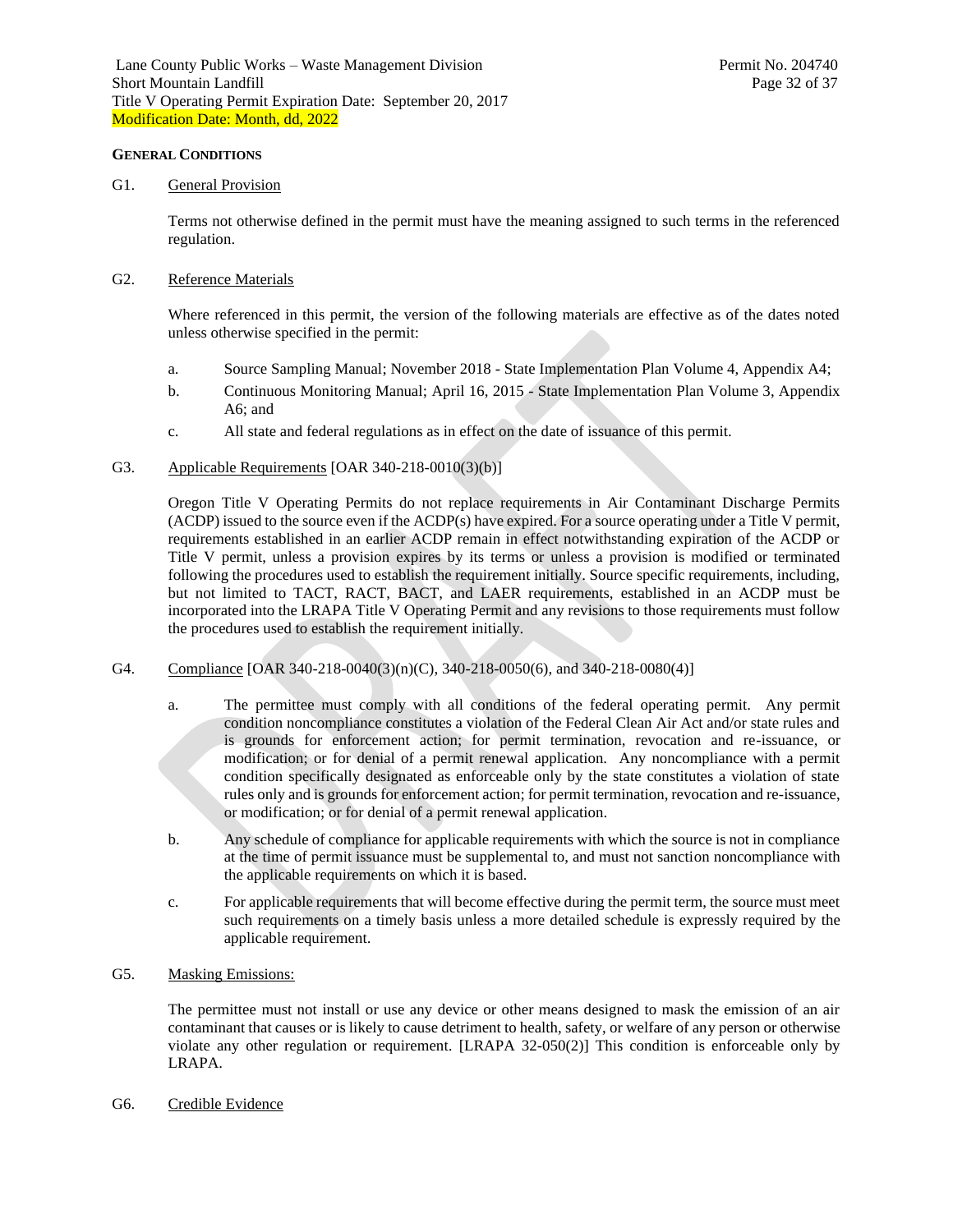Notwithstanding any other provisions contained in any applicable requirement, any credible evidence may be used for the purpose of establishing whether a person has violated or is in violation of any such applicable requirements. [LRAPA 34-017]

G7. Certification [OAR 340-214-0110, 340-218-0040(5), 340-218-0050(c)(D), and 340-218-0080(2)]

Any document submitted to LRAPA or EPA pursuant to this permit must contain certification by a responsible official of truth, accuracy and completeness. All certifications must state that based on information and belief formed after reasonable inquiry, the statements and information in the document are true, accurate, and, complete. The permittee must promptly, upon discovery, report to LRAPA a material error or omission in these records, reports, plans, or other documents.

G8. Outdoor Burning [LRAPA Title 47]

The permittee is prohibited from conducting outdoor burning, except as may be allowed by LRAPA 47-001 through 47-030.

G9. Asbestos [40 CFR Part 61, Subpart M (federally enforceable), OAR 340-248-0240, and LRAPA 43-015 (LRAPA-only enforceable)]

The permittee must comply with OAR 340-248-0240, LRAPA 43-015, and 40 CFR Part 61, Subpart M when conducting any renovation or demolition activities at the facility.

G10. Stratospheric Ozone and Climate Protection [40 CFR 82 Subpart F, OAR 340-260-0040]

The permittee must comply with the standards for recycling and emissions reduction pursuant to 40 CFR Part 82, Subpart F, Recycling and Emissions Reduction.

## G11. Permit Shield [OAR 340-218-0110]

- a. Compliance with the conditions of the permit must be deemed compliance with any applicable requirements as of the date of permit issuance provided that:
	- i. such applicable requirements are included and are specifically identified in the permit, or
	- ii. LRAPA, in acting on the permit application or revision, determines in writing that other requirements specifically identified are not applicable to the source, and the permit includes the determination or a concise summary thereof.
- b. Nothing in this rule or in any federal operating permit must alter or affect the following:
	- i. the provisions of ORS 468.115 (enforcement in cases of emergency) and ORS 468.035 (function of department);
	- ii. the liability of an owner or operator of a source for any violation of applicable requirements prior to or at the time of permit issuance;
	- iii. the applicable requirements of the national acid rain program, consistent with Section 408(a) of the FCAA; or
	- iv. the ability of LRAPA to obtain information from a source pursuant to ORS 468.095 (investigatory authority, entry on premises, status of records).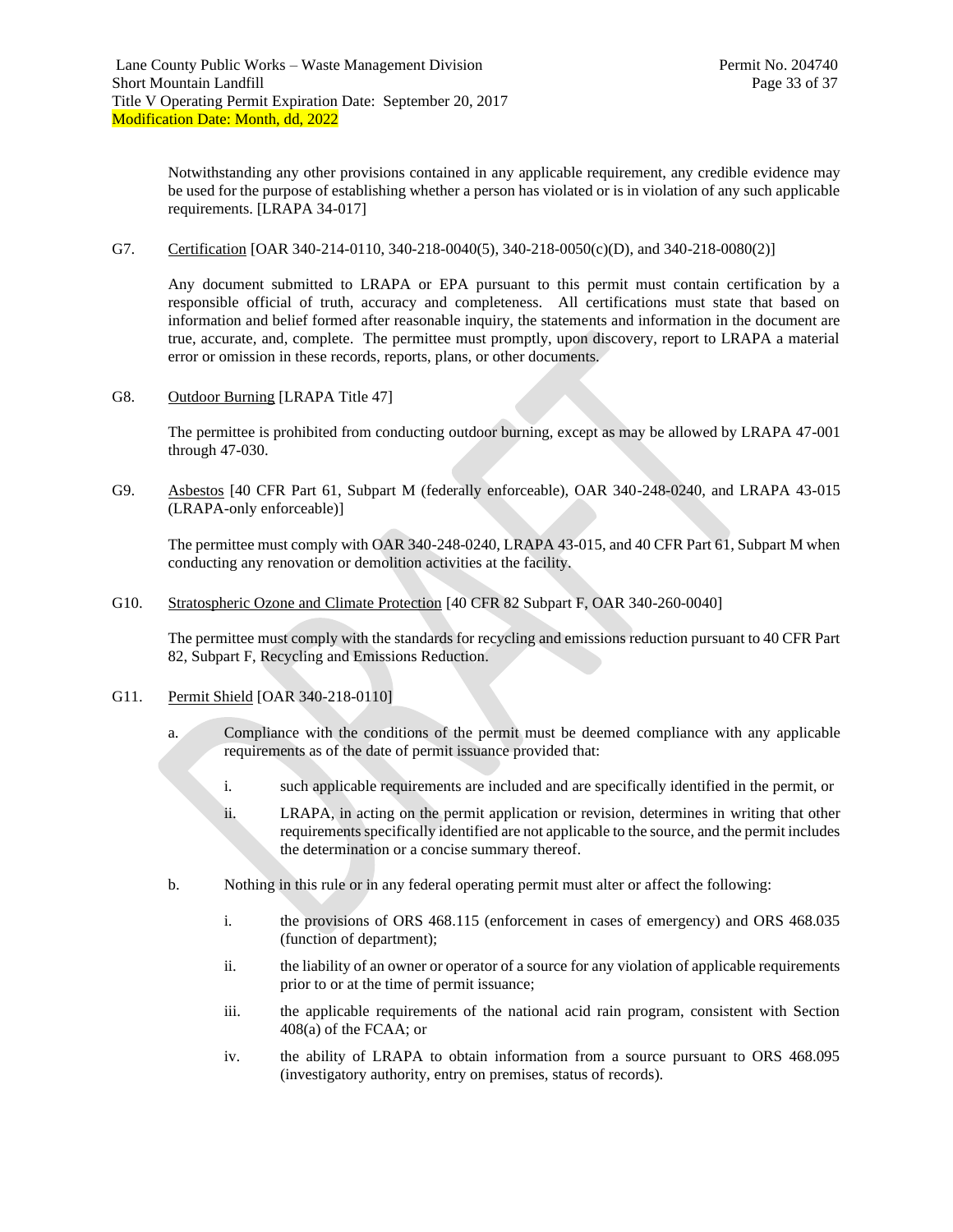c. Sources are not shielded from applicable requirements that are enacted during the permit term, unless such applicable requirements are incorporated into the permit by administrative amendment, as provided in OAR 340-218-0150(1)(h), significant permit modification, or reopening for cause by LRAPA.

### G12. Inspection and Entry [OAR 340-218-0080(3)]

Upon presentation of credentials and other documents as may be required by law, the permittee must allow Lane Regional Air Protection Agency, or an authorized representative (including an authorized contractor acting as a representative of the EPA Administrator), to perform the following:

- a. Enter upon the permittee's premises where a Title V operating permit program source is located or emissions-related activity is conducted, or where records must be kept under the conditions of the permit;
- b. Have access to and copy, at reasonable times, any records that must be kept under conditions of the permit;
- c. Inspect, at reasonable times, any facilities, equipment (including monitoring and air pollution control equipment), practices, or operations regulated or required under the permit; and
- d. As authorized by the FCAA or LRAPA rules, sample or monitor, at reasonable times, substances or parameters, for the purposes of assuring compliance with the permit or applicable requirements.
- G13. Fee Payment [OAR 340-220-0010, and 340-220-0030 through 340-220-0190]

The permittee must pay an annual base fee and an annual emission fee for all regulated air pollutants except for carbon monoxide, any class I or class II substance subject to a standard promulgated under or established by Title VI of the Federal Clean Air Act, or any pollutant that is a regulated air pollutant solely because it is subject to a standard or regulation under Section  $112(r)$  of the Federal Clean Air Act. The permittee must submit payment to Lane Regional Air Protection Agency, 1010 Main Street, Springfield, Oregon, 97477, within 30 days of the date LRAPA mails the fee invoice or August 1 of the year following the calendar year for which emission fees are paid, whichever is later. Disputes must be submitted in writing to LRAPA. Payment must be made regardless of the dispute. User-based fees must be charged for specific activities (e.g., computer modeling review, ambient monitoring review, etc.) requested by the permittee.

- G14. Off-Permit Changes to the Source [OAR 340-218-0140(2)]
	- a. The permittee must monitor for, and record, any off-permit change to the source that:
		- i. Is not addressed or prohibited by the permit;
		- ii. Is not a Title I modification;
		- iii. Is not subject to any requirements under Title IV of the FCAA;
		- iv. Meets all applicable requirements;
		- v. Does not violate any existing permit term or condition; and
		- vi. May result in emissions of regulated air pollutants subject to an applicable requirement but not otherwise regulated under this permit or may result in insignificant changes as defined in LRAPA Title 12.
	- b. A contemporaneous notification, if required under OAR 340-218-0140(2)(b), must be submitted to LRAPA and the EPA.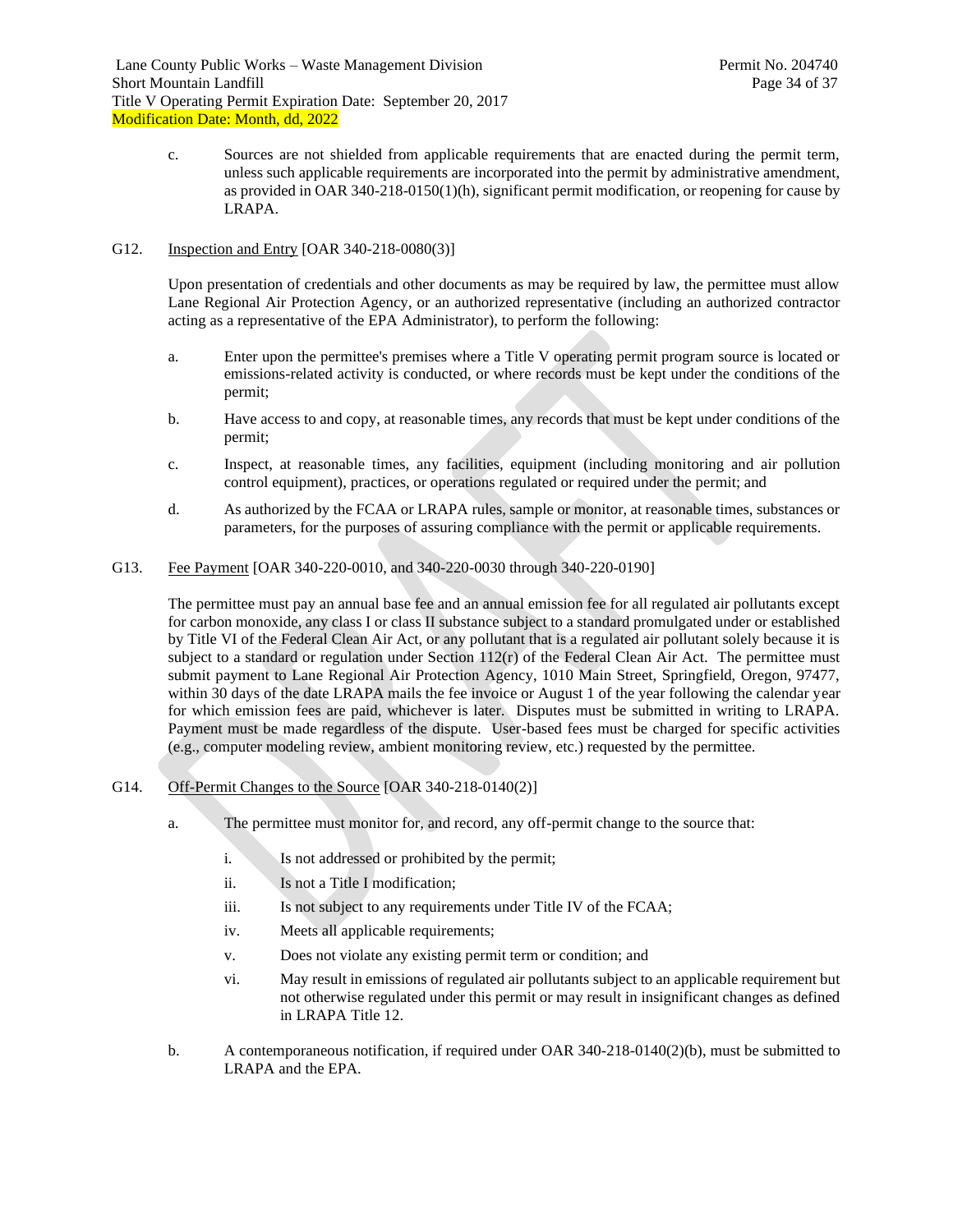- c. The permittee must keep a record describing off-permit changes made at the facility that result in emissions of a regulated air pollutant subject to an applicable requirement, but not otherwise regulated under the permit, and the emissions resulting from those off-permit changes.
- d. The permit shield of Condition G11 must not extend to off-permit changes.
- G15. Section 502(b)(10) Changes to the Source [OAR 340-218-0140(3)]
	- a. The permittee must monitor for, and record, any Section  $502(b)(10)$  change to the source, which is defined as a change that would contravene an express permit term but would not:
		- i. Violate an applicable requirement;
		- ii. Contravene a federally enforceable permit term or condition that is a monitoring, recordkeeping, reporting, or compliance certification requirement; or
		- iii. Be a Title I modification.
	- b. A minimum 7-day advance notification must be submitted to LRAPA and the EPA in accordance with OAR 340-218-0140(3)(b).
	- c. The permit shield of Condition G11 must not extend to Section 502(b)(10) changes.
- <span id="page-34-0"></span>G16. Administrative Amendment [OAR 340-218-0150]

Administrative amendments to this permit must be requested and granted in accordance with OAR 340-218- 0150. The permittee must promptly submit an application for the following types of administrative amendments upon becoming aware of the need for one, but no later than 60 days of such event:

- a. Legal change of the registered name of the company with the Corporations Division of the State of Oregon, or
- b. Sale or exchange of the activity or facility.
- <span id="page-34-1"></span>G17. Minor Permit Modification[OAR 340-218-0170]

The permittee must submit an application for a minor permit modification in accordance with OAR 340-218- 0170.

G18. Significant Permit Modification [OAR 340-218-0180]

The permittee must submit an application for a significant permit modification in accordance with OAR 340- 218-0180.

G19. Staying Permit Conditions [OAR 340-218-0050(6)(c)]

Notwithstanding Conditions [G16](#page-34-0) and [G17,](#page-34-1) the filing of a request by the permittee for a permit modification, revocation and re-issuance, or termination, or of a notification of planned changes or anticipated noncompliance does not stay any permit condition.

G20. Construction/Operation Modification [OAR 340-218-0190]

The permittee must obtain approval from LRAPA prior to construction or modification of any stationary source of air pollution control equipment in accordance with LRAPA 34-010 and 34-034 through 34-038.

G21. New Source Review Modification [LRAPA 38-0010]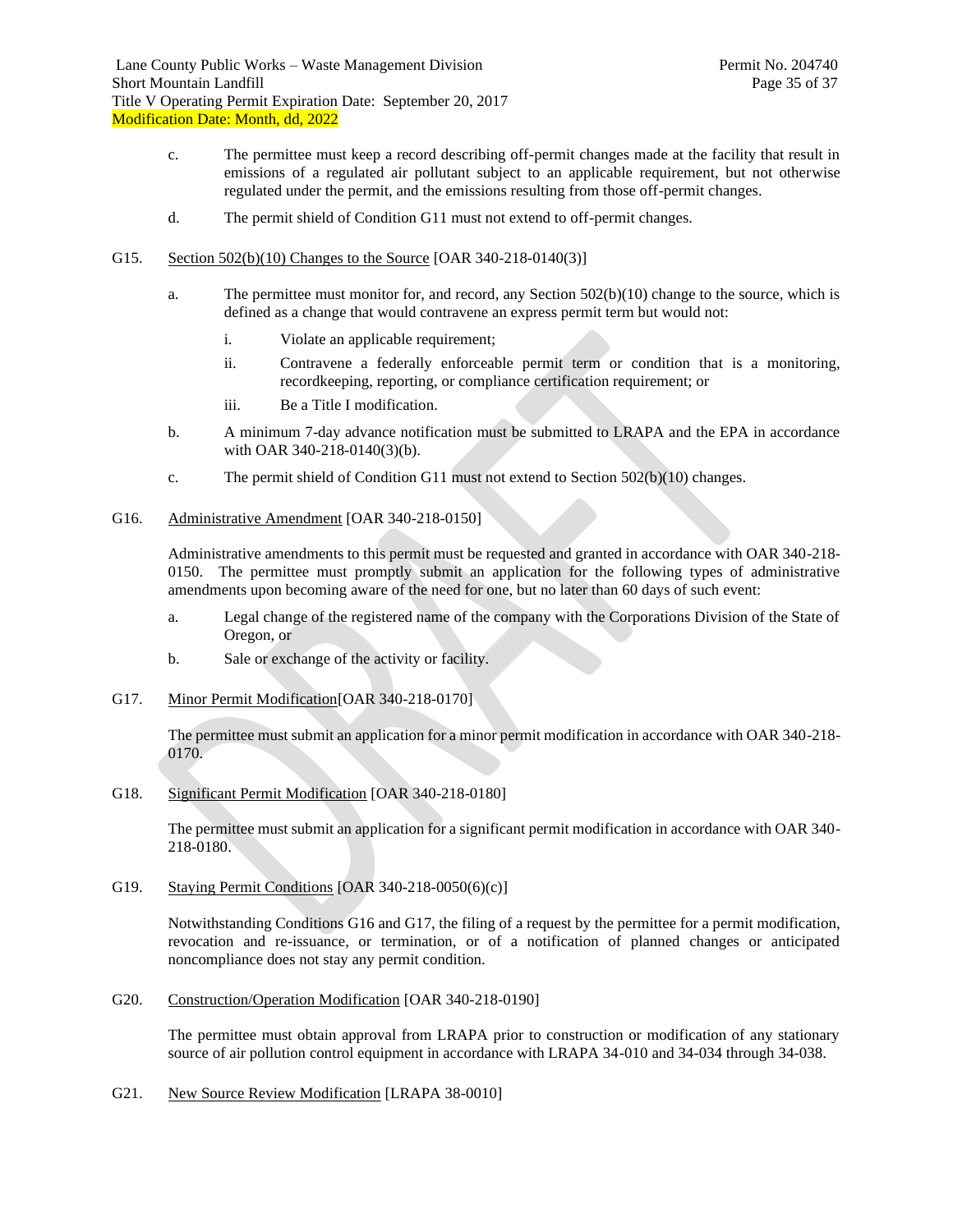The permittee must not begin construction of a major source or a major modification of any stationary source without having received an Air Contaminant Discharge Permit (ACDP) (LRAPA 34-010) from LRAPA and having satisfied the requirements of LRAPA Title 38 (New Source Review).

#### G22. Need to Halt or Reduce Activity Not a Defense [OAR 340-218-0050(6)(b)]

The need to halt or reduce activity will not be a defense. It will not be a defense for a permittee in an enforcement action that it would have been necessary to halt or reduce the permitted activity in order to maintain compliance with the conditions of this permit.

#### G23. Duty to Provide Information [OAR 340-218-0050(6)(e) and LRAPA 34-015]

The permittee must furnish to LRAPA, within a reasonable time, any information that LRAPA may request in writing to determine whether cause exists for modifying, revoking and reissuing, or terminating the permit, or to determine compliance with the permit. Upon request, the permittee must also furnish to LRAPA copies of records required to be retained by the permit or, for information claimed to be confidential, the permittee may furnish such records to LRAPA along with a claim of confidentiality.

- G24. Reopening for Cause [OAR 340-218-0050(6)(c) and 340-218-0200]
	- a. The permit may be modified, revoked, reopened and reissued, or terminated for cause as determined by LRAPA.
	- b. A permit must be reopened and revised under any of the circumstances listed in OAR 340-218-  $0200(1)(a)$ .
	- c. Proceedings to reopen and reissue a permit must follow the same procedures as apply to initial permit issuance and must affect only those parts of the permit for which cause to reopen exists.
- G25. Severability Clause [OAR 340-218-0050(5)]

Upon any administrative or judicial challenge, all the emission limits, specific and general conditions, monitoring, recordkeeping, and reporting requirements of this permit, except those being challenged, remain valid and must be complied with.

## G26. Permit Renewal and Expiration [OAR 340-218-0040(1)(a)(D) and 340-218-0130]

- a. This permit must expire at the end of its term, unless a timely and complete renewal application is submitted as described below. Permit expiration terminates the permittee's right to operate.
- b. Applications for renewal must be submitted at least 12 months before the expiration of this permit, unless LRAPA requests an earlier submittal. If more than 12 months is required to process a permit renewal application, LRAPA must provide no less than six (6) months for the owner or operator to prepare an application.
- c. Provided the permittee submits a timely and complete renewal application, this permit must remain in effect until final action has been taken on the renewal application to issue or deny the permit.
- G27. Permit Transference [OAR 340-218-0150(1)(d)]

The permit is not transferable to any person except as provided in OAR 340-218-0150(1)(d).

G28. Property Rights [340-218-0050(6)(d)]